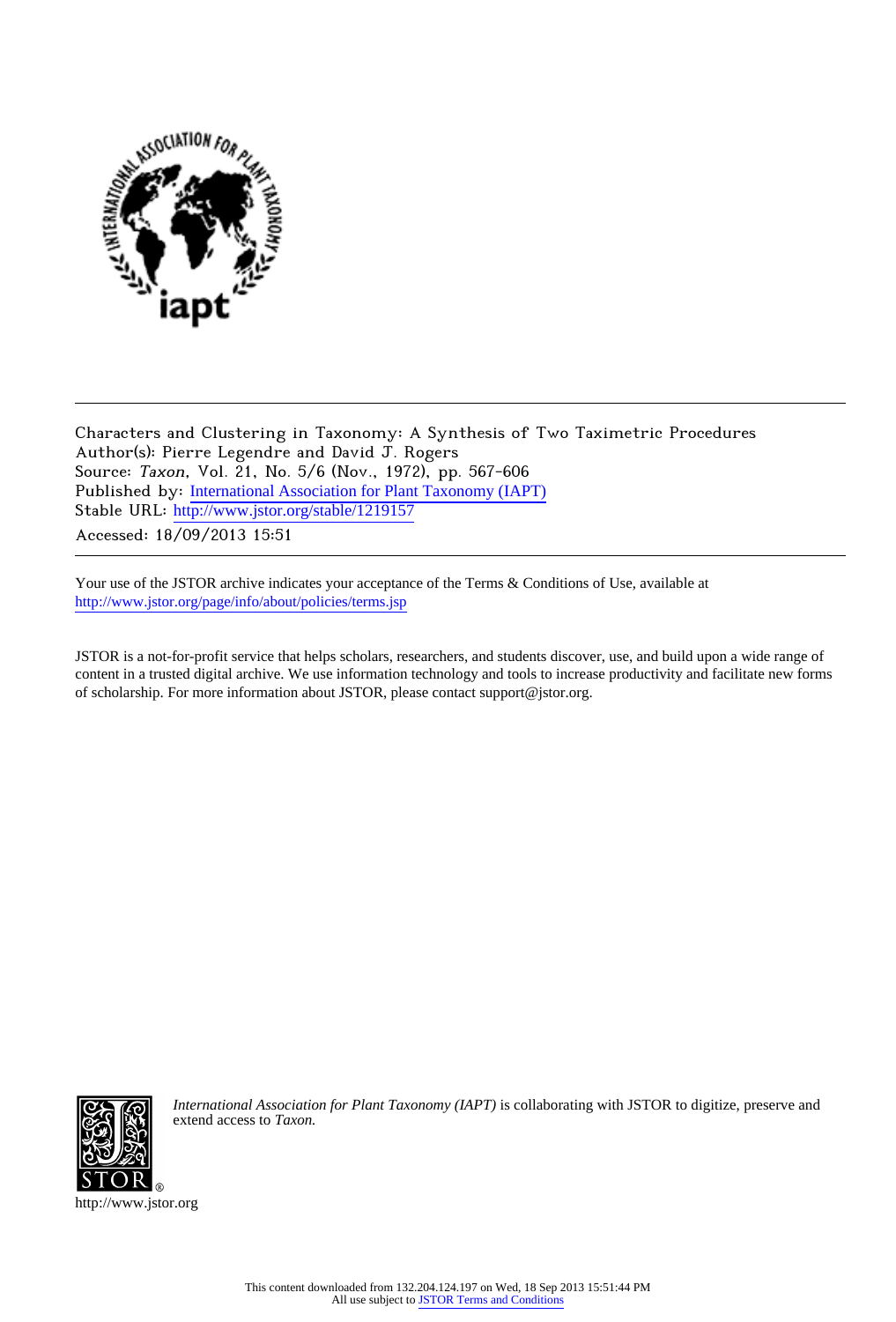# **CHARACTERS AND CLUSTERING IN TAXONOMY: A SYNTHESIS OF TWO TAXIMETRIC PROCEDURES1**

Pierre Legendre<sup>2</sup>,<sup>3</sup> and David J. Rogers<sup>2</sup>

#### **Summary**

**The problem of producing a classification from data gathered on specimens has two main components: first the information about the specimens must be structured as characters and character states in such a way that it carries the most information about the taxonomic structure of the objects under study, the mathematical 'noise' being eliminated as much as possible. Then this information must be handled in such a way that a hierarchical partitioning of the objects, called classification, is derived.** 

**This paper presents computer-aided methods for the accomplishment of these steps. These methods were worked out to be both mathematically and biologically sound. The character analysis method (called CHARANAL) uses information theory to measure the amount of information common to pairs of characters, and derives from it various measures for the comparison of characters. The clustering technique presented here (entitled GRAPH), on the other hand, is based upon graph theory, and is intended to represent the thought process of the 'classical' taxonomist. For each method are given a general explanation, a detailed explanation of the mathematics involved, an example, and a section on interpretation of results.** 

### **Resume'**

Une classification produite à partir des données recueillies sur des spécimens résulte de deux manipulations successives de ces données: il faut d'abord structurer l'information **que l'on poss'de sous la forme de differentes descriptions d'un certain nombre de**  caractères, et faire en sorte que l'information taxonomiquement significative soit préservée et que le brouillage mathématique soit éliminé le plus possible. Par la suite cette même **information doit servir ' produire une serie hierarchique de partitions des objets sous etude, ce qui s'appelle une classification.** 

Les auteurs présentent ici pour ce faire des méthodes d'analyse par ordinateur dérivées de principes biologiques et mathématiques reconnus. Pour l'analyse des caractères (programme CHARANAL), l'information commune à des paires de caractères est mesurée suivant les principes de la théorie de l'information, ce qui permet de dériver différentes mesures pour la comparaison des caractères. La technique de groupement des objects (programme GRAPH) dérive d'autre part de la théorie des graphes et essaie de reproduire aussi fidèlement que possible le cheminement de la pensée du taxonomiste dit 'classique'. À la suite de l'explication générale, on retrouvera une explication détaillée de l'aspect mathématique, un exemple ainsi qu'une section sur l'interprétation des résultats, **ce pour chacune des deux techniques.** 

**i. Paper No. 27 from the Taximetrics Laboratory, Univ. of Colorado, Boulder, Colorado 80302, U.S.A.** 

**<sup>2.</sup> Taximetrics Laboratory, Department of Biology, University of Colorado, Boulder, Colorado 80302, U.S.A.** 

**<sup>3.</sup> Present address: Centre de recherches 6cologiques, Universit6 du Quebec a Montreal, C.P. 8888, Montreal Ioi, Qu6bec.**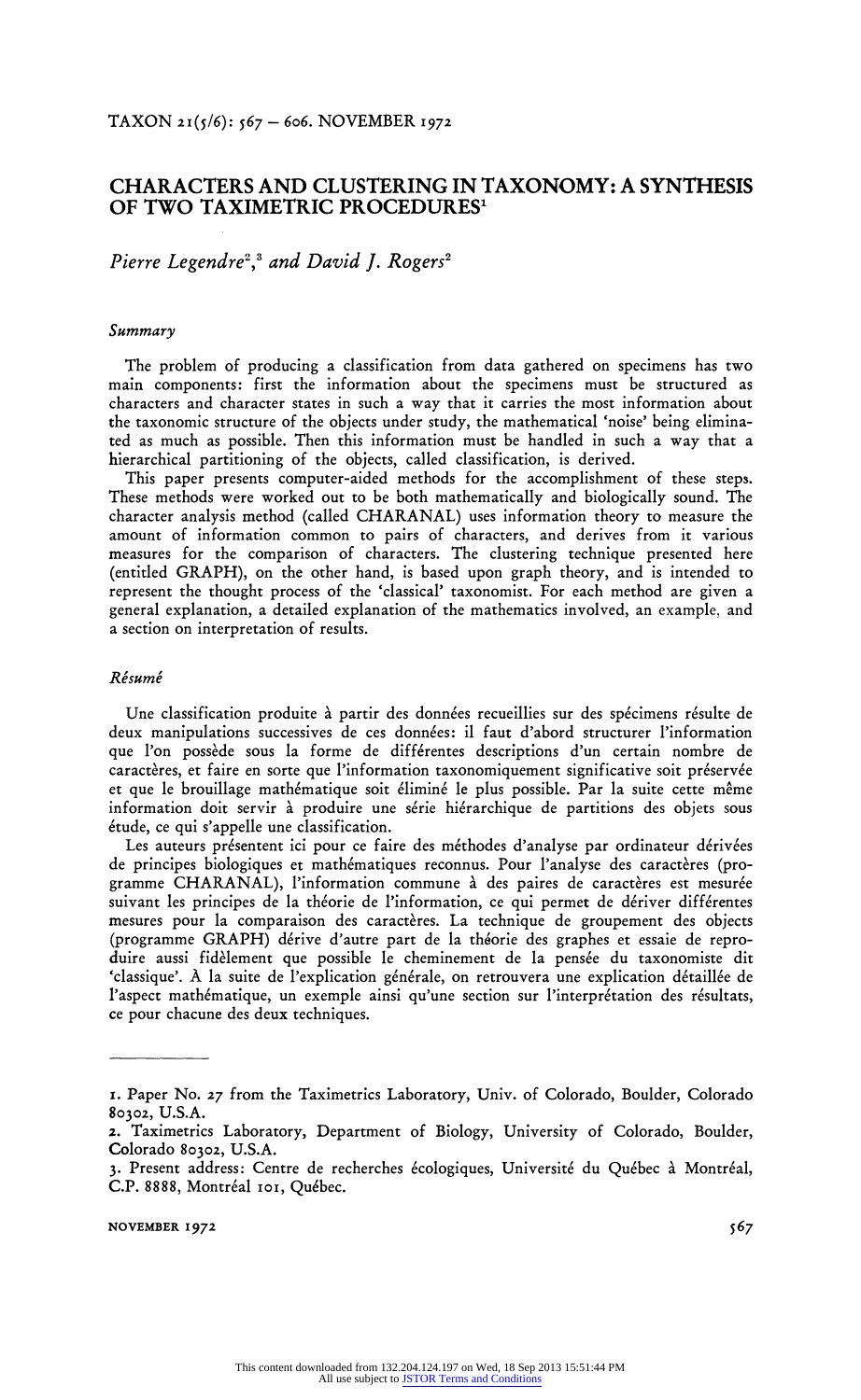## **Introduction**

**Over the past 12 to 15 years, a considerable amount of effort has been expended to understand the methods and thought processes by which taxonomists produce classifications. During this period, several schools and workers have developed various models of various parts of the classification process, but there has been little overall effort to integrate the methods into a flowing step-wise set of processes. The most prominent of these efforts has been in procedures to make the process of clustering more objective. Clustering, which is indeed a major part of the classification process, attemps to place specimens, or taxa, into hierarchical groups, indicating the various levels of relationships between the objects which form clusters. Once clustering techniques were established, it became painfully obvious that there was great need to consider the information, or characters, which were used in the clustering process, because, no matter how powerful the clustering model was, there were frequent cases when the clusters formed did not meet the necessary criteria required by taxonomists to reflect the biological relationships of the organisms comprising the clusters.** 

**Various attemps have been made to improve the clustering process. One obvious attempt is to consider a very large number of characters simultaneously, rather than by making a priori judgements about which characters were "good" or "bad". Hopefully, by describing as many characters as possible, and using all of them simultaneously, one would overcome the serious problems caused by inept weighing of the characters. This led numbers of people to attempt scaling techniques, by which there would be no more, no less, value assigned to each character. It has also become painfully obvious that there are as many dangers in this process as there are in the a priori, intuitive process of selecting characters. For example, in using many characters, one may measure the same character in different ways, thus injudiciously introducing a biased classification towards one small component of the gene pool, and either ignoring, or underemphasizing other important components.** 

**Such processes have frequently led to more and more models to test this or that component of the model, each step generating more and more numbers, and at the same time, separating the taxonomist farther and farther from his initial objective of classification. Since it is obvious that "good" classifications have been produced, some of them well over one hundred years ago, it should also be obvious that the most useful process to build models from would be to examine carefully what a number of taxonomists can agree upon as useful procedures, and to then build models which reflected the best thinking these taxonomists have done. This is a rather difficult process, but one which eventually produces the best results. The difficulty lies in the fact that the "good" taxonomists seldom state the methods by which they reach decisions, but place before us the results of their thinking, and leave to the less-good taxonomist, or non-taxonomist, the enormous job of deciding how decisions were made which produced a good classification.** 

**Basically, it has become apparent that good taxonomists are outstanding pattern analysts. By some process, they have learned to distinguish between patterns which were reliable and predictive, and those which were confusing and unpredictable (in the jargon of the information specialist, "noisy signals"). Furthermore, it is apparent that the basic process used to select a character is a comparative one - comparing a known pattern with a new**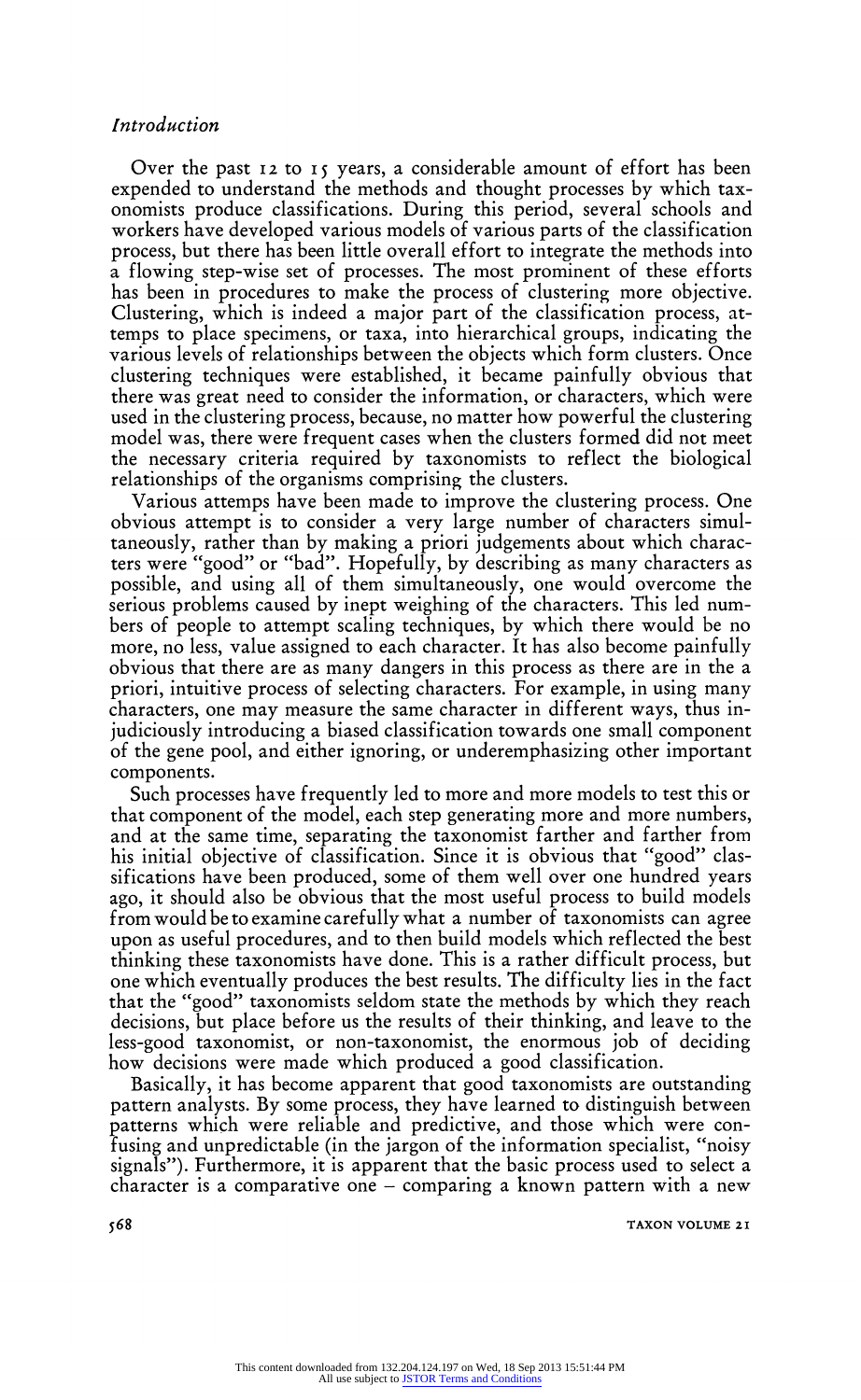**or undefined pattern. Whether the taxonomist compared only external morphology, or anatomical structure, chemical structure or cytological information, made no real difference. If the taxonomist gives us a character (or a classification) by comparing known against unknown, and reflects in the unknown the same clear differentiation as in the known, he has provided a pattern, reproducable and understandable by others.** 

**It is further apparent that good taxonomists must have a broad-ranging knowledge of the groups of organisms under study (and other, related groups), in order to select patterns which will serve the purpose of producing a good classification. Thus it is not only an insult to well-trained biological taxonomists to attempt to have an "intelligent ignoramus" (Sokal and Rohlf, 1970) make a classification, it is also absurd.** 

**There is still much confusion caused by the failure to separate clearly the methods of thought employed in making models from the multitudinous data confronting the taxonomist. For example, Michener (I970) has no clear definition of the structure of a character in the first part of his paper, but toward the end, he seems to have clarified his own thinking. Mayr (1970) describes the character in terms of its biological nature, but does not tell the basic requirement that a character must serve to make a useful classification. There is a further misconception that all classifications, to qualify as "good", must both reflect the modern-day relationships between taxa, and reflect the phylogeny of the group of organisms. The dualism inherent in this requirement frequently is the cause of poor classifications.** 

**In this paper, we attempt to describe together two separate models, which have been previously described separately (Estabrook, 1966, 1967; Wirth et al., 1966), in hopes that their juxtaposition herein provides better insight into the methods employed by taxonomists. The first model (the analysis of characters) reflects the processes of sorting and sifting of information as a taxonomist begins his process of classification, starting with many potential characters, and eventually choosing from the many potential ones those which will clearly aid in the process of classification, and rejecting, or modifying the poor characters which do not provide useful patterns. The second model (clustering) indicates the continuing process of synthesizing the individual characters chosen from the first model, in two basic steps. The first part of the clustering requires that the same measure of similarity between all the objects be provided, and the second part is that which is formally the clustering. In the second part, all the measures of similarity derived in the first part are used to place together in clusters, hierarchically and in a non-overlapping manner, all the objects for which similarities have been derived. Our philosophy with respect to the building of the models described below was that they must reflect the thinking of taxonomists, they must be mathematically sound, they must provide information to the taxonomist to aid in his decision-making, and they must be made into practical computer programs.** 

# **SECTION I: CHARACTER ANALYSIS**

**What are the requirements of a character for a classification? A character, at a minimum, must partition the objects under study into nonoverlapping groups. To accomplish this requirement, a character must be structured as a rule which associates with each organism (specimen) in a collection under study one member of a set of nonoverlapping descriptions called character**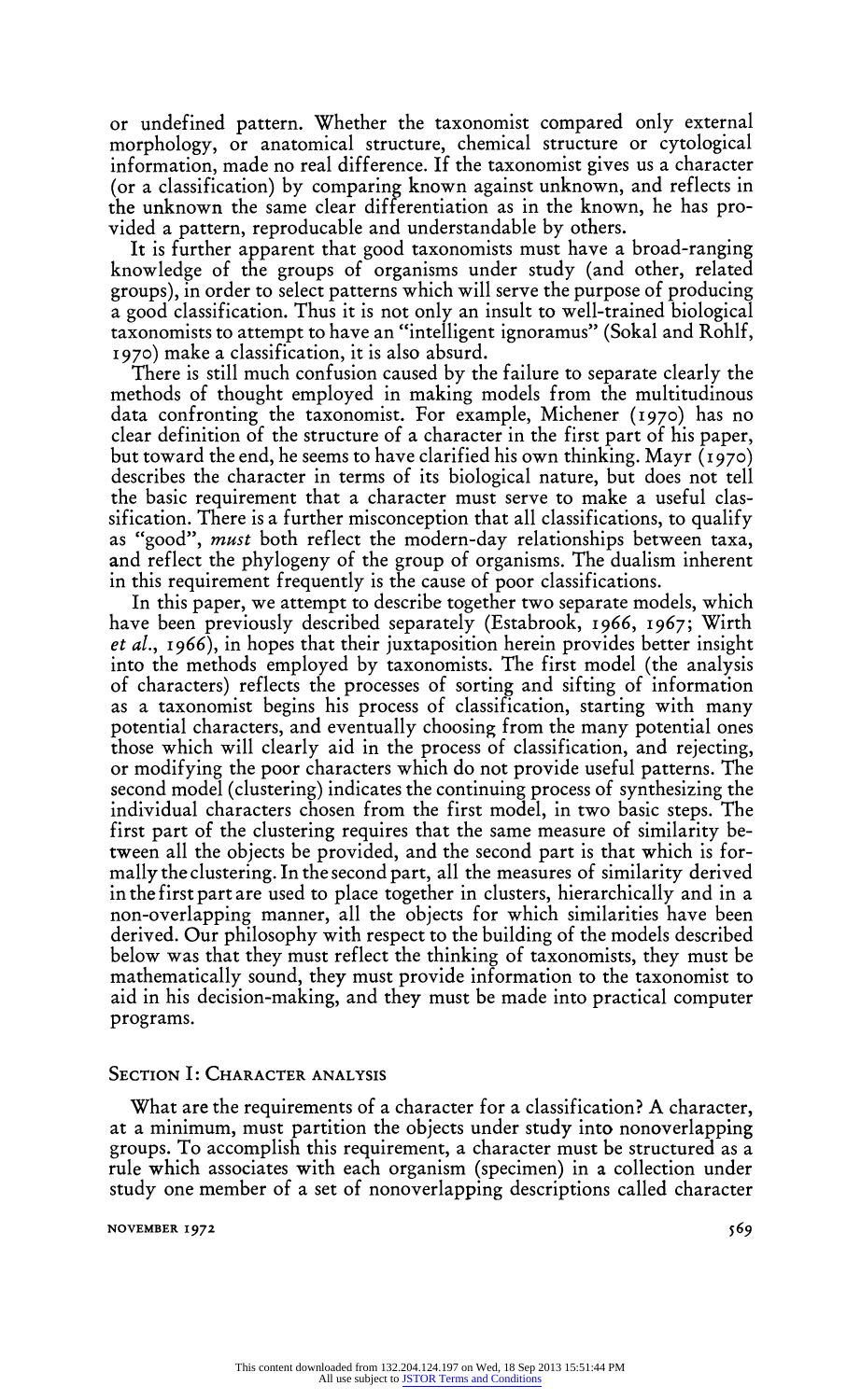**states. A necessary property of the states of any character is that they are independant: in other words, for any given state of a character, we have to be able to say that any one organism falls in this state, or not. On the contrary, the characters do not have to be independant from each other. The information contained in one character may be a partial or complete redundancy of the information contained in another character. A complete redundancy of the information in two characters would mean that one of them will contribute as much as both to the classification. Independance of two characters indicates that they contribute differently, then complementarily, to the classification. In summary, a character is a single basis for comparison defined over all the objects under study. This definition allows the taxonomist to employ his full range of biological knowledge in the construction of a classification. For a more detailed discussion on the properties of the characters and the character states, see also Estabrook (1967) and Estabrook and Rogers (1966).** 

**It is evident that the task of defining which characters have to be used in order to work out the classification of a group of organisms (hereafter referred to as objects), and which states have to be defined for each character, requires a good biological knowledge of the objects under study: one has to be careful with such phenomena as phenotypic plasticity and minor allelic differences.** 

**The competent biologist knows from his own experience, and that of other specialists, the most useful characters for the classification of the objects under study. These fundamental characters are those which will have a higher weight in his classification. However, those using numerical methods in taxonomy usually work with a relatively large number of characters, the inter-dependency of which is not always clear.** 

**Considering all the information (structured in terms of characters and character states) available on the objects under study, two types of structure can be recognized. The intrinsic structure of the information refers to that part of the information which has a taxonomic value because it reflects the affinities and differences between the objects. It is the portion of the information that one wants to use in order to establish the hierarchical grouping of the objects called a classification. The extrinsic structure of the information, on the other hand, is that added by the taxonomist by his action of defining the characters and the character states. There is a certain amount of unescapable "noise" introduced into the classification process that can distort the resulting classification, the amount of which has to be reduced as much as possible. The way to reduce this "noise" is to conduct a study of the structure of the information. At the end of such a study, referred to hereafter as character analysis, a redefinition of the states and an evaluation of the characters will be possible. To summarize the questions of interest with regard to the information content of characters (Rogers and Appan, 1969, pp. 615-616):** 

**I) What is the taxonomically significant information content of each character?** 

**2) What is the amount of correlation between characters, as present in the various objects?** 

**3) Is there any redundancy as a consequence of the description in different ways of the same genetic cause?** 

**4) Should the character states be redefined?** 

**570 TAXON VOLUME 21I**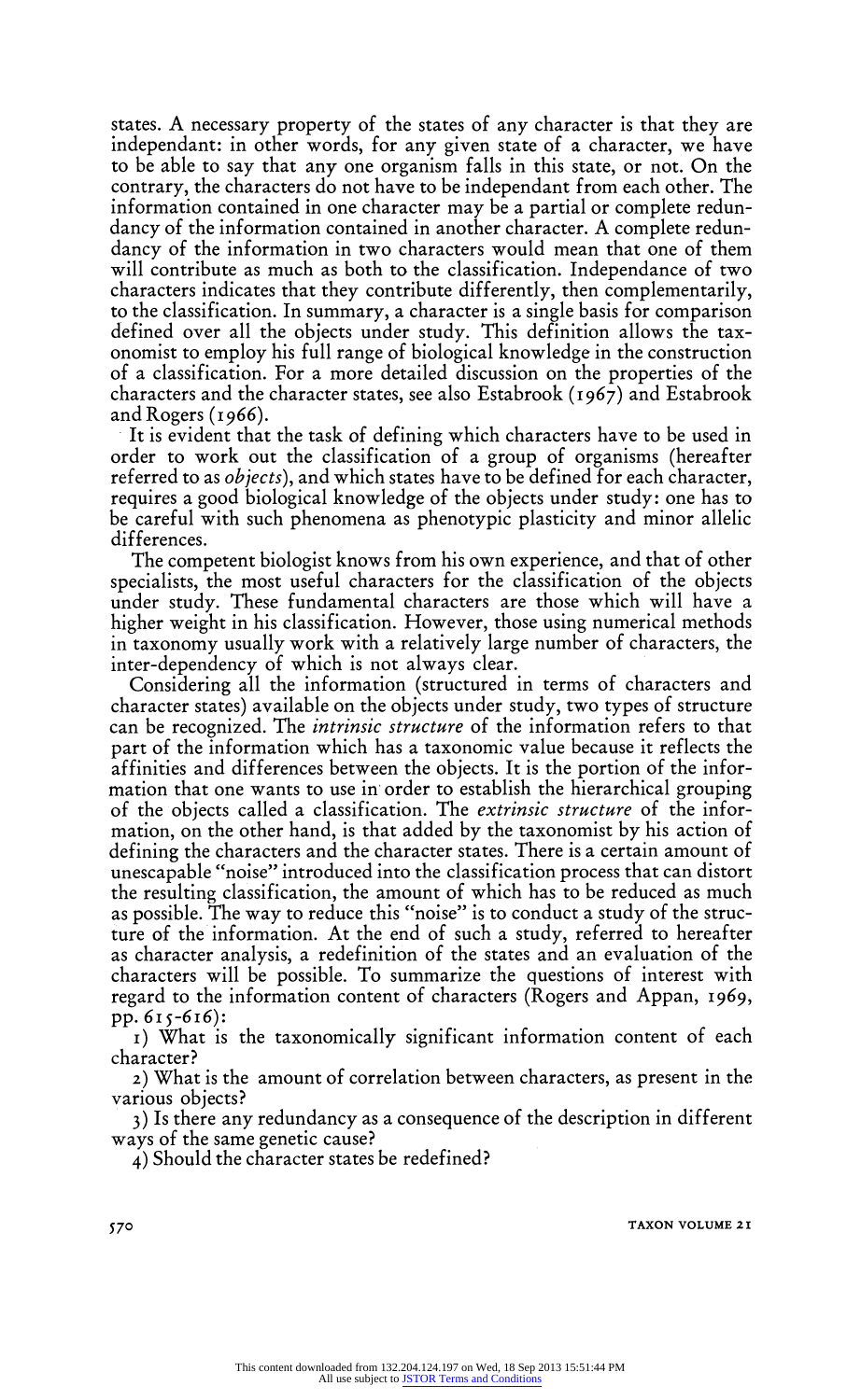### **SYMBOLS USED IN CHARACTER ANALYSIS**

 $H:$  amount of entropy, or confusion, equal to  $-$ 

$$
\sum_{i=1}^n p_i \log_2 p_i
$$

**1-I pi: the probability of an object being in state i of the character** 

**I, J, K: names of three characters** 

- $J(a) = J_a$  means that the character J assigns to object *a* the third state of character J
- **S: set of 'good objects' under study, or objects for which the information about the two characters compared is known**
- **Jh-1: the subset of S that includes all the objects to which state h of character J has been attributed**
- **p(Jh): the probability of state h of character J**
- **C[A]: the number of objects in the set A**

 $C[J<sub>h</sub><sup>-1</sup>]$ : the number of objects to which state *h* has been attributed

**C[S]: the total number of 'good objects'** 

- **H(J): amount of entropy in character J**
- **p(J3/1): probability of finding an object to which state i of character I and state 3 of character J have been attributed, among those objects coded in state i of character I**
- $H(J/I<sub>1</sub>)$ : conditional entropy remaining in J for the objects to which state  $I<sub>1</sub>$  has been **attributed**
- **H(J/I): the total conditional entropy remaining in character J after observing all the states of character I**
- **D(I,J): measure of independence (distance) of the characters I and J**

**p [I, Jh]: the probability of choosing an object with state g of character I and state h of character J in the set of 'good objects'** 

 $H[I \cdot J]$ : total amount of information possessed by both I and J

- **S(I,J): similarity of characters I and J equal to i D (I,J)** 
	- **5) Which characters are of diagnostic value?**

**6) Which characters can be eliminated because they are of marginal interest?** 

**Various techniques have been used in the past to measure the amount of information held in common by two characters, the most common of which are statistical correlations. Estabrook (1967, p. 86) mentions some other techniques that have been used in connection with this problem.** 

**Correlation studies made with the usual parametric statistics require that the characters be ordered (an ordered character is one in which the states can be associated with the real numbers, or placed in succession on an axis). However, many of the characters used in biology are of the non-ordered type: there is no taxonomic significance, for instance, in ordering the various colours of the human hairs on a wave length axis. Consequently, no regression is possible with such a character.** 

**The computer-aided method described below, called CHARANAL, measures how the information is distributed between the states of each character, and also in the comparison of pairs of characters. It is applicable to ordered and non-ordered characters, as well as to combinations of both types. It cannot be associated with parametric statistics, because it does not compare measures abstracted from the data distributions, such as means or standard deviations. Instead, it studies the actual distributions of the data. In this sense, it is related to non-parametric statistics, except that it uses information theory instead of the theory of probabilities. This method will**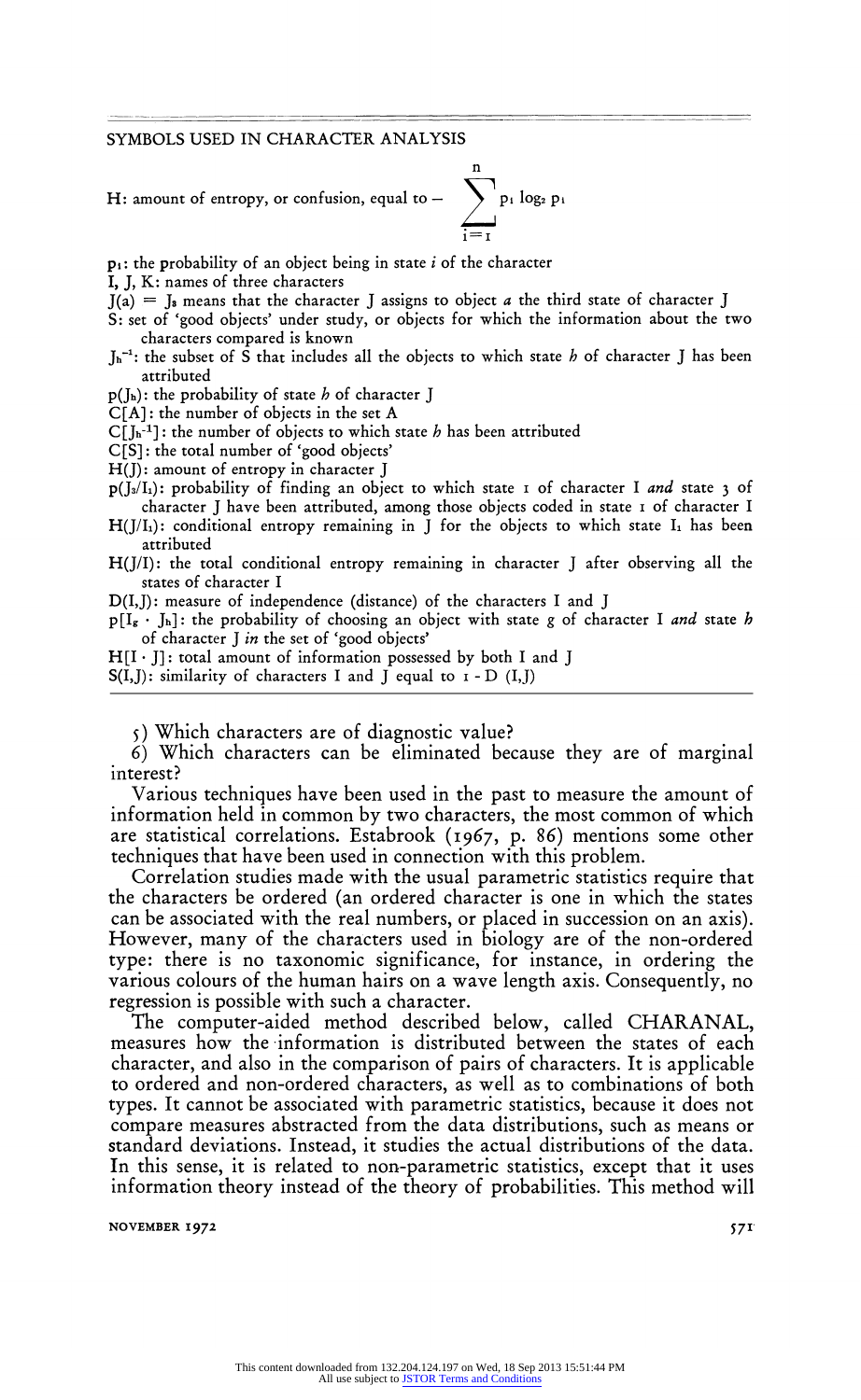**be discussed after a short presentation of the concept of entropy in information theory.** 

## **Entropy**

**The concept of entropy was first developed as a quantitative formulation of the second law of thermodynamics. Entropy is a measure of the disorganization of a closed system: so, the higher the entropy is, the lower is the amount of work that can be done by this system. Accordingly, the second law of thermodynamics becomes, in the formulation of Boltzmann (I896, p. 6o): a closed system can vary only if its probability (entropy) is increased by the variation.** 

**The transfer of the entropy concept to information theory was gradual. The first step was accomplished by Boltzmann (1896, pp. 41-42) who found the entropy to be proportional to the logarithm of the number of alternatives possible for a closed system, when all the known information has been recorded. In other words, the entropy is proportional to the logarithm of the amount of information that is missing.** 

**This concept was developed by various authors; among them Shannon (1948, pp. 419-420), who derived from the premises of the theory of information, the equation** 

$$
H=-\sum_{i=\tau}^n p_i \log p_i
$$

**where H is a measure of the uncertainty, or choice; pi is the probability of the various events i, or the frequency attached to each piece of information i. He recognized that his equation was similar to the equation of entropy of Boltzmann (1898, pp. 219-221) and concluded that H corresponds to the entropy of an information system.** 

### **Probability distribution**

**The example introduced here will be carried all through the following discussion. Two correlated metric characters will be analyzed in twelve populations of trouts. Table I defines the character states and Table II describes the 6o objects (specimens) with the two characters. The first two digits of the object number refer to the population.** 

**An example using non-ordered, qualitative biological descriptors can be** 

**A** character (denoted by a capital letter, e.g., I or J) has been defined as **a function which assigns to each object under study (denoted by a small letter, e.g., a) one and only one state (denoted by function symbols with a**  subscript) of this character. For example,  $J(a) = J_3$  means that character **J assigns to object a the third state, or description, of character J. The set**  of objects under study will be referred to as the set S.  $J_h^{-1}$  will designate the **subset of S that includes all the objects to which state h of character J has been attributed.** 

**A probability distribution can be associated with each character over the range of its states: the probability of each state will be equal to the relative**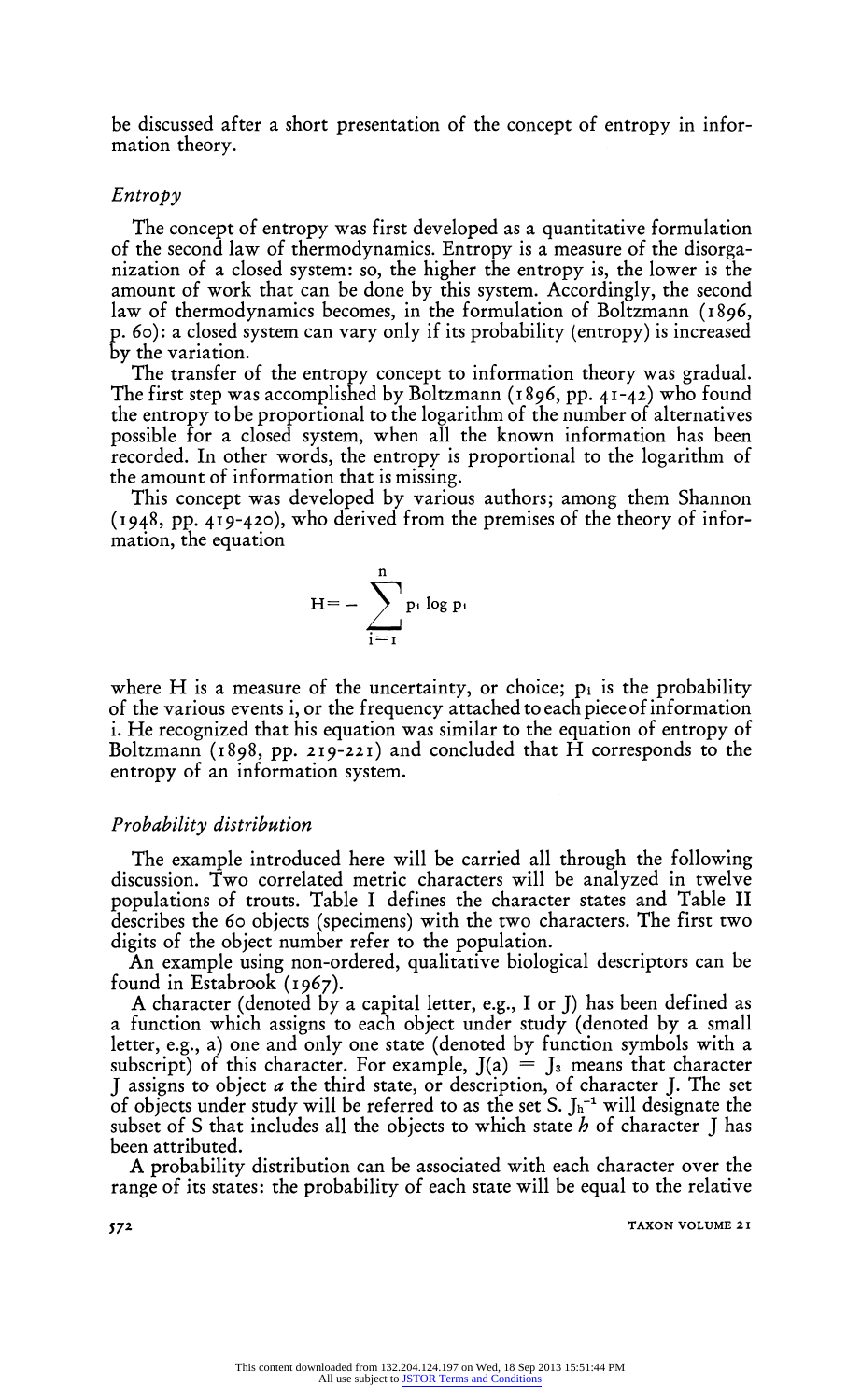| Head length / standard length  |
|--------------------------------|
| $0.220 - 0.245$                |
| $0.251 - 0.273$                |
| $0.276 - 0.290$                |
| $0.294 - 0.300$                |
| $0.306 - 0.310$                |
| Orbit length / standard length |
| $0.049 - 0.052$                |
| $0.062 - 0.063$                |
| $0.067 - 0.088$                |
| $0.091 - 0.096$                |
|                                |

**TABLE I. Definition of the character states.** 

**TABLE II. Description of the objects by characters i and 2.** 

| Object<br>number | State for<br>character<br>$I = I$ | State for<br>character<br>$J=2$ | Object<br>number | State for<br>character<br>$I = I$ | State for<br>character<br>$J=2$ |
|------------------|-----------------------------------|---------------------------------|------------------|-----------------------------------|---------------------------------|
| $_{\text{o}11}$  | $\mathbf I$                       | $\mathbf I$                     | 07I              | I                                 | 3                               |
| O <sub>I</sub> 2 | I                                 | $\mathbf I$                     | 072              | $\mathbf 2$                       | 3                               |
| 013              | $\mathbf I$                       | $\mathbf I$                     | 073              | $\mathbf 2$                       | 3                               |
| 014              | $\mathbf I$                       | I                               | 074              | $\mathbf 2$                       | 3                               |
| 015              | $\mathbf I$                       | I                               | 075              | $\mathbf 2$                       | 3                               |
| 02I              | $\mathbf 2$                       | 3                               | 081              | $\overline{\mathbf{2}}$           | 3                               |
| 022              | $\mathbf 2$                       | 3                               | 082              | 3                                 | 3                               |
| 023              | $\overline{\mathbf{z}}$           | 3                               | 083              | $\mathbf 2$                       | 3                               |
| 024              | $\overline{\mathbf{3}}$           | 3                               | 084              | $\mathbf 2$                       | 3                               |
| 025              | $\overline{2}$                    | 3                               | 085              | $\mathbf 2$                       | 3                               |
| 03I              | 4                                 | 4                               | 091              | $\mathbf 2$                       | 3                               |
| 032              | 4                                 | 4                               | 092              | 2                                 | 3                               |
| 033              | 5                                 | 4                               | 093              | $\mathbf 2$                       | 3                               |
| 034              | 5                                 | 4                               | 094              | $\mathbf 2$                       | 3                               |
| 035              | 4                                 | 3                               | 095              | $\mathbf 2$                       | 3                               |
| 041              | $\overline{\mathbf{2}}$           | 3                               | 101              | $\mathbf 2$                       | 3                               |
| 042              | 3                                 | $\overline{\mathbf{3}}$         | 102              | $\mathbf 2$                       | $\overline{\mathbf{2}}$         |
| 043              | $\mathbf{z}$                      | 3                               | 103              | $\mathbf 2$                       | $\mathbf 2$                     |
| 044              | 3                                 | 3                               | TO4              | $\mathbf 2$                       | 2                               |
| 045              | $\overline{\mathbf{2}}$           | 3                               | 105              | 3                                 | 3                               |
| 05I              | 3                                 | 3                               | III              | $\overline{\mathbf{2}}$           |                                 |
| 052              | 3                                 | 3                               | 112              | 3                                 | 3                               |
| 053              | 3                                 | 3                               | 113              | 2                                 | 3                               |
| 054              | $\overline{\mathbf{2}}$           | 3                               | II4              | 3                                 | 3                               |
| 055              | 3                                 | 3                               | II <sub>5</sub>  | 3                                 | 3                               |
| 061              | $\overline{\mathbf{2}}$           | 3                               | <b>I2I</b>       | 3                                 | 3                               |
| 062              | 3                                 | 3                               | <b>I22</b>       | 3                                 | 3                               |
| 063              | 3                                 | 3                               | 123              | 3                                 |                                 |
| 064              | 3                                 | 3                               | 124              | 4                                 |                                 |
| 065              | $\overline{2}$                    | $\overline{\mathbf{3}}$         | 125              | 4                                 | 4                               |

**NOVEMBER 1972 573** 

 $\equiv$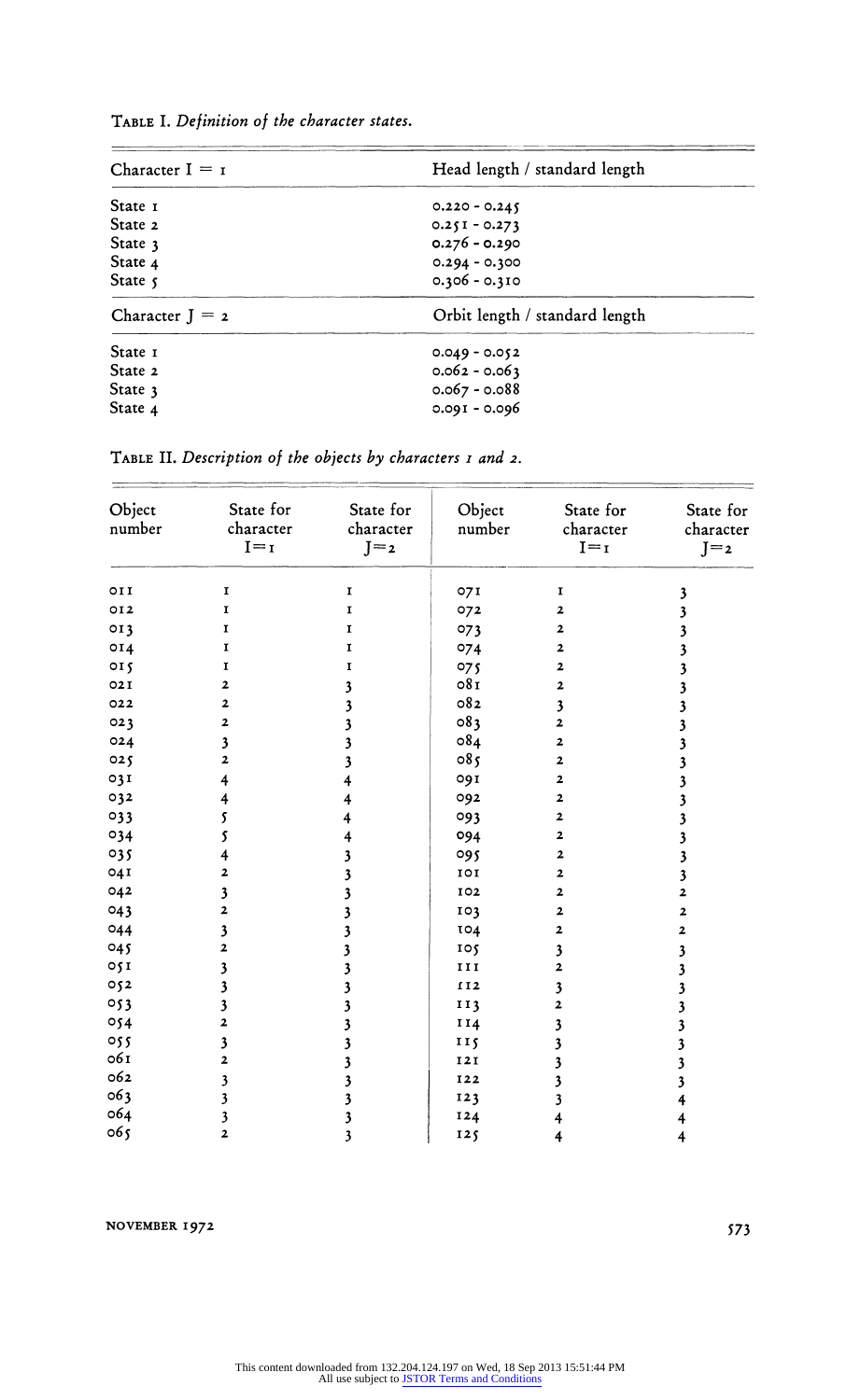**frequency of this state as found in the set S of objects under study. For example, referring to Table II, state 2 of character i has been attributed to 29 of the 6o specimens. The relative frequency of this state is 29/60 = 0.48333. This frequency can also be considered as the probability of randomly choosing, from the set of objects under study, an object to which the state 2 has been attributed. To generalize, the probability of each state h of character J can be noted as** 

$$
p(J_h) = \frac{C[J_h^{-1}]}{C[S]}
$$

**where C[A] denotes the number of objects in (or cardinality of) the set A.**   $C[\int_{h}^{-1}]$  is the number of objects to which state h has been attributed and **C[S] is the total number of objects in the study (actually, if the state of an object is not known for a given character, the program is built in such a way that C[S] will be the cardinality of the set of "good objects", or objects for which the information is known). Table III shows the probability**  distribution associated with characters  $I = I$  and  $J = 2$  of the example.

**TABLE III.** Probability distribution associated with characters  $I = I$  and  $J = 2$ .

| $p(I_1) = .08333$<br>$p(I_2) = .$ 05000<br>$p(I_3) = .75000$<br>$p(J_4) = .11667$ |
|-----------------------------------------------------------------------------------|
|                                                                                   |
|                                                                                   |

## **Unconditional entropy**

**An information-theoretic measure of entropy can now be assigned to each of these probability distributions. It will be referred to as unconditional entropy, by opposition to the conditional entropy that will be introduced below. As mentioned above, the entropy measures essentially the difficulty of predicting what state of the character considered has been applied to an object chosen randomly. This measure of entropy is also equal in quantity to the information learned by actually observing the objects: entropy and information will then be considered as synonymous.** 

**This confusing last sentence can be illustrated by a simple example. If half of the objects are found in each of the two states of a character, one can say that there is confusion, or entropy, in this distribution, because one cannot predict with certainty in which state a given object will fall, by observing only the probability distribution on the two states. By comparison to that, if one knows in which state each object has been classified, the confusion is removed, and we can say that the amount of information gained by observing the objects is equal to the amount of confusion, or entropy, that the probability distribution presented before. This is why, when talking about this amount, we can refer to it as an amount of entropy or of information necessary to remove the confusion.** 

**Now, if one makes his observation by asking yes-no questions, the average minimum number of these questions necessary to find the proper assignment of each object can be seen as a measure of the confusion, or entropy of the system. The entropy will then depend on the number of states and on the distribution of the objects in the various states of the character. A few examples can clarify the process.**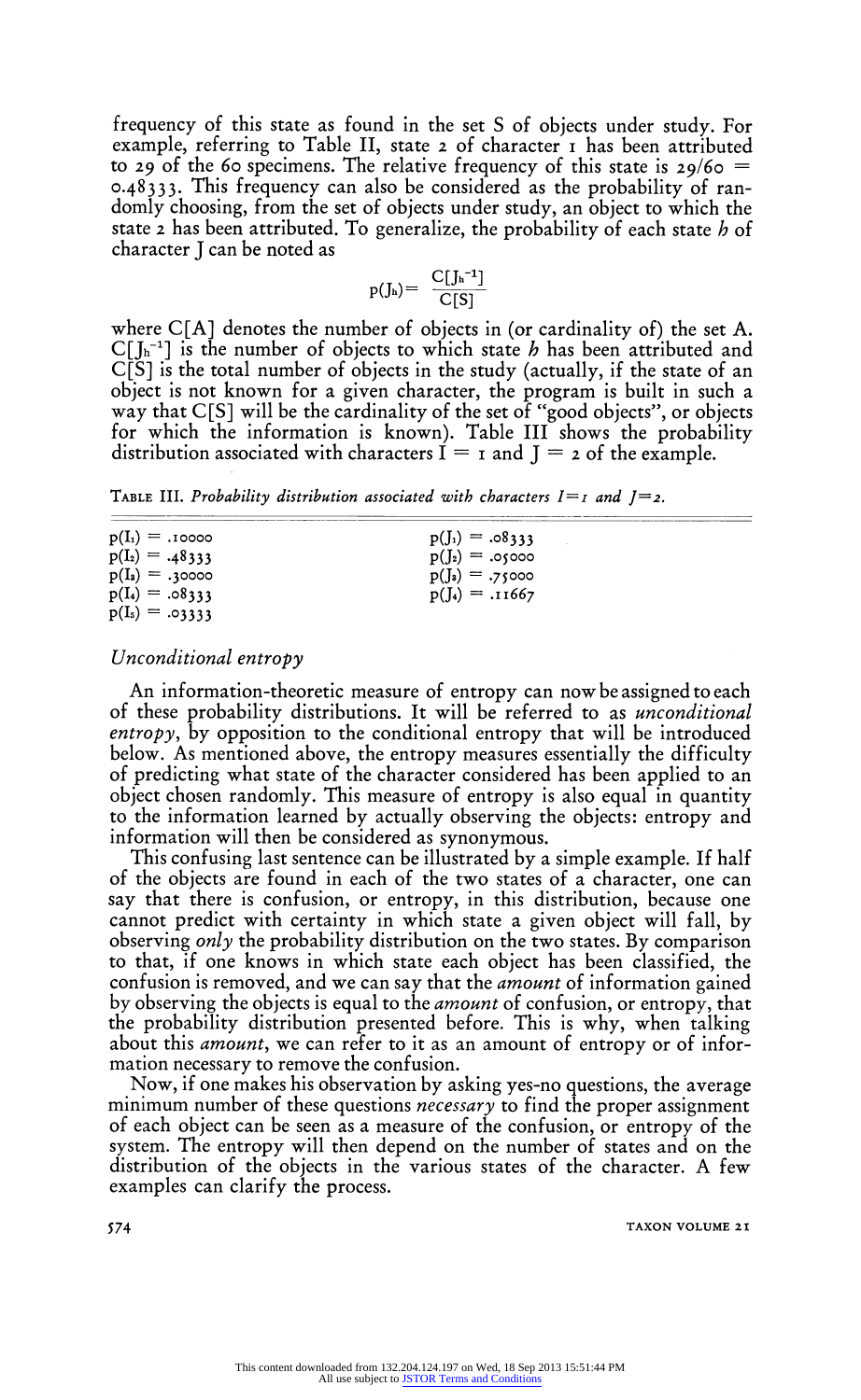**i) If all the objects are in the same state of the character, everything is already known about the distribution of the objects in the states of this character. The number of questions necessary is then o.** 

**2) With a two-state character, if one of the states has been attributed to half the objects and the other state to the other half, it will be necessary, for each object, to ask exactly one yes-no question of the type: "Has the state i been attributed to this object?", in order to know the probability distribution of the character:** 



**The entropy associated with this character is then I.** 

**3) The same process, applied to a character of four states between which the objects are distributed equally, would give an entropy of 2, since exactly 2 binary questions have to be asked for each object:** 



**4) The same process is applicable in the case of an eight-state character with equal distribution of the objects between the states:** 

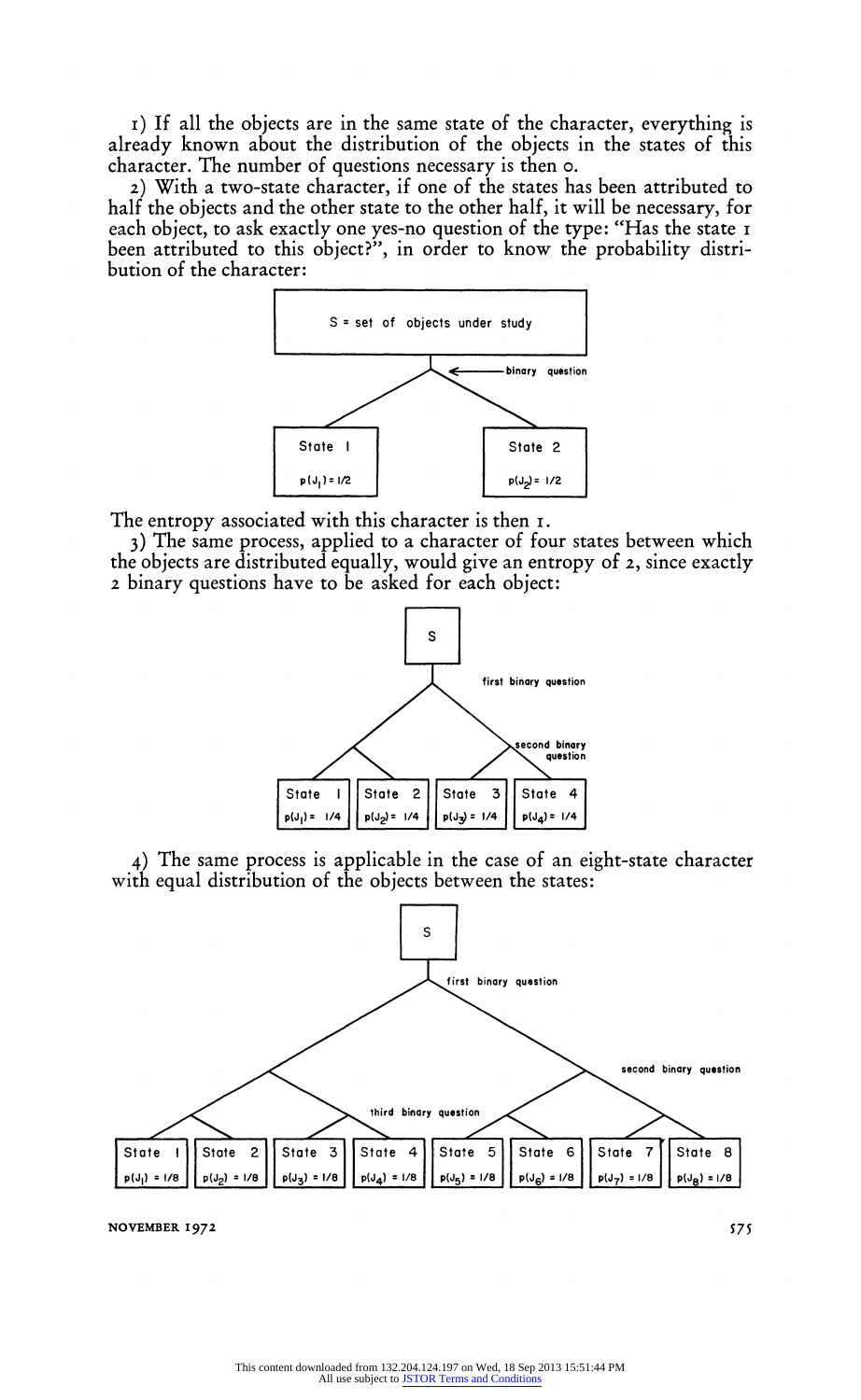The total entropy in this character will then be  $\lceil 3 \rceil$  questions x  $8(\frac{1}{8}$  of the  $objects)$ ] = 3.

**To generalize, the entropy associated with a character for which the objects are evenly distributed between the states is the logarithm base 2 of the number of states:**  $\log_{2}I = o$ ;  $\log_{2}2 = I$ ;  $\log_{2}4 = 2$ ;  $\log_{2}8 = 3$ ; etc.

**Note: The presentation of the entropy concept in information theory made above, using the actual minimum average number of yes-no questions that have to be asked in order to remove the confusion of the system, as a measure of entropy, gives only an approximation of the entropy. It has been used in order to give the reader a conceptual understanding of what entropy is. But this method is accurate only in the cases where the number of states in the character is one of the integer powers of 2, like I, 2, 4, 8, 16, . . . , the objects being, again, equally distributed between the states. In the other cases, there is a slight departure between the yes-no and the logarithmic method of calculating the entropy, as shown in Table IV. This is due to the fact the yes-no questions have their optimal effect only when they can divide the objects under study into two equal groups, which cannot be the case when the number of states is not an integer power of 2, (the objects being again, equally distributed between the states) or when the number of objects in the various states is not such that the binary questions will divide them into equal groups, as in number 5 below. In the other cases, because the binary questions are**  a little less efficient, on the average, more questions than  $log_2$  (number of states) are **necessary in order to remove the confusion. For a justification of the measure of the information-theoretic entropy by the logarithm of the number of states, see Shannon (1948) or any textbook of information theory.** 

**As the entropy of a character depends on the number of states in the character, the total entropy of the character with four states above can be**  divided between the four states. To each state will be attributed  $\frac{1}{4} \log_2 4$ ,

**TABLE IV. The minimum average number of yes-no questions necessary to remove the**  confusion of the system is equal to  $log_2$  (number of states) only when the number of states **is equal to an integer power of <sup>2</sup>(values in boldface), the objects being equally distributed between the states. In the other cases, the former is larger.** 

| Number of states | $log2$ (number of states) | Average minimum number<br>of yes-no questions |
|------------------|---------------------------|-----------------------------------------------|
|                  | 0.00000                   | 0.00000                                       |
| 2                | 1.00000                   | 1.00000                                       |
| 3                | 1.58496                   | 1.66666                                       |
| 4                | 2.00000                   | 2.00000                                       |
|                  | 2.32193                   | 2.40000                                       |
| 6                | 2.58496                   | 2.66666                                       |
| 7                | 2.80735                   | 2.85714                                       |
| 8                | 3.00000                   | 3.00000                                       |
| 9                | 3.16993                   | 3.22222                                       |
| IO               | 3.32193                   | 3.40000                                       |
| 11               | 3.45943                   | 3.54545                                       |
| I <sub>2</sub>   | 3.58496                   | 3.66666                                       |
| 13               | 3.70044                   | 3.76154                                       |
| 14               | 3.80735                   | 3.85714                                       |
| 15               | 3.90689                   | 3.93333                                       |
| 16               | 4.00000                   | 4.00000                                       |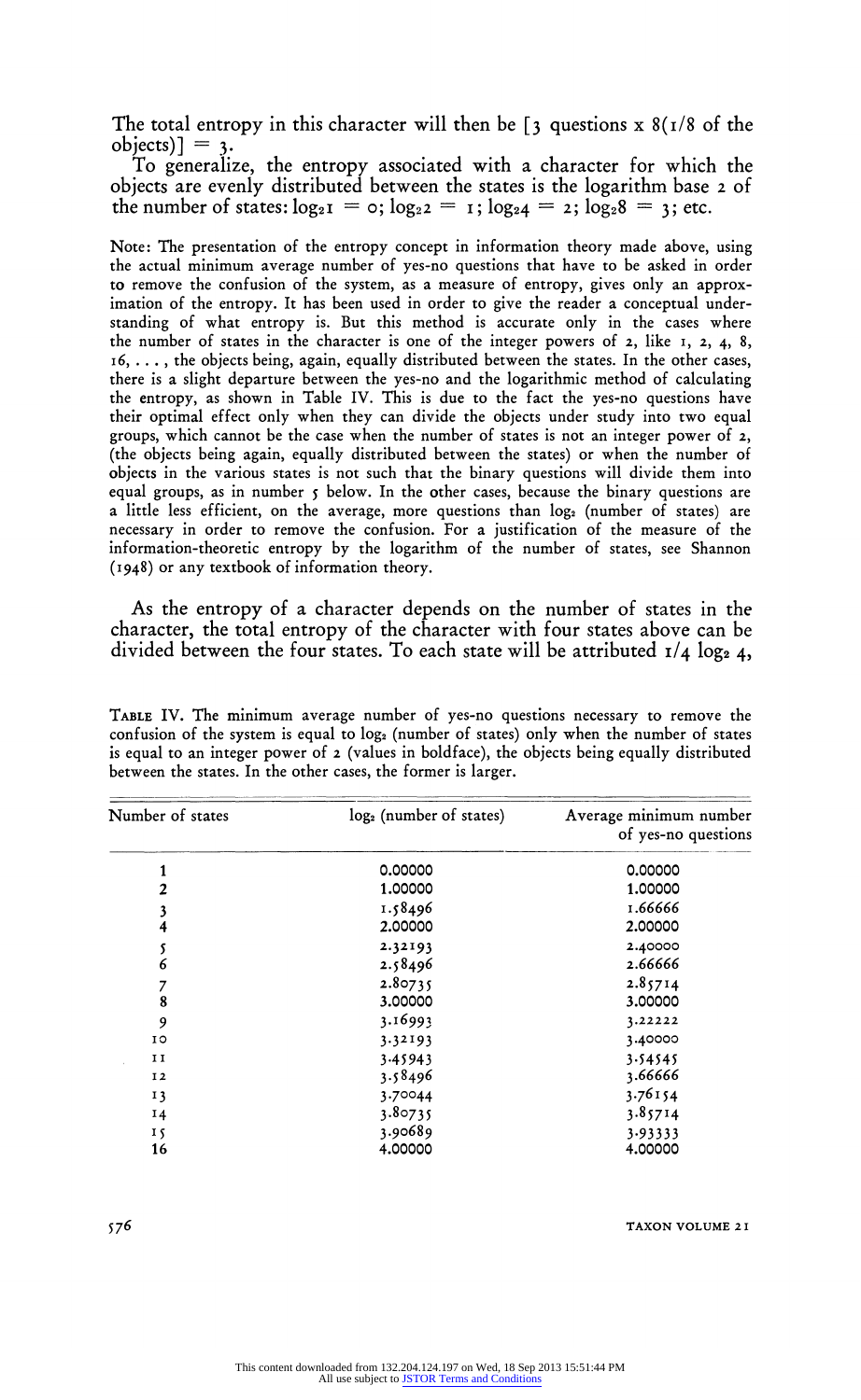that is equal to  $1/4 \log_2 (1/4)^{-1}$ . The entropy of the character is then:

$$
\sum_{\text{the 4 states}} \frac{1}{4} \log_2 (1/4)^{-1}
$$

**For the eight-state character above, to each state is attributed one eighth of the entropy of the character, or**  $I/8$  $\log_2 8$ **, that is equal to**  $I/8$  $\log_2 (I/8)^{-1}$ **. The entropy of this character is then:** 

$$
\sum_{\text{the 8 states}} 1/8 \log_2 (1/8)^{-1}
$$

**5) Suppose now that the number of objects to which each state is attributed varies from one state to the other. An example would be a four-states character in which state i has been attributed to i/2 of the objects, state 2 to 1/4, state 3 to I/8 and state 4 to 1/8. The less evenly the probabilities of the different states are distributed, the more information one has, then the less should be the entropy: consequently the entropy of this character should be lower than 2 (see no. 3 above), that is the maximum amount of entropy that can be found in a four-states character. In asking the yes-no questions, it is economical to isolate half of the objects with the first question, then half of the remaining objects with the second question, and use a third question for the two last groups of i/8 of the objects, following this pattern:** 



**Half of the objects require i question, 1/4 require 2, and the two groups of 1/8 require 3 each. So, the total unconditional entropy of this character is** 

 $(\textbf{1}/2 \times \textbf{1}) + (\textbf{1}/4 \times \textbf{2}) + (\textbf{1}/8 \times \textbf{3}) + (\textbf{1}/8 \times \textbf{3}) = 1.75$  $=$  **1/2**  $\log_2 2 + 1/4 \log_2 4 + 1/8 \log_2 8 + 1/8 \log_2 8$ 

 $=$  1/2  $\log_2 (1/2)^{-1}$  +  $\frac{1}{4} \log_2 (1/4)^{-1}$  +  $\frac{1}{8} \log_2 (1/8)^{-1}$  +  $\frac{1}{8} \log_2 (1/8)^{-1}$ 

$$
=\sum_{h=\,I}^4\ p(J_h)\cdot \log_2\,[p(J_h)]^{-1}
$$

As  $\log_2 x^* = a \log_2 x$ , the general form of the expression defining the entropy can be **written** 

$$
H(J) = -\sum_{h=\tau}^{J} p(J_h) \cdot \log_2 [p(J_h)]
$$

**where j is the number of states of character J.**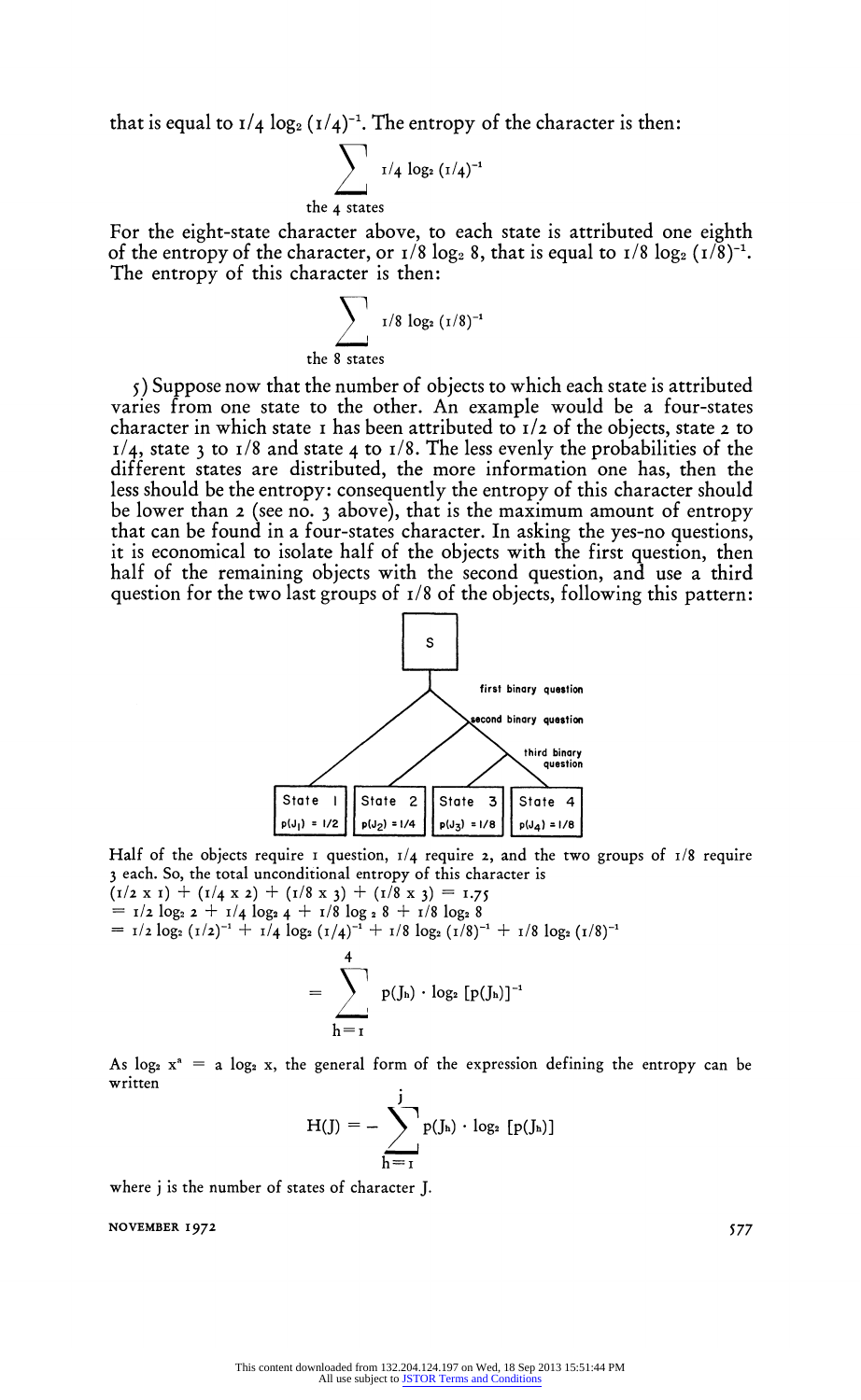**The unconditional entropy of character I of the example is then, using the data of Table III:** 

**- [.1oooo log2 (.Ioooo) + .48333 log2 (.48333) + .30000 log2 (.30000) + .08333 log2**   $(0.08333) + 0.03333 \log_2(0.03333) = 1.82257$ 

The maximum amount of entropy that can be found in a five-states character is log2  $5 = 2.32193$ 

**Similarly, the unconditional entropy of character 2 of the example is** 

**-** [.08333 log2 (.08333) + .05000 log2 (.05000) + .75000 log2 (.75000) + .11667 log2  $(L11667)$ ] =  $1.18773$ 

The maximum amount of entropy that can be found in a four-states character is  $log_2$  $4 = 2$ .

### **Conditional entropy**

**As pointed out above, the entropy of a character is equal to the information that can be gained by observing the character over the objects. The entropy of character J is the maximum amount of information that can be obtained about J. Now suppose that instead of J, I is observed in order to learn about J; the relevant information will be obtained only insofar as I and J contain information in common. Knowing the probability distribution of I, it is possible to establish the conditional probability distribution of J, and then calculate the conditional entropy of J that it determines. If I and J share no common information, the conditional entropy of J is equal to its unconditional entropy; but in the other event, the conditional entropy of J is lowered by an amount equal to the information shared in common by the two characters.** 

**The first step is to build a matrix in which the frequency of the objects, in each of the states of character J, will be established for the various states of character I. This is done in Table V for the example.** 

The first line of the Table V, for instance, represents all the objects that are in  $I_1$  and **gives their frequency distribution on the character J. State J1 has been attributed to 83.3330/0 of these objects, and state J3 to 16.6670/o0. This is why this row, as well as the others, sums to i. In other words, the probability of finding an object to which state I**  of character I and state 3 of character J, noted  $p(J_3/I_1)$ , is the number of objects to which  $J_3$  and  $I_1$  have been attributed (that is the number of objects in the intersection, noted  $\Omega$ , of the subsets  $I_1^{-1}$  and  $J_3^{-1}$ ), divided by the number of objects to which state  $I_1$  has been attributed (that is the number of objects in the subset  $I_1^{-1}$ ). It would then be noted

$$
p(J_3/I_1) = \frac{C \,\,[\,J_3^{-1} \,\Omega \,\,I_1^{-1}]}{C \,\,[\,I_1^{-1}]}
$$

The number of objects in the subset  $I_1^{-1}$  (Table II) is 6, and the number of objects in the intersection of  $J_3^{-1}$  and  $I_1^{-1}$  is 1, since states  $I_1$  and  $J_3$  have been attributed only to object **071. Then** 

$$
p (J_s/I_1) = 1/6 = .16666'
$$

**The general formula will be written** 

$$
p (J_h/I_g) = \frac{C [J_h^{-1} \Omega I_g^{-1}]}{C [I_g^{-1}]}
$$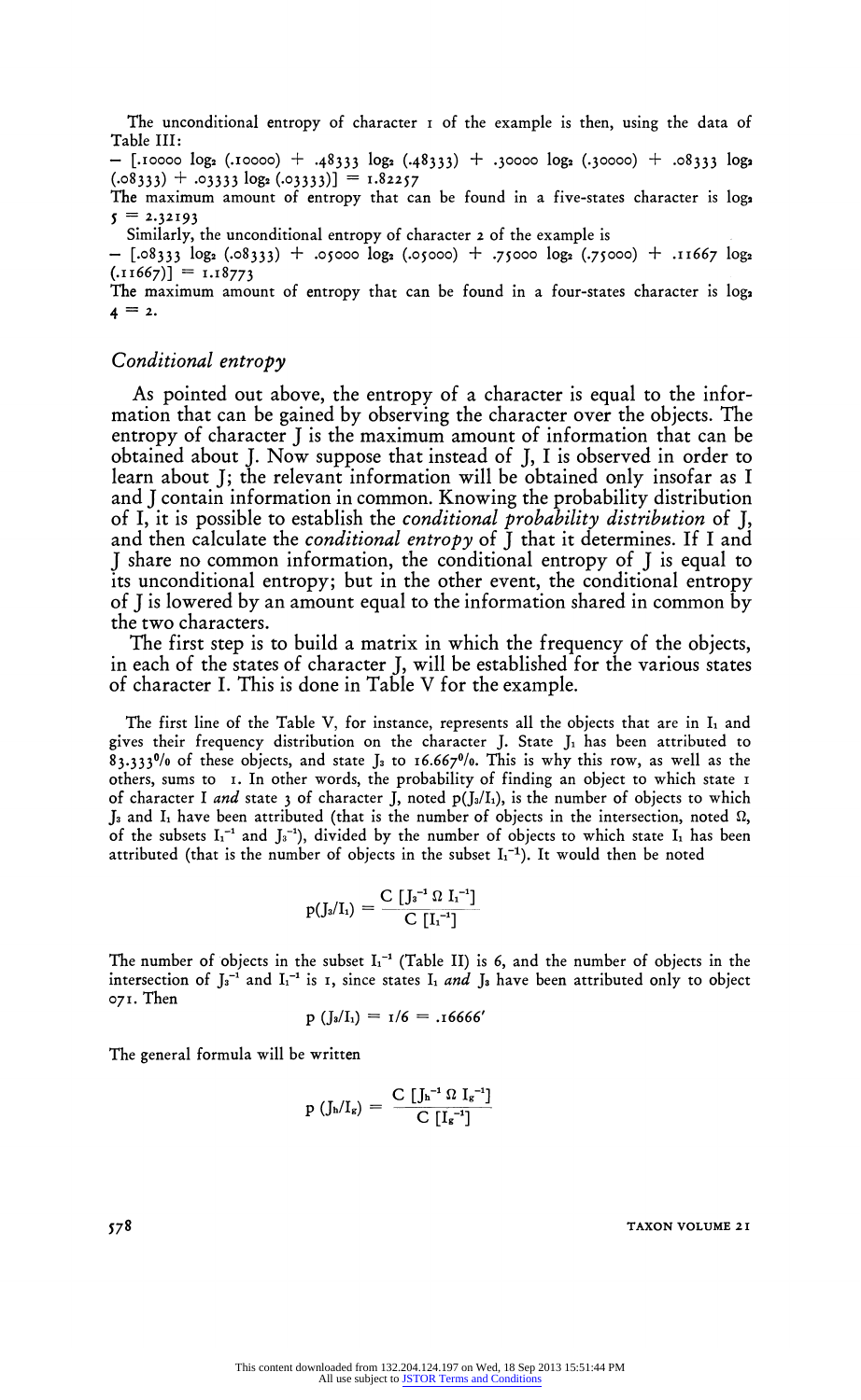**TABLE V. Conditional probability distributions: probability of choosing an object with**  the various states of character  $J=2$  assuming that the object has the given state of character  $I = I$ .

| States of<br>character $I = r$ | $p(J_1) =$<br>.08333 | $p(J_2) =$<br>.05000 | $p(J_3) =$<br>.75000 | $p(J_4) =$<br>.11667 |
|--------------------------------|----------------------|----------------------|----------------------|----------------------|
| Iı                             | .83333               | 0.00000              | .16667               | 0.00000              |
| I2                             | 0.00000              | .10345               | .89655               | 0.00000              |
| I2                             | 0.00000              | 0.00000              | .94444               | .05556               |
| Δ4                             | 0.00000              | 0.00000              | .20000               | $.8$ 0000            |
| L.                             | 0.00000              | 0.00000              | 0.00000              | 00000.1              |

**The conditional entropies remaining in character J after observing each of the states of character I can now be established by using the formula of entropy developed above. The conditional entropy remaining in J for the objects to which state I, has been attributed is:** 

 $H(J/I_1) = -$  [.83333  $log_2(.83333) + .16667 log_2(.16667)] = .65002$ **For the objects to which state 12 has been attributed: H(J/I2) = - [.IO345 log2 (.I0345)+ .89655 log2 (.89655)] = .47983 And similarly**   $H(J/I_2) = -$  [.94444  $\log_2$  (.94444) + .05556  $\log_2$  (.05556)] = .30954  $H(J/I_4) = -$  [.20000  $log_2$  (.20000)  $+$  .80000  $log_2$  (.80000)] = .72193  $H(J/I_5) = -$  [1.00000  $log_2$  (1.00000)] = 0.00000

**In the general form, the entropy remaining in character J after observing each of the states g of character I is determined by the formula** 

$$
H(J/I_g) = -\sum_{h=1}^{j} p(J_h/I_g) \cdot \log_2 [p(J_h/I_g)]
$$

**where i is the number of states in J.** 

**The conditional entropy H(J/I) applies to the proportion of objects to which state i of character I has been attributed, that is .i oooo of the objects, according to Table III. Similarly, the conditional entropy H(J/12) applies to .48333 of the objects. And so on. The total conditional entropy remaining in character J after observing all the states of character I is then the weighed sum, over the frequencies of the various states of I, of the conditional**  entropies  $H(J/I_g)$  found above.

**The general formula can be written:** 

$$
H(J/I) \,=\, \; \sum_{g\,=\,I}^I H(J/I_g) \cdot p(I_g)
$$

**where i is the number of states in I.** 

**From the results above and the data of Table III, the calculations of the conditional entropy remaining in J after observing I will be performed in Table VI.**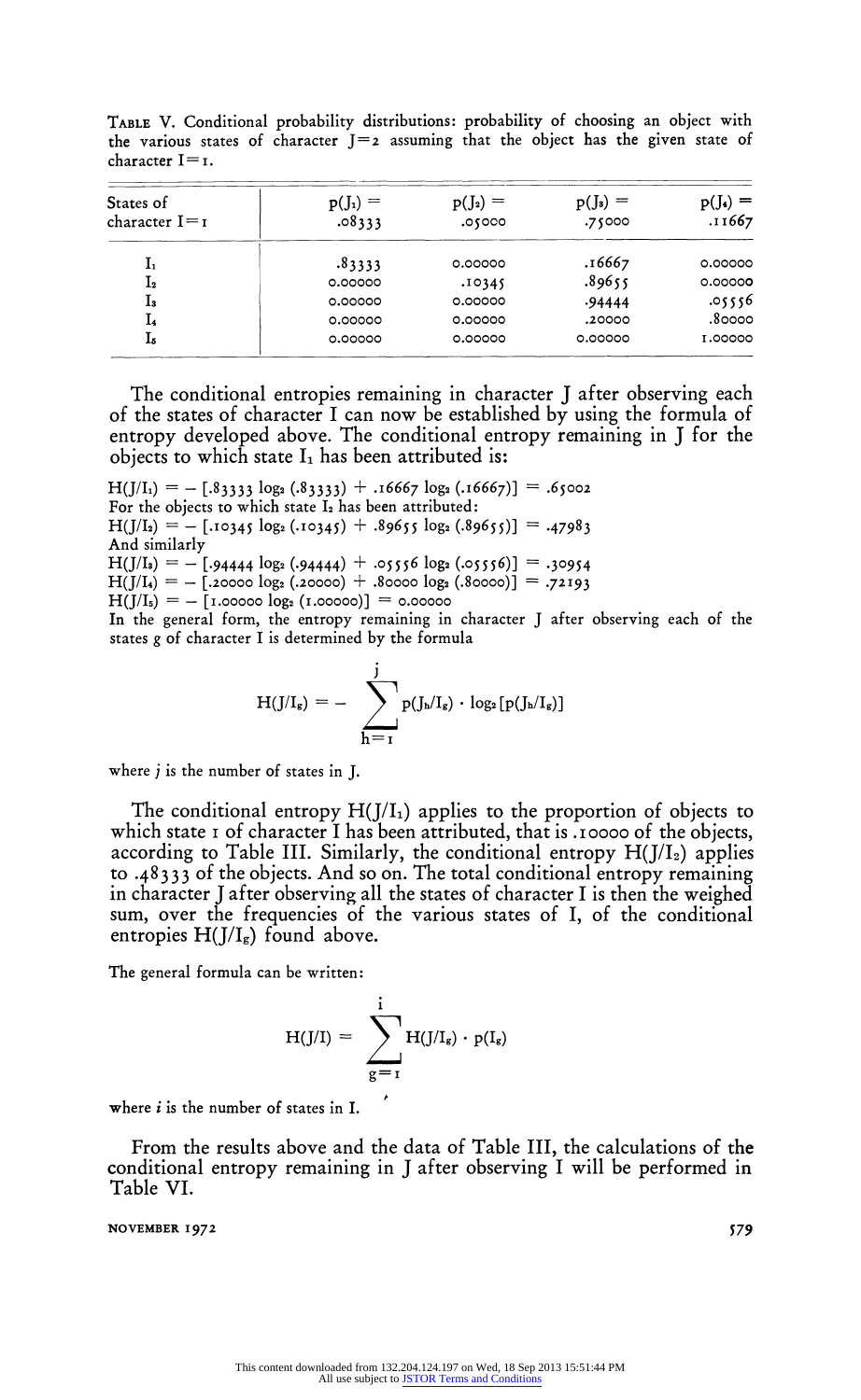| $H(J/I_s)$           | $p(I_g)$                                                           | $H(J/I_g) \cdot p(I_g)$ |
|----------------------|--------------------------------------------------------------------|-------------------------|
| $H(J/I_1) = .65002$  | $p(I_1) = .10000$                                                  | .06500                  |
| $H(J/I_2) = .47983$  | $p(I_2) = .48333$                                                  | .23192                  |
| $H(J/Is) = .30954$   | $p(I_3) = .30000$                                                  | .09286                  |
| $H(J/I_4) = .72193$  | $p(I_4) = .08333$                                                  | .06016                  |
| $H(J/I_5) = 0.00000$ | $p(I_5) = .03333$                                                  | 0.00000                 |
|                      | $\angle$ H(J/I <sub>s</sub> ) · p(I <sub>s</sub> ) =<br>$H(J/I) =$ | -44994                  |

**TABLE VI. Conditional entropy remaining in character**  $J=z$  **after observing character**  $I=i$ **.** 

Similarly, the conditional entropy  $H(I/J)$  remaining in character  $I = I$ **after observing character J=2 of the example, is 1.o08478.** 

## **Interdependence of characters**

**Of the 1.82257 units of information (unconditional entropy) of character I= I, 1.o08478 belong exclusively to character I. The remaining .73779 units are shared with character J=2. Similarly, of the I.I8773 units of information of character J, .44994 belong exclusively to it and .73779 units are shared with I. The fraction of information in character I= i also contained in character J=2 can be found by dividing .73779 by 1.82257, which gives .40481. The same calculation, applied to character J, gives .62117 of the information of J that is shared with I.** 

**A measure of independence can now be constructed from the various entropy measures, as follows:** 

$$
D(I,J) = \frac{\text{info. held exclusively by I + info. held exclusively by J}}{\text{total information possessed by both I and J}}
$$

**The amount of information held exclusively by I and J are the values H(J/I) and H(I/J) calculated above.** 

**To obtain the value of the total information possessed by both I and J, the procedure will be similar as before. The frequency of each of the possible combinations of states of the two characters is established first (in Table VII for the example). Each of these frequencies is obtained by dividing the number of objects in each of the pairs of states by the total number of objects in the study. Formally, the equation of each frequency, or probability, is** 

$$
p~[I_{\text{s}} \cdot J_{\text{h}}] = \frac{C~[I_{\text{s}}^{-1}~\Omega~J_{\text{h}}^{-1}]}{C~[S]}
$$

**where C[A] is the number of objects in the set A, as before. The symbol p(Ig/Jh) was used before in the sense of "the probability of choosing an object with state g of character I in the set of objects that have state h of character J". The symbol p [Ig, Jh] is used here to mean "the probability of choosing an object with state g of character I and state h of character J in the set of objects under study".**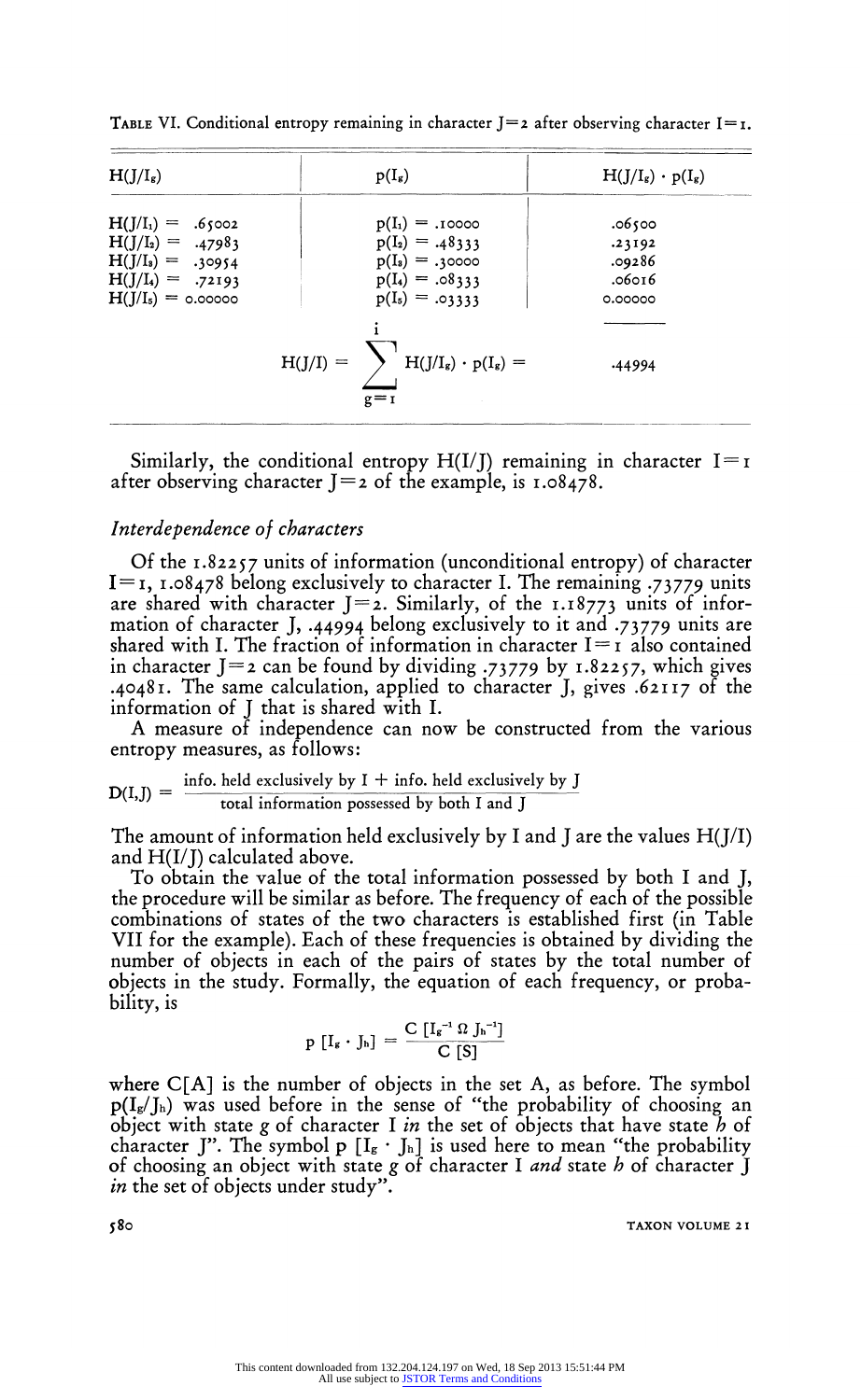**TABLE VII. Actual number of objects in each of the possible combinations of states of**  the two characters  $I=r$  and  $J=r$  (above), and the corresponding frequency (below), or **probability, when each number is divided by the total number of objects in the study, which is 60 in this example.** 

|                | .h      | J2.      | Jз       | J4      |
|----------------|---------|----------|----------|---------|
| I,             |         | o        |          | $\circ$ |
| I <sub>2</sub> | о       |          | 26       | Ο       |
| 13             | o       | o        | 17       |         |
| 14             | ۰       | $\Omega$ |          |         |
| $_{15}$        | $\circ$ | ٥        | ٥        |         |
| $I_1$          | .08333  | 0.00000  | .01667   | 0.00000 |
| I <sub>2</sub> | 0.00000 | .05000   | $-43333$ | 0.00000 |
| I <sub>3</sub> | 0.00000 | 0.00000  | .28333   | .01667  |
| I.             | 0.00000 | 0.00000  | .01667   | .06667  |
| I5             | 0.00000 | 0.00000  | 0.00000  | .03333  |

**Then the total amount of information possessed by both I and J is calculated in the usual way, by applying the formula** 

**1** 

$$
H[I \cdot J] = -\sum_{\substack{g=1 \ b = 1}}^{1} p[I_s \cdot J_h] \cdot \log_2 (p[I_s \cdot J_h])
$$

The value of  $H[I \cdot J]$  in the example is  $2.27251$ 

**There is another, easier way to calculate the total amount of information possessed jointly by I and J. The intuitive concept of information space has to be introduced in order to visualize it. The information space corresponds to all the information possessed by the set S of objects under study and can be represented as a rectangle. The information possessed by each character corresponds to a subset of this space, represented by a circle in this rectangle. Such a representation is known as a Venne diagram:** 



**Characters I and J have some information in common, as shown above. They can be represented as follows:** 

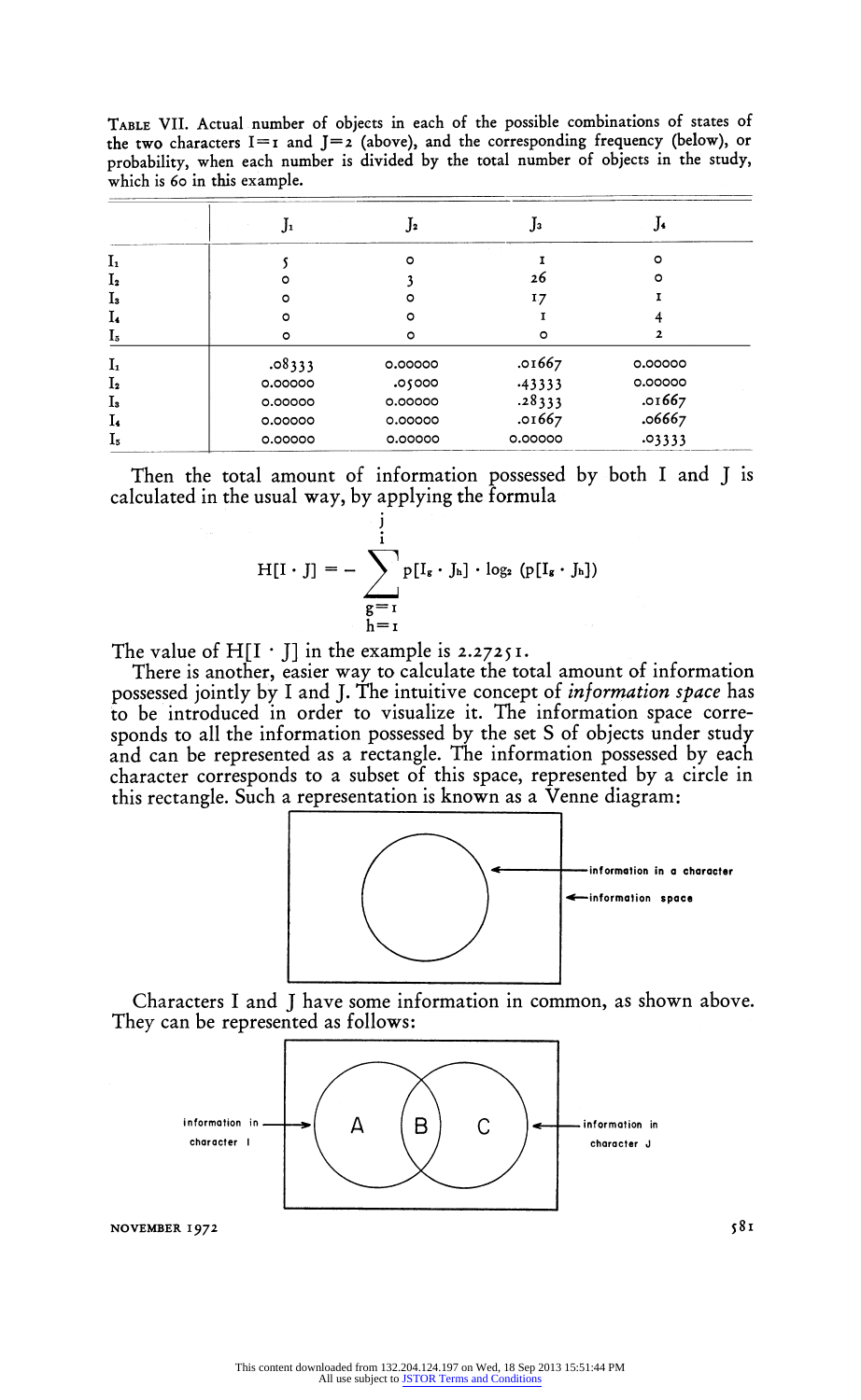**The amount of information in common is labelled B, and the letters A and C are attached to the part of the information held exclusively by I and J, respectively. The total amount of information possessed jointly by I** and **J** is then, obviously,  $A+B+C$ . In the example,  $A = 1.08478$ ,  $C =$ **.44994 and B, the amount of information shared by I and J, is .73779, as**  shown at the beginning of this section. The total  $A + B + C$  is then equal to **2.27251, that is the value**  $H[I \cdot J]$  **found above.** 

**The independence of the characters I and J can now be calculated by using the expression above, the formal expression of which is** 

$$
D(I,J) = \frac{H(J/I) + H(I/J)}{H[I \cdot J]}
$$

**Its value for the example is** 

$$
D(I,J) = \frac{.44994 + 1.08478}{2.27251} = .67534
$$

**It is easy to see that when the value of D is o, the two characters contain exactly the same information. When it is I, the characters are completely independent. D(I,J) can be understood as a function of the two variables I and J that associates with these variables a value, called the distance between I and J, that has the following properties:** 

 $D(I, J) \ge 0$  (= o if and only if  $I = J$ )  $D(I, J) = D(J, I)$  $D(I,J) + D(J,K) \ge D(I,K)$ **Because of these properties, function D is called a metric.** 

**The two first properties have been explained above. The third one can be illustrated by the following example, which considers characters I and J as above, and also a character K that has no information in common with I, but some with J:** 



It is easy to show that  $D(I, J) + D(J, K)$  is larger than or equal to  $I$ , then **larger than or equal to D(I,K). It will be equal to i e.g. in the trivial case where C, D and F contain no information, A and E being non-void, that is the case where I and J have already no information in common and K is the same as J. The resulting picture can be represented by a triangle, the sides of which are equal to the measure of the distance between the characters:**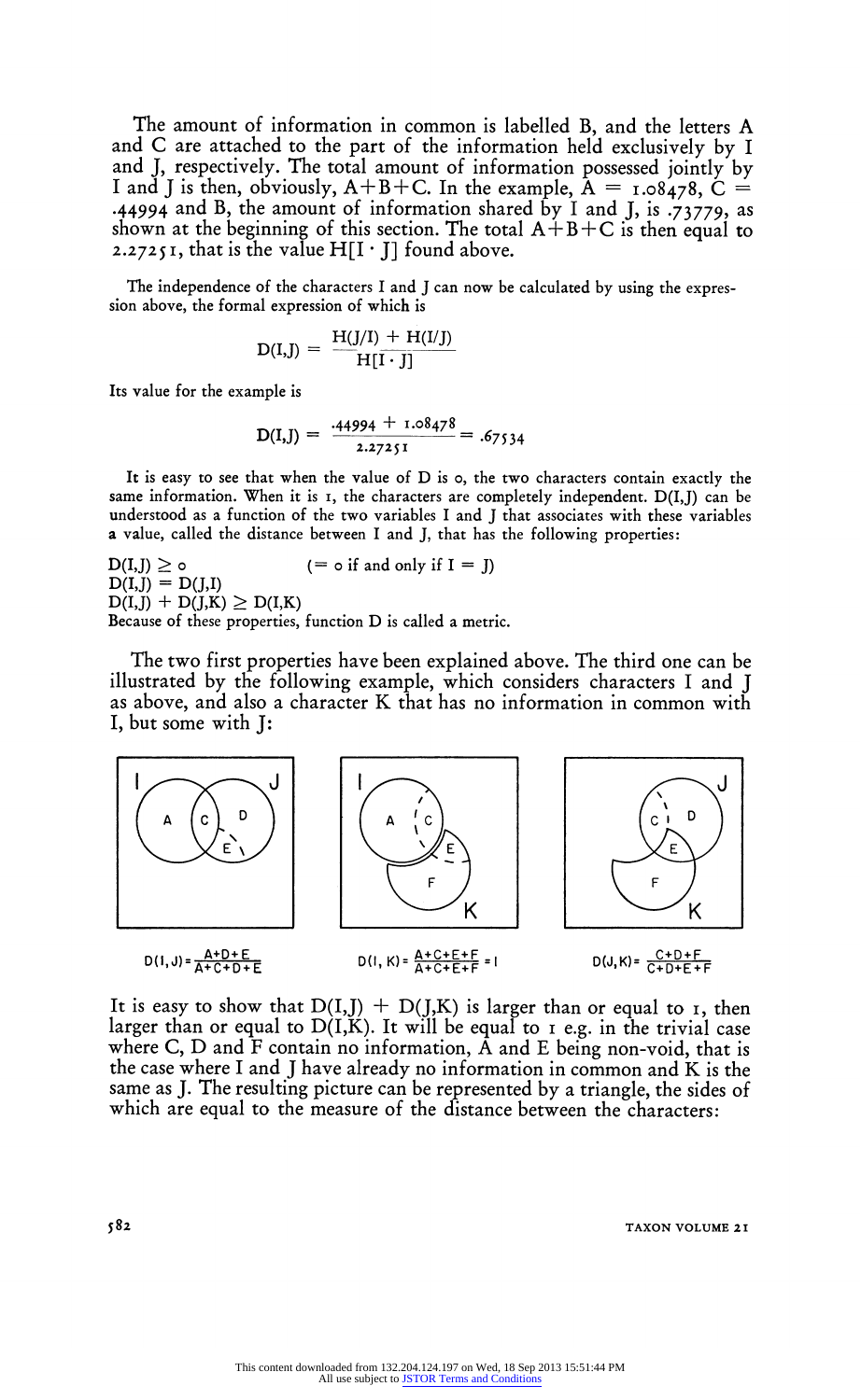

**This distance value can be easily converted into a measure of the similarity of the two characters, by defining it as the complement of the distance, or** 

$$
S(I,J) = I - D
$$

**In other words, the similarity between I and J is equal to the amount of information in common divided by the total amount of information held in the two characters, since** 

$$
S(I,J) = I - D = I - \frac{A+B}{A+B+C} = \frac{C}{A+B+C}
$$

**This similarity value is however not a metric, since there are cases where it does not satisfy the third property of a metric. For example, in** 



it is obvious that  $S(I,J) + S(J,K)$  is not larger than or equal to  $S(I,K)$ , **since S(I,J) and S(J,K) are both null. However, the value of similarity will always be included between o and I. In the example, the value of S is** 

$$
S(I,J) = I - .67534 = .32466
$$

## **Actual form of the printout**

**After presenting a listing of the state of each character that has been attributed to each object in the study, as in Table II, the printout presents a complete comparison of all the pairs of characters, performing for each pair all the calculations explained above. As example, the printout of the comparison of characters I=1 and J=2 of the example is presented in figure 1. The printout is divided in two main parts: study of the information left in** 

**character I after observing character J, and study of J after observing I. Before these comparisons, the title of the page shows what pair of char-**

**acters is compared and how many states are in each. The next line shows for how many - if any - objects the information is missing regarding one or the other of the characters in the pair under study. As explained above, these objects are eliminated from the comparison. Those remaining are called**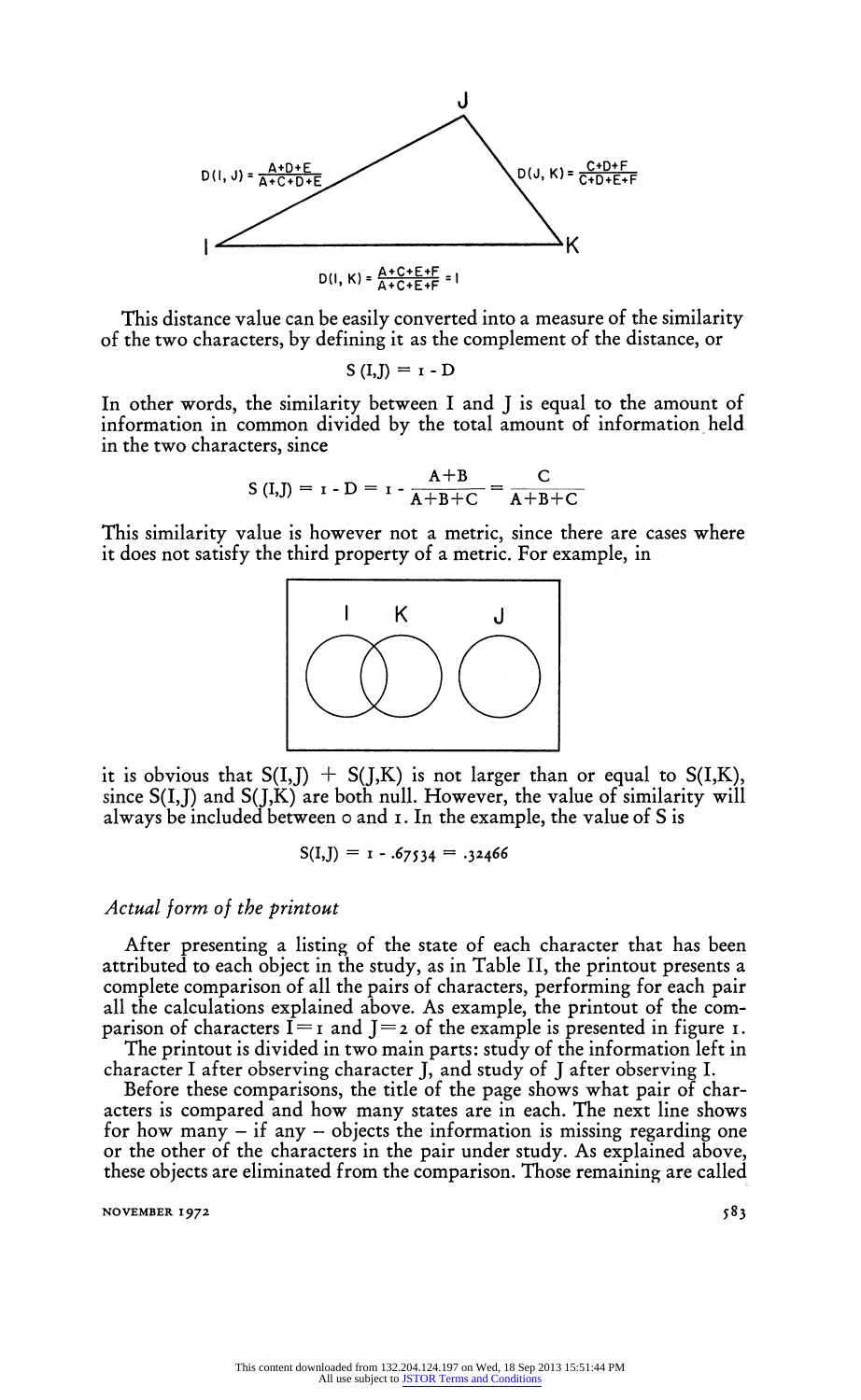|              |                    |                    |                                          |          | CHARACTER I = $_1$ (6 STATES) COMPARED WITH CHARACTER J = $_2$ (5 STATES). | $D(r, z) = .67534$<br>$S(1,2) =$<br>-32466                                                                                                                                     |
|--------------|--------------------|--------------------|------------------------------------------|----------|----------------------------------------------------------------------------|--------------------------------------------------------------------------------------------------------------------------------------------------------------------------------|
|              |                    |                    | OBJECTS NOT IN THE COMPARISON = NONE     |          |                                                                            | PROBABILITY OF GOOD OBJECTS =<br>1,00000                                                                                                                                       |
|              |                    |                    |                                          |          | PROBABILITIES OF THE STATES OF CHARACTER 1, GIVEN THE GOOD OBJECTS         | ENTROPY IN CHARACTER $_1$ =<br>1.82257                                                                                                                                         |
|              | I(1)               | I(z)               | I(3)                                     | I(4)     | I(s)                                                                       |                                                                                                                                                                                |
|              | .10000             | 48333              | .30000                                   | .08333   | .03333                                                                     |                                                                                                                                                                                |
|              |                    |                    | CONDITIONAL PROBABILITY DISTRIBUTIONS    |          |                                                                            | <b>CONDITIONAL ENTROPIES</b>                                                                                                                                                   |
|              | I(t)               | I(z)               | I(3)                                     | I(4)     | I(s)                                                                       |                                                                                                                                                                                |
| J(r)         | 1.00000            | 0.00000            | 0.00000                                  | 0.00000  | 0.00000                                                                    | $-0.00000$                                                                                                                                                                     |
| J(z)         | 0.00000            | 1.00000            | 0.00000                                  | 0.00000  | 0.00000                                                                    | $-0.00000$                                                                                                                                                                     |
| J(3)         | .02222             | .57778             | .37778                                   | .02222   | 0.00000                                                                    | 1.23189                                                                                                                                                                        |
| J(4)         | 0.00000            | 0.00000            | .14286                                   | $-17141$ | .28571                                                                     | 1.37878                                                                                                                                                                        |
|              |                    |                    | INFO. COMMON TO BOTH CHARACTERS = .71779 |          |                                                                            | ENTROPY REMAINING IN CHARACTER 1<br>AFTER OBSERVING CHARACTER<br>$\mathbf{r} =$<br>1.08478<br>FRACTION OF INFORMATION IN CHAR. 1<br>ALSO CONTAINED IN CHAR.<br>$2 =$<br>-40481 |
|              |                    |                    |                                          |          | PROBABILITIES OF THE STATES OF CHARACTER 2, GIVEN THE GOOD OBJECTS         | ENTROPY IN CHARACTER<br>$2 =$<br>1.18773                                                                                                                                       |
|              | J(i)               | J(z)               | J(3)                                     | J(4)     |                                                                            |                                                                                                                                                                                |
|              | .08333             | .05000             | .75000                                   | .11667   |                                                                            |                                                                                                                                                                                |
|              |                    |                    | CONDITIONAL PROBABILITY DISTRIBUTIONS    |          |                                                                            | <b>CONDITIONAL ENTROPIES</b>                                                                                                                                                   |
|              | J(r)               | J(z)               | J(3)                                     | J(4)     |                                                                            |                                                                                                                                                                                |
| I(r)<br>I(2) | .83333             | 0.00000            | .16667                                   | 0.00000  |                                                                            | .65002                                                                                                                                                                         |
| I(3)         | 0.00000<br>0.00000 | .10345             | .89655                                   | 0.00000  |                                                                            | -47983                                                                                                                                                                         |
| I(4)         | 0.00000            | 0.00000<br>0.00000 | .94444                                   | 05556    |                                                                            | -30954                                                                                                                                                                         |
| I(s)         | 0.00000            | 0.00000            | .20000<br>0.00000                        | .80000   |                                                                            | -72193                                                                                                                                                                         |
|              |                    |                    |                                          | 1.00000  |                                                                            | $-0.00000$                                                                                                                                                                     |
|              |                    |                    | INFO. COMMON TO BOTH CHARACTERS = .73779 |          |                                                                            | <b>ENTROPY REMAINING IN CHARACTER 2</b><br>AFTER OBSERVING CHARACTER<br>$1 =$<br>-44994<br>FRACTION OF INFORMATION IN CHAR. 2                                                  |
|              |                    |                    |                                          |          |                                                                            | ALSO CONTAINED IN CHAR.<br>.62117<br>$1 -$                                                                                                                                     |

Fig. 1: Facsimile printout of the comparison of characters  $I = I$  and  $J = 2$  of the example, **made by CHARANAL.** 

 $\text{the "good objects" and their frequency} = \frac{\text{number of good objects}}{\text{total number of objects}}$ 

**is written down after the sentence "probability of good objects =". In this case, no information was missing about characters i and 2, and the prob**ability of good objects is 1.00000. Above this line, the distance  $D(1,2)$  and **similarity S(I,2) values are given for the pair of characters under study,**   $I = r$  and  $J = 2$ .

**The second part of the printout is the one for which the most extensive calculations have been done before. The explanations given for this part apply, of course, also to the first one. It starts with the sentence "probabilities of the states of character 2, given the good objects". The values given under it are the values p(Jh) that have been shown in the right hand part of Table III. The value of "entropy in character 2", that occupies the right part of this same line, is the one that has been calculated at the end of the section on unconditional entropy.** 

**The matrix called "conditional probability distributions" has been shown in Table V. The "conditional entropies" represent the amount of information**  contained in the distribution, on character  $J=z$ , of the objects to which each of the states of character  $I=r$  has been attributed. These values were **presented in the first column of Table VI. The "entropy remaining in character 2 after observing character i" is the value of H(J/I) calculated at the end of Table VI.** 

**The "information common to both characters" is the total entropy in character 2** =  $1.18773$  minus the value of  $H(J/I) = .44994$ , that is .73779. **The "fraction of information in character 2 also contained in character i" is the ratio of the information common to both characters divided by the total entropy in character 2. These two values were calculated at the beginning of the section on the interdependence of characters.**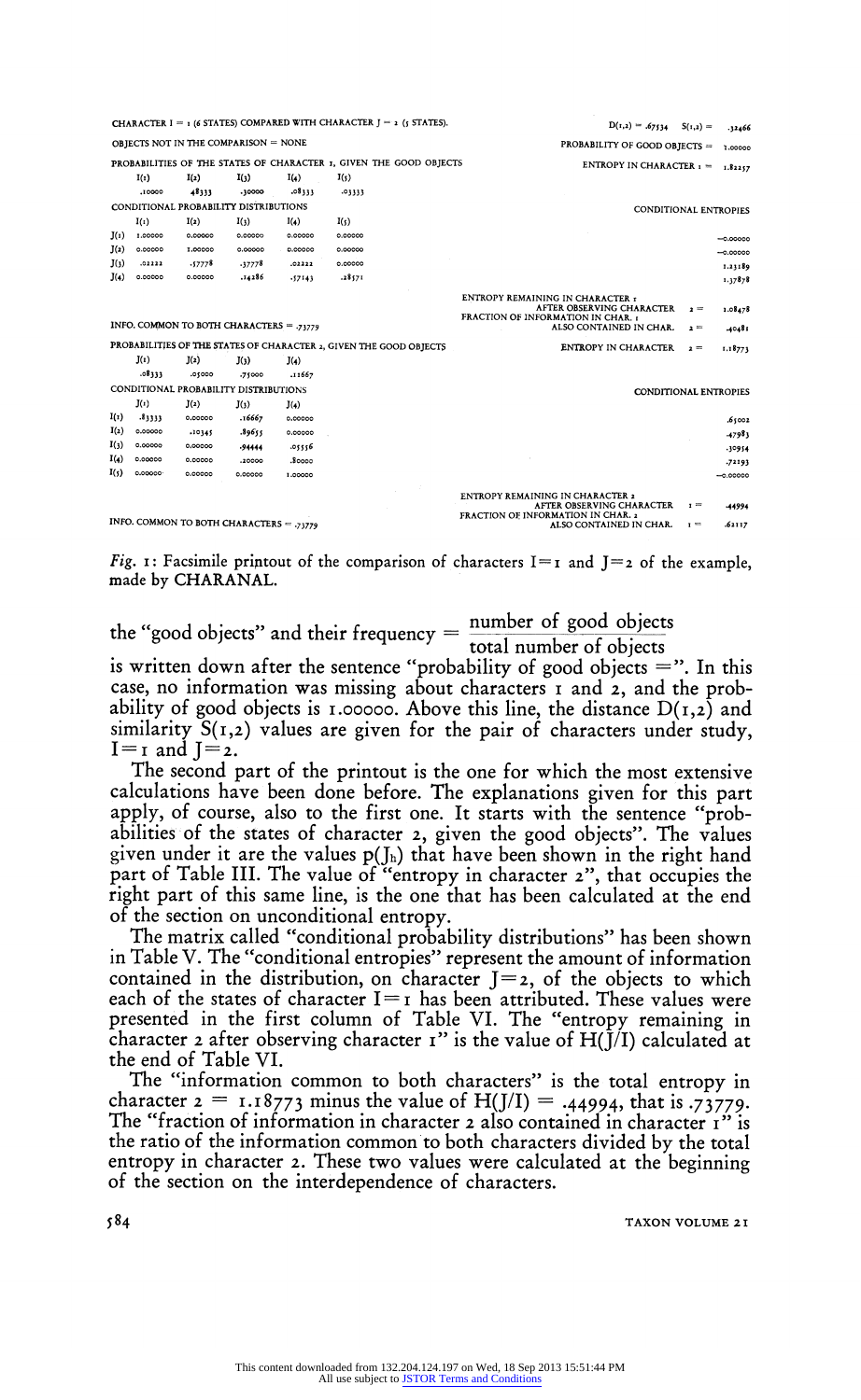## **Exercise**

**Taking a pair of 3- to 6-states characters observed on about 5o objects (the data can also be invented for the purpose of the exercise), perform the various calculations explained above and write the results according to the format of the printout shown in figure I.** 

## **Interpretation**

**A biologist is looking for correlations that will give the structure of the resulting classification. What it means is that if many characters define the same partition of the objects into subgroups, these characters can be said to give rise to the same classification, then they are coherent with each other. But some attention has to be given also to the relative weight of the various characters.** 

**Much emphasis has been given in the past to the question of weight. Some biologists argue that, in order to obtain a "natural" classification, one should not create artificially a difference in the importance attributed to the various characters. However, the competent biologist knows very well that all the characters do not have the same classificatory value. Characters built on single allele differences do not have the same importance as the characters related to structural or numeric differences between chromosomes, that characterize the species category since they are the basis for intrinsic reproductive isolation.** 

**The task of attributing the weight of the various characters is the most difficult part of the work of the taxonomist. After the structure of the information has been established, the resulting classification can be obtained by a process largely automatic, as will be seen in the next section. There are two ways by which the proper weighing can be accomplished.** 

**The first one will please the tenants of the non-weighing philosophy. Considering three characters I, J, K that are partially correlated as follows:** 



**the area A represents information common to the three characters. If the three are used in making the classification, A will be weighed three times. Similarly, B, C and D will be weighed twice. This differential weighing reflects the biological structure of the study and results in a "natural" classification. But accordingly, no classification using correlated characters can be said to be of the non-weighed type.** 

**The weighing of the characters can be modified also by changing the number of states. Each character makes its contribution to the resulting classification by dividing the group of organisms into subgroups. The more states per character, the smaller and more numerous are the subgroups formed by the character. Consequently, a character with few states will**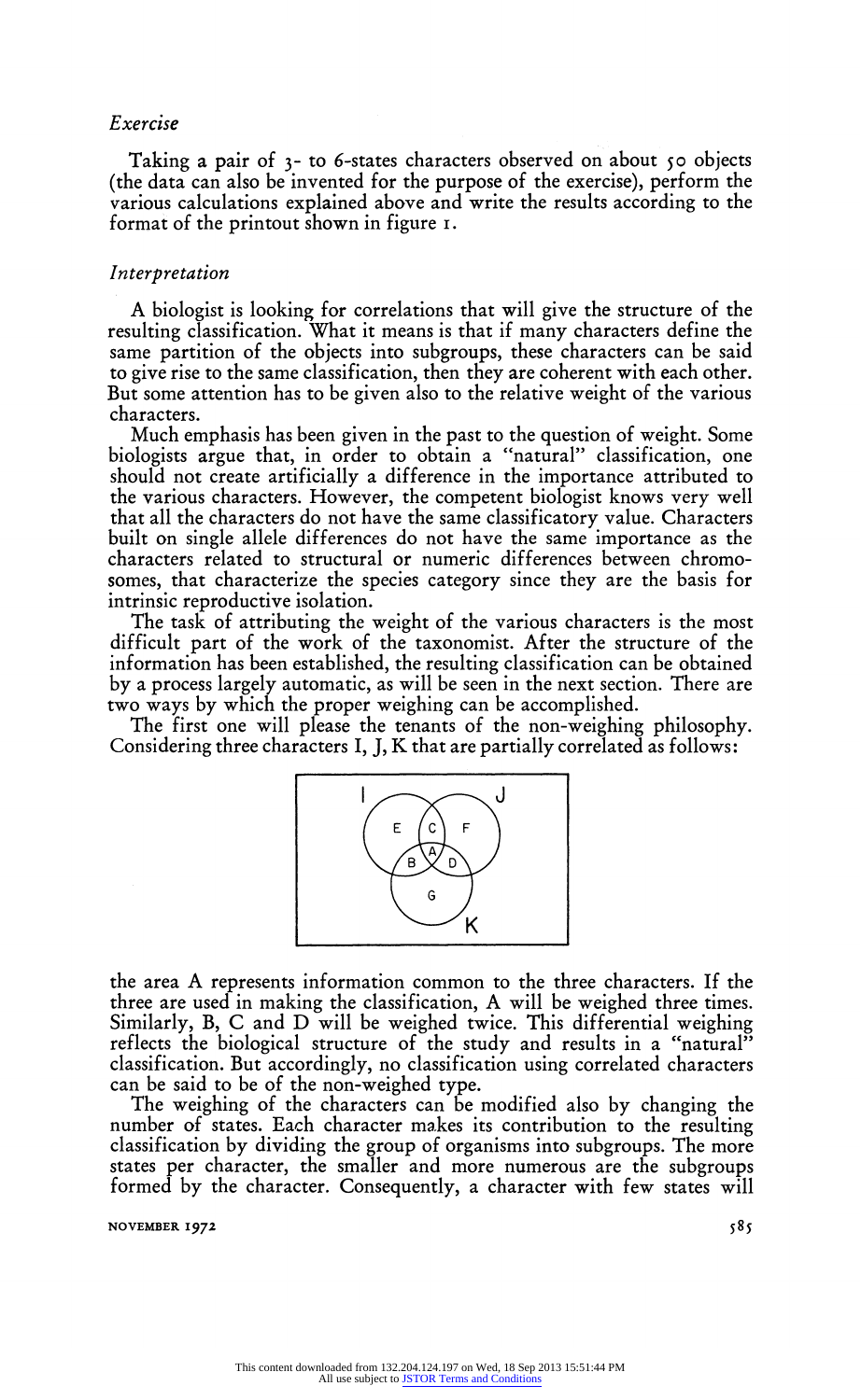**contribute to a major partition of the organisms, and will have more weight in the resulting classification. This can be understood in yet another way: the amount of entropy in a character is proportional to the number of states**  of the character. A character with two states can have no more than  $log_2(z)$  $=$  **i** unit of entropy, but an eight-states character can have up to  $log_2(8) =$ **3 units of entropy. This, however, does not change the intrinsic amount of taxonomically significant information carried by the character. So, by increasing the number of states of a given character, without biological reasons, one diminishes the value of the fraction (intrinsic information)/ (total entropy) and adds more mathematical "noise" to the contribution of this character to the classification. The extreme situation would be a character for which one state is attributed to each object; its total entropy would be**  equal to  $log_2$  (number of objects) but its contribution to the resulting clas**sification would be almost nil.** 

**For the worker, the criteria for the number of states to attribute to each character are: I) how much importance he attaches to the diversity expressed by the character, and 2) how well the character classifies the objects under study. Also, he will tend to restrain the number of states of the most important characters (those applicable for the species, genus or other higher categories).** 

**The first things to look at, on the printout, are the value of distance D(I,J) between the two characters, and also the values of the total entropy in each character and of the amount of information in common. The value of similarity S(I,J) can be used instead of the distance, since it carries the same information. Only the scale in which this information is presented has been changed by the passage from D to S. The figures of entropy remaining in each character after observing the other, and the fraction of information in common, carry the same type of information to the worker. Generally speaking, the following classification can be used (Hawksworth et al., 1968):** 

the characters are very highly correlated if  $D \leqslant .5$  and  $S > .5$ **highly correlated if .5<D<.7 or .5> S>.3 correlated if .7< D<< r.0 or .3>>>>>>>> unrelated if D is almost i.o or S is almost o** 

**No rigidity is attached to this nomenclature, however.** 

**If the characters are found to be correlated, the matrices can be looked at, in oder to see the correlation more clearly. Table VIII presents the same data as Table V, but the values of entropy are written in boldface, in the conditional probability distribution matrix, when they are equal to or higher than the corresponding value in the unconditional probability distribution of character J, above.** 

**In order to make easier the interpretation of the frequency values given in the matrices, it is possible to obtain a printout page showing the number of objects coded into the various states of each character. This can be done by entering the proper code on one of the parameter cards preceding the data deck. In the example for instance, it can help to know that the distribution of the objects on the various states of character I is 6, 29, 18, 5 and 2, and that there are 5, 3, 45 and 7 objects in the various states of character J, respectively.** 

**Theboldface figures of Table VIII have the following meaning: for the one in the upper left hand corner, for instance, it means that to observe state I of character I tells us io times more, about the probability of an object to**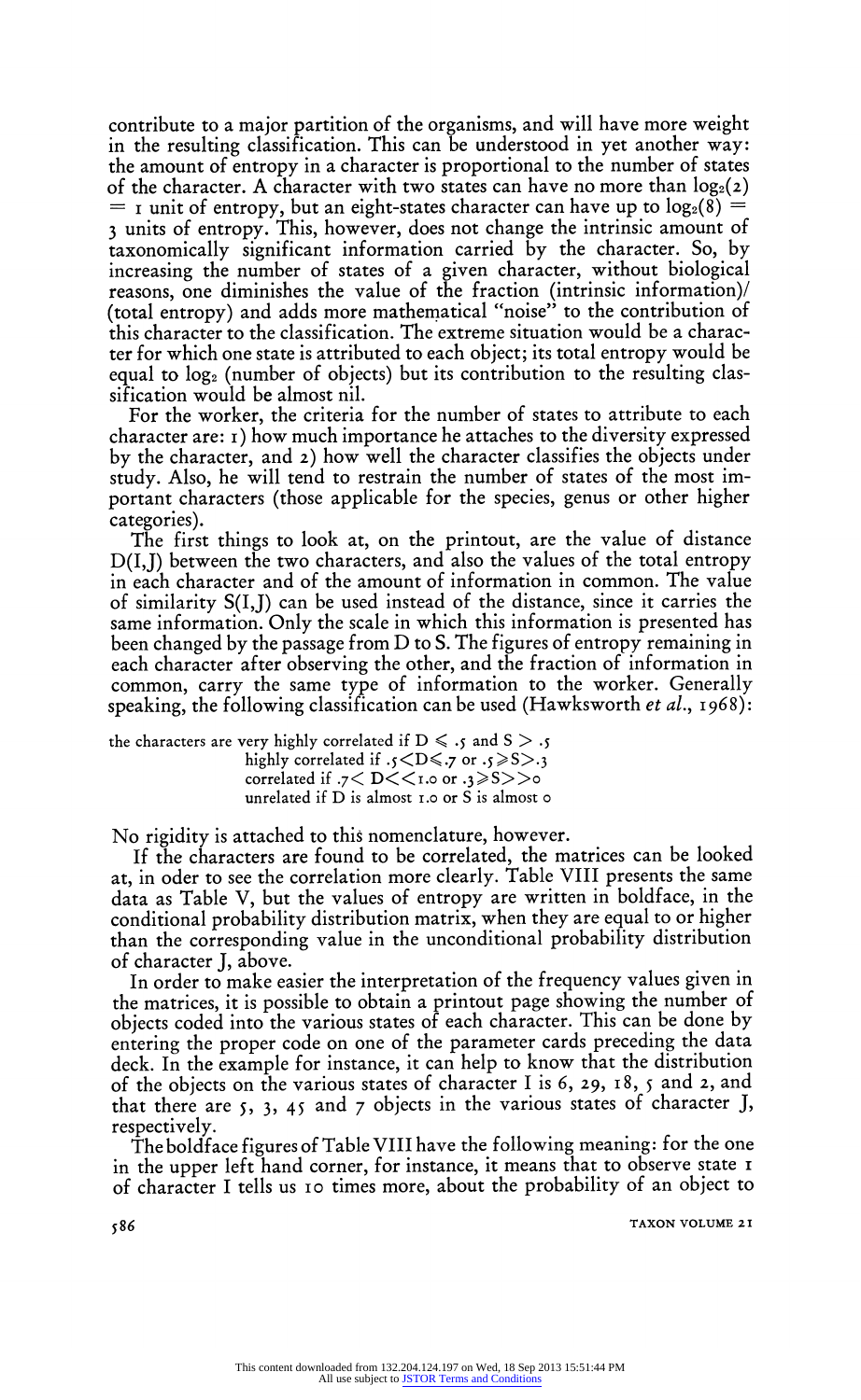| States of            |                      |                      | Unconditional probability distribution of I |                      |
|----------------------|----------------------|----------------------|---------------------------------------------|----------------------|
| character<br>$I = I$ | $p(J_1) =$<br>.08333 | $p(J_2) =$<br>.05000 | $p(J_s) =$<br>.75000                        | $p(J_4) =$<br>.11667 |
| I,                   | .83333               | 0.00000              | .16667                                      | 0.00000              |
| $I_{2}$              | 0.00000              | .10345               | .89655                                      | 0.00000              |
| Is                   | 0.00000              | 0.00000              | .94444                                      | .05556               |
| I.                   | 0.00000              | 0.00000              | .20000                                      | .80000               |
| Is                   | 0.00000              | 0.00000              | 0.00000                                     | 1.00000              |

**TABLE VIII. Data of table V, presenting the conditional probability distributions of character J=2, modified (see explanations in the text).** 

**be in state i of character J, than we knew only from the knowledge of the unconditional probability distribution of character J. The correlation is clear in this example: the characters are highly correlated, as was already**  known by the observation of the value of  $D(1,2)$ , that is .67534 in this case. **Referring to what these characters are (Table I), it means that as the value of the ratio head length/standard length increases, also the ratio orbit length/ standard length increases; that is, a relation depending only upon growth, and not something that gives any indication on the taxonomic structure** 

When a correlation is found, two possibilities exist: either it is a valuable **correlation between two characters, corresponding to a genetic correlation, in which case both characters should be kept, since good taxa are based on correlated characters; or the correlation is due to an undesired redundancy, as a consequence of the same structure being unintentionally described twice. A variation of this unintentional redundancy can be found in cases where the correlation depends on the determination of the correlated pattern by external factors such as ecology or growth, as it is the case in the example. This illustrates the contribution that has to be made by the biological knowledge of the material under study, in sorting out the unsignificant variations.** 

**Another variation of the same phenomenon is found in the case where a character is a refinement of the other. If, for instance, the first character partitions the objects in two groups, and the second character divides each group into a number of subgroups, the working taxonomist will have to question the significance of each of these partitions, and eliminate the less significant one. Of course, if he considers the information described by these two characters as very important for his classification, he can keep the two, as he could use the most significant one twice, or three times, in making the classification.** 

**If only one or a few objects do not participate in the general correlation between two characters, it usually means that an error has been introduced during one of the steps of the work of transmission of the information, from the actual observation of the specimen to the transcription on computer cards. If it is not the case, the character states may be redefined in order to improve the correlation, although this is not necessary in a multi-character study.** 

**Different types of correlation can be involved. The value of the distance D(I,J) does not say everything about the type of correlation, since it does**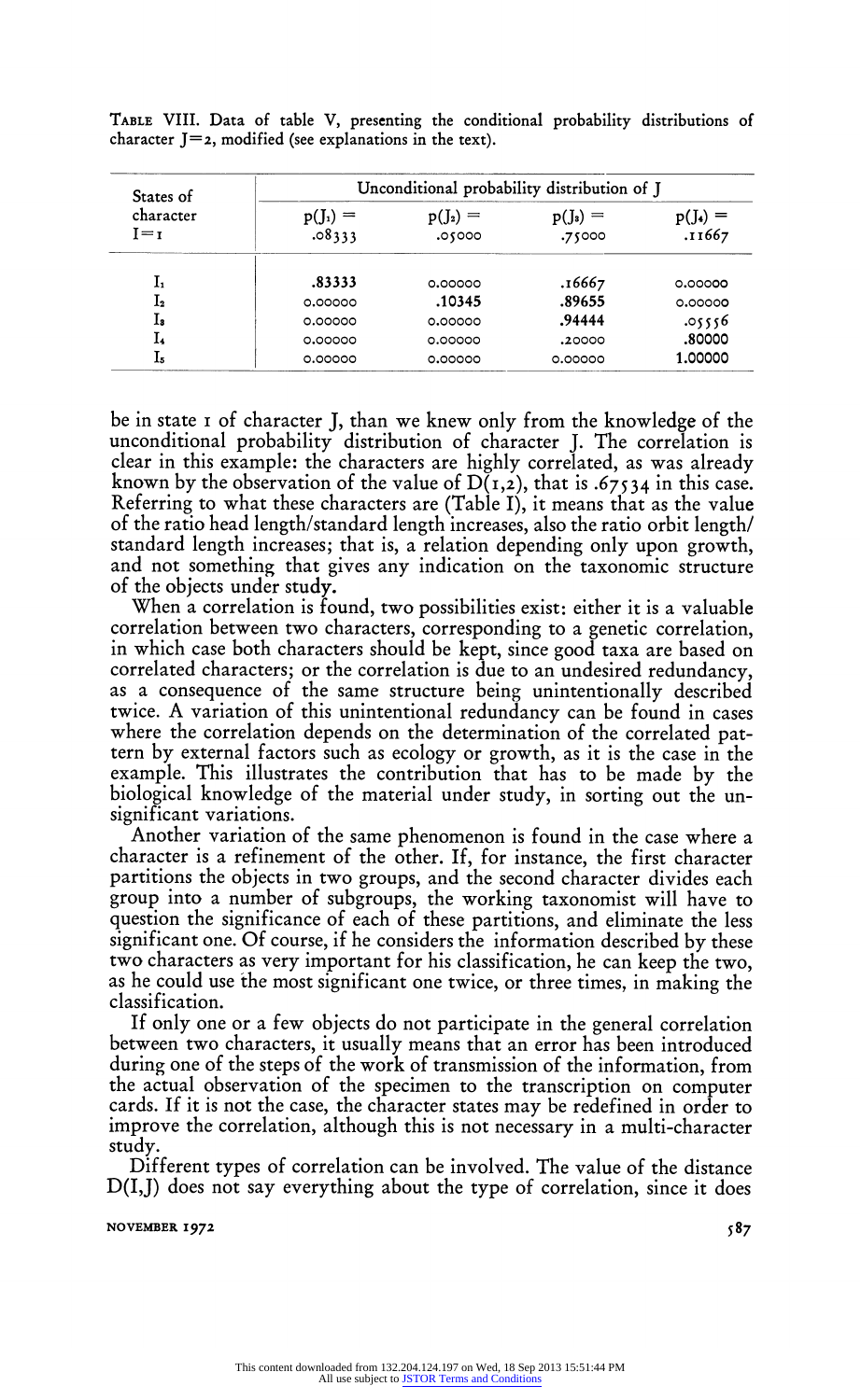**not refer to the relative amount of information present in each of the characters compared. The following picture is the illustration of the correlation in the example:** 



Because of the value of the distance, these characters were classified in the category "highly correlated". But considering the relative surface of the circles, proportional to the amount of information in each of the characters, it is obvious that this correlation would be better classified in the category "very highly correlated", and if one of the characters has to be eliminated from the study, it will be character  $J = 2$ , since character  $I = I$  contains more information. The extreme case can be represented as



**where D(I,J) has a fairly high value, but the correlation is better represented by the fraction of information in character J also contained in character I, that is I.ooooo.** 

**If a character shows very little correlation with most of the other characters, and if it is considered as an important character, it will simply contribute to the resulting classification in a different way. It probably means also that not enough characters have been considered in this study. But if such a character represents a property of marginal interest, it is better to eliminate it.** 

**The printout indicates also the necessity of redefining some character states. By looking at the column "conditional entropies" on the printout, it is easy to spot the values that are higher than the total amount of entropy in the character (there is no such value in the printout of figure i). It means that, say, the observation of state 3 of character 5 gives less information about character 8 than what was already known from the frequency distribution in the various states of this character. If the same situation is found also, say, in characters 3, 6 and 7, where the observation of state 3 of character 5 gives less information than what was already known from the probability distribution of these characters, it would be recommended to divide this state 3 into more states; a revision of all the states can also be necessary, especially if this situation is found in many of the states. On the contrary, if the worker wishes to have fewer states in a character, he can group the** 

**S88 TAXON VOLUME 21**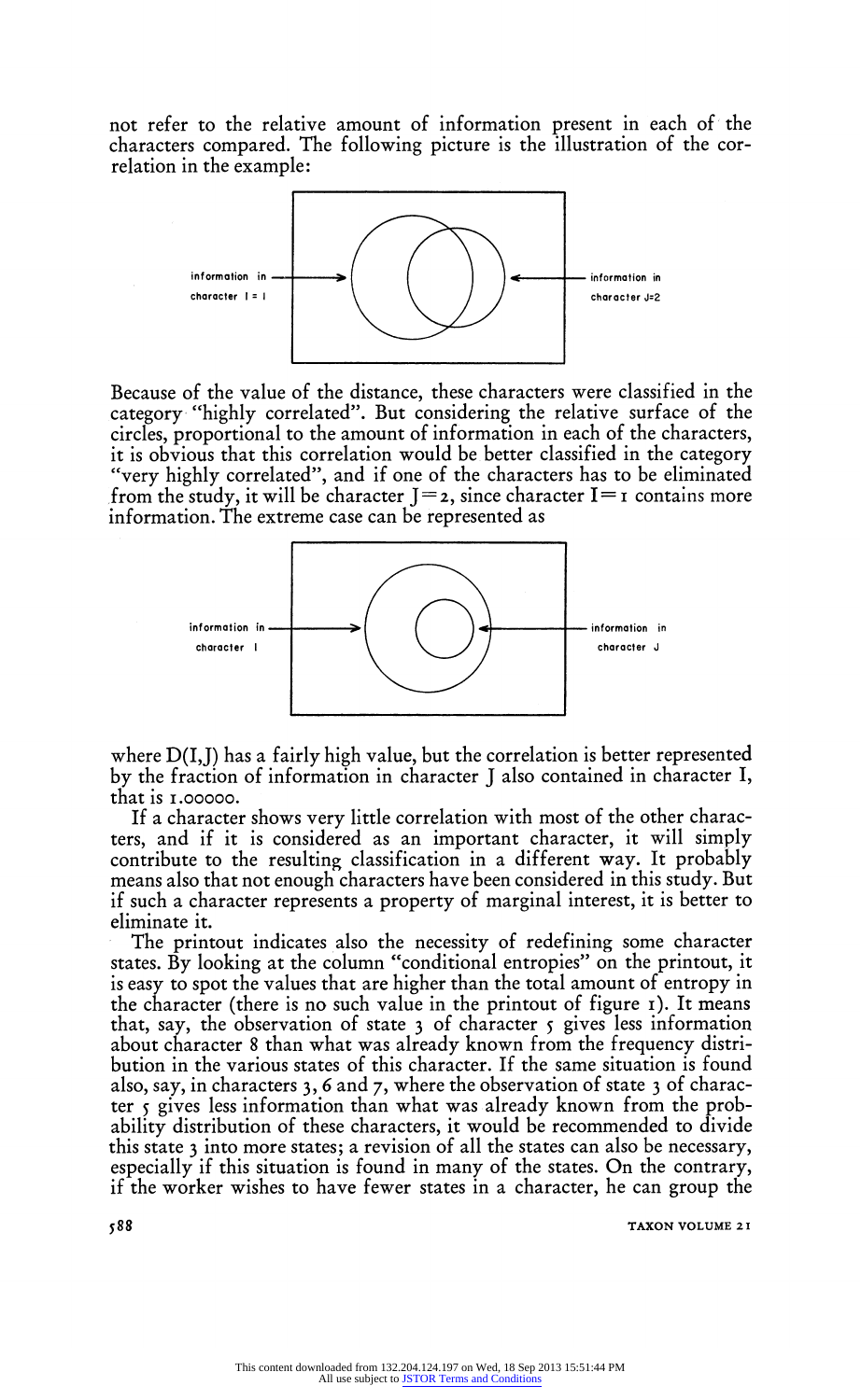**states that create the less conditional entropy in most of the other characters,** 

**except if these states have a special biological significance. A classification can be considered itself as a character, since it consists in a partition of the objects under study. The states of this character are of the type: "is a member of taxon X". So, after a classification is reached, CHARANAL can be used in order to calculate the amount of information in each character that the classification has preserved. This gives a measure of the "goodness" of the division of the characters in character states, according to the given classification. If the taxonomist has various classifications in mind, or if he wishes to compare various published classifications, he can calculate, by this method, which of the classifications preserves best the information contained in the various characters.** 

**Still another way to accomplish this - that is limited to ordered characters, however - is to perform a discriminant function analysis, that calculates the optimum weight that has to be attributed to each character in order to obtain the best separation of the taxa. This optimum weight can be compared with the total entropy calculated by CHARANAL for each character, and the characters can be redefined accordingly.** 

**Finally, it is possible to use CHARANAL for the establishment of the classification itself. This can be accomplished by choosing the character that**  to the various states of this character. Next, each of the groups thus obtained **is run again in a separate CHARANAL, from which the first character chosen is eliminated. In each of the groups then, the character that represents best the classificatory power of all the others is chosen again, and its states are used to partition the objects into sub-groups, and so on, until a satis**factory classification is reached.

**This can be done easily by asking for a special printout page that gives two values, called SUMRAT and SAMRAT, for each character. This page can be called by entering the proper code on one of the parameter cards preceding the data deck.** 

**The term SUMRAT has been coined from 'sum of ratios'. SUMRAT (I) is actually the sum of the fractions representing the amount of information that I has in common with each of the other characters, divided by the amount of information of the character with which I is compared in the given ratio. Formally,** 

SUMRAT (I) = 
$$
\sum_{j=1}^{n} \frac{H(I) - H(I/J_1)}{H(J_1)}
$$

**where n is the number of characters other than I in the study. Or in other words,** 

SUMRAT (I) = 
$$
\sum_{j=1}^{n}
$$
(fraction of information of character J<sub>j</sub> also contained in character I)

**The term SAMRAT designates a closely related type of sum of ratios. This is why the name coined is also very similar. The difference is that the denominator of the various ratios that are summated is always the same, that is the amount of information in I,**  instead of the amount of information in the various J<sub>1</sub>. So,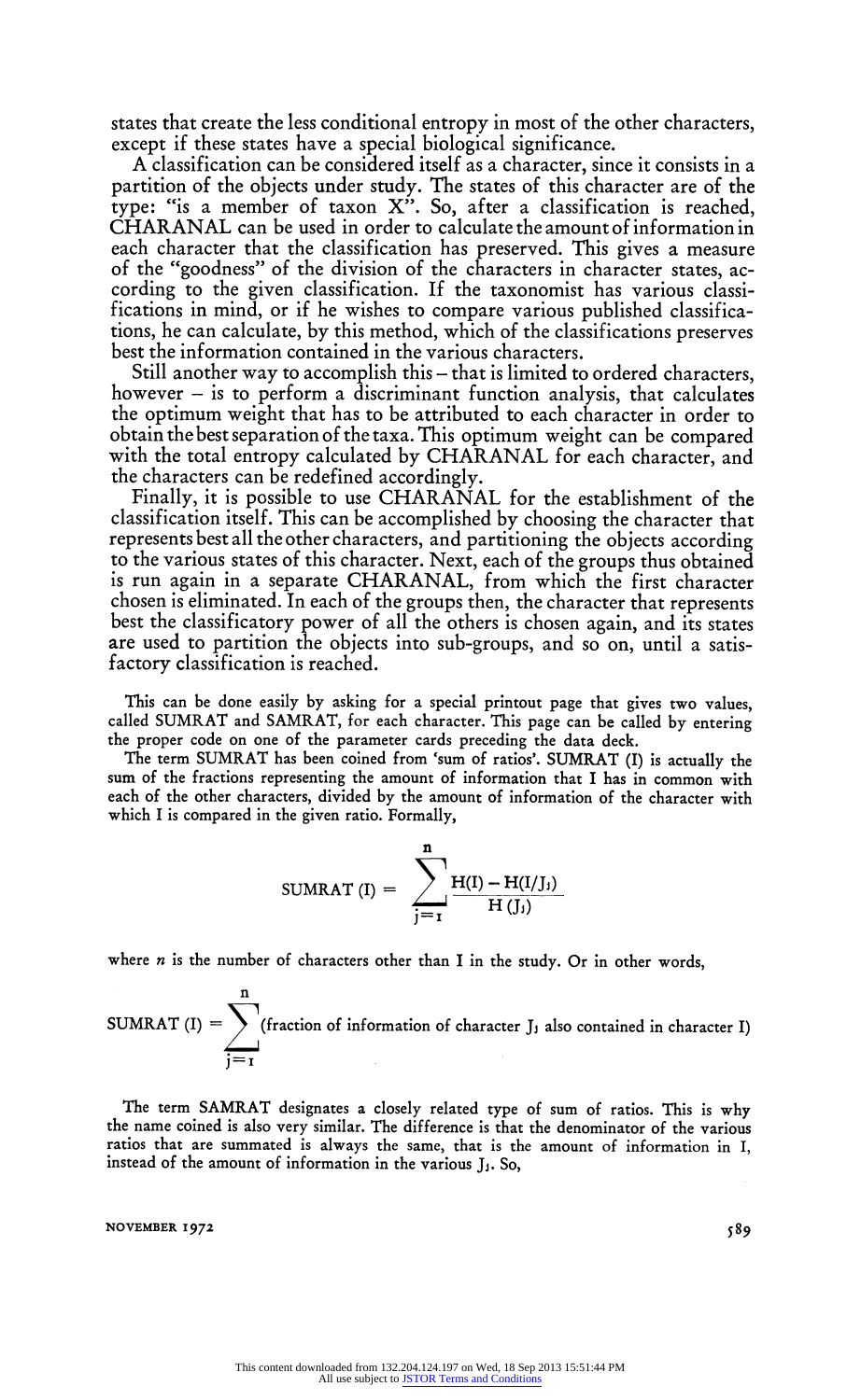SAMRAT (I) = 
$$
\sum_{J=\tau}^{n} \frac{H(I) - H(I/J_{J})}{H(I)}
$$

**n** 

**j=I** 

**or in other words, SAMRAT** (I) =  $\qquad$  (fraction of information of character I also

**contained in character Ji).** 

**SUMRAT (I) and SAMRAT (I) are both large when much of the information in I is shared with that of other characters. If there is a one character that represents the classifying power of the other characters much better than any other, then the values of SUMRAT and SAMRAT of this character should be the largest. However, the values taken by SUMRAT (I) and SAMRAT (I) are also influenced by the amount of information in I. If I contains a large amount of information, like in a character with many states, that will tend to make SUMRAT (I) larger, but SAMRAT (I) smaller. This factor must be considered when there is a conflict between the indications given by SUMRAT and SAMRAT about which character represents best all the others. The conveniency of the classification obtained with each of the two characters in conflict can also be taken into account, in such a case.** 

**SUMRAT and SAMRAT can also be used to find the best characters to be used for the clustering procedure. However, in this case, they have to be supplemented with biological judgment.** 

## **SECTION II: CLUSTERING ANALYSIS**

**Once the information about the objects has been properly structured (formed into characters and character states), it is relatively simple to obtain a clustering of the objects that will be used by the biologist as an indication or a basis for his classification. The main problem is to choose the proper model on which the grouping of the objects will be based. A model, in this case, is a series of definitions and rules of inference which reflect as closely as possible what one wants a classification to be. From these, equations are derived that allow one to calculate, from the structured information about the objects, results that will be in accordance with the model.** 

**The computer-aided method explained here is a clustering technique based on a model in graph theory developed at the Taximetrics Laboratory under the direction of the junior author. It is intended to follow as closely as possible the mental process of the classical taxonomist. The reader may refer to Wirth, Estabrook and Rogers (1966), Estabrook (i966) and Estabrook and Rogers (1966) for a different presentation of parts of this method. A flow-chart-like presentation of the algorithm can be found in Estabrook (1966).** 

**The premises of the model on which this technique is based are the following:** 

**i) A classification for a collection of objects is a hierarchical, two-dimensional partitioning of the objects. A partition of the objects is a subdivision of the collection into sub-collections, such that each object is in one and only one sub-collection, for the given partition. The hierarchial partitioning is said to be two-dimensional because it can be represented in a plane, or a**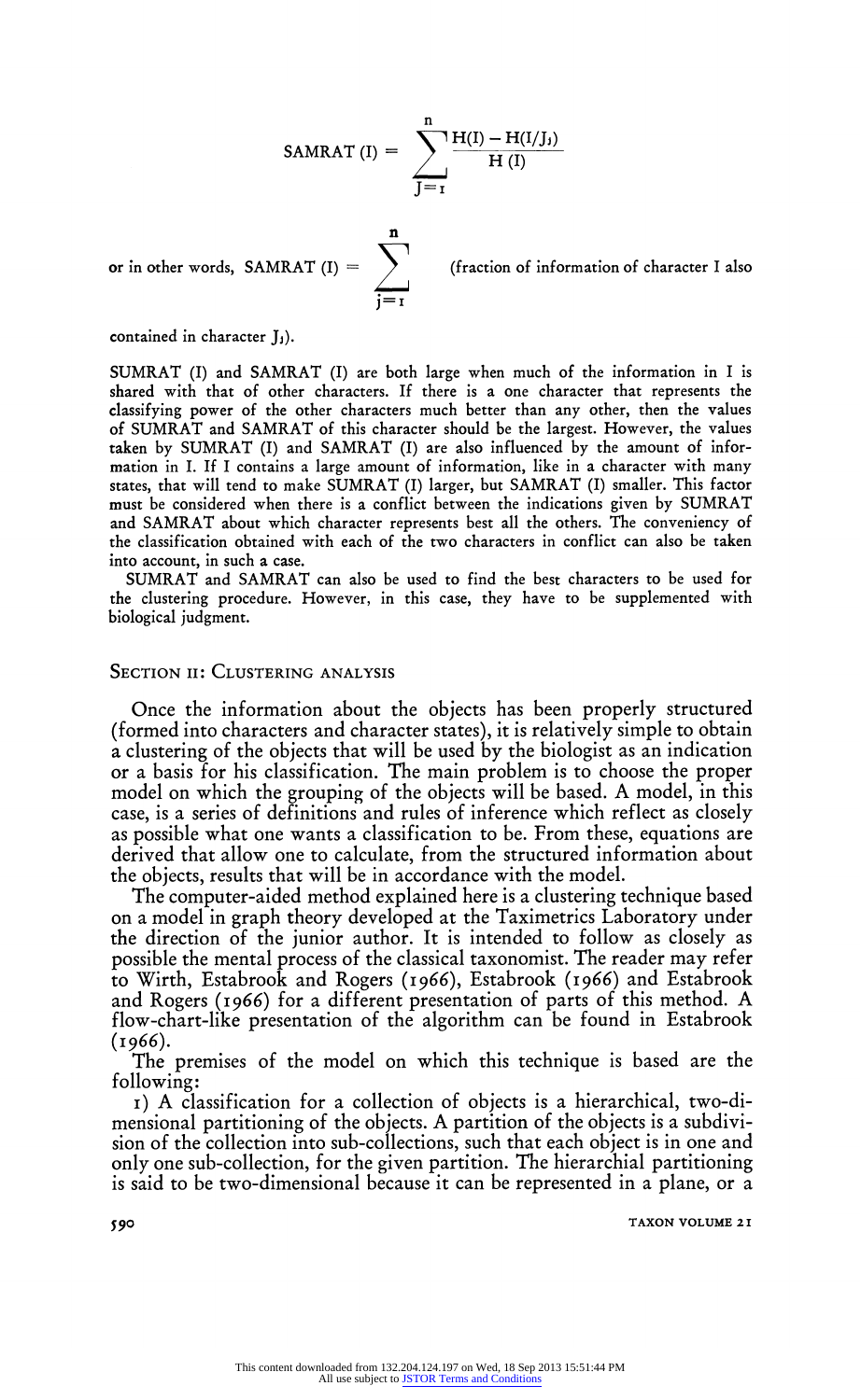**sheet of paper: on one of the axes are presented the various sub-collections of each partition, the various partitions being ordered on the other axis according to their hierarchy. The following example illustrates this definition, with the partitions into genera and into species.** 

|                                | hierarchical presentation<br>of 2 partitions | Objects                             |                              |
|--------------------------------|----------------------------------------------|-------------------------------------|------------------------------|
| the various<br>sub-collections | Genus 1                                      | Species 1<br>Species 2<br>Species 3 | 7, 12<br>3, 5, 11<br>1, 2, 6 |
| of each<br>partition           | Genus <sub>2</sub>                           | Species 4<br>Species 5              | 4, 9<br>8, 10, 13, 14        |

**2) For any given partition, two objects at least as similar as the degree considered for this partition should not be placed into different sub-collections (this can be modified later by the taxonomist if, from his knowledge of the evolution of the group, he considers the similarity relation as secondary, for instance in the case of cryptic species).** 

**3) The sub-collections of a given partition should be isolated from one another: that is, there should be some discontinuity between the members of different sub-collections, found in the structure of the information available about the objects.** 

**From these three widely accepted principles will be derived the graph theory model in the section on the clustering technique.** 

**Various techniques for clustering biological objects have been developed in the past. After comparing four of them, Prance et al. (1969) concluded that the one explained hereafter gave the most useful results and presented them in the most informative way. Furthermore, the experience of the Taximetrics Laboratory has shown that this method leads to valuable results in botany as well as in zoology, with lower as well as higher organisms, with cultivated as well as wild plants, and in classifications in the fields of ecology, anthropology, geology, psychology and sociology.** 

**The method consists of two main steps. First, a similarity measure is calculated between all the pairs of objects in the study. Second, in decreasing similarity order, the objects that are similar at least to the considered level, or degree of similarity, are connected in various clusters. The clusters become more and more inclusive as the similarity level drops and the procedure stops when all the objects form a single cluster. Useful measures of connectedness and isolation, calculated for each of the intermediate clusters, help the taxonomist to interpret the results.** 

## **Example**

**For the sake of clarity, the example introduced here will be carried through the following sections. Rogers and Fleming (1972) used fifteen characters to describe specimens of the cultivated species Manihot esculenta, and through the use of the taximetric methods here explained, they arrived at a classification into 'groups', which correspond to phenons of this widely cultivated crop. Five objects were chosen from each of their groups I and 14 to serve here as an illustration of the clustering technique. The descriptions are given in Table IX.**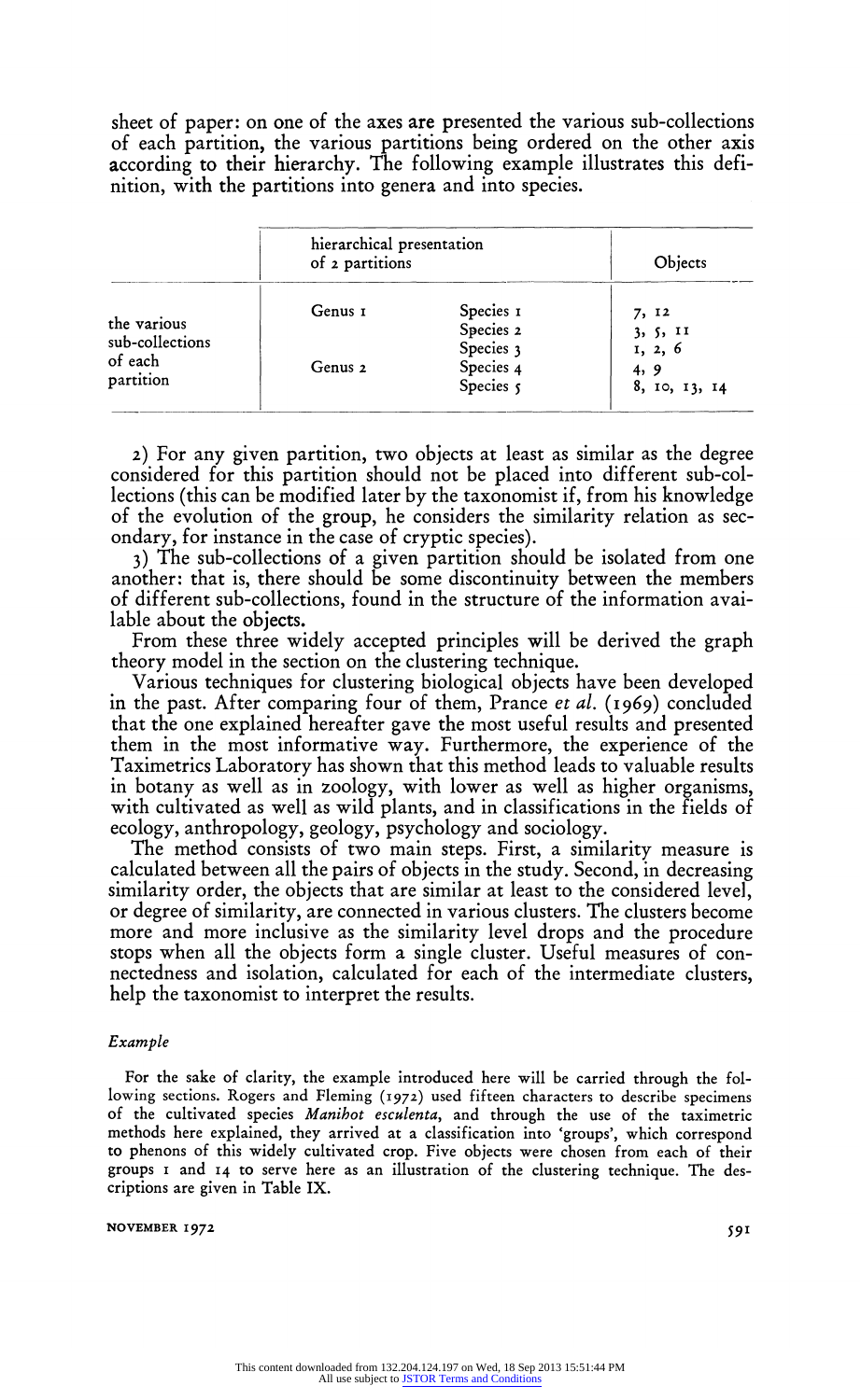| Object |              |                         |                     |   |                         |                         | Characters              |   |                         |                         |                     |                         |                | $\sim$ |              |
|--------|--------------|-------------------------|---------------------|---|-------------------------|-------------------------|-------------------------|---|-------------------------|-------------------------|---------------------|-------------------------|----------------|--------|--------------|
| number | 1            | $\overline{\mathbf{2}}$ | 3                   | 4 | ٢                       | 6                       | 7                       | 8 | 9                       | 10                      | 11                  | 12                      | 13             | 14     | 15           |
| 108    | $\mathbf{2}$ | $\overline{2}$          |                     | 2 | $\mathbf{2}$            | 4                       | $\mathbf{2}$            | 6 | 1                       | 4                       |                     |                         |                | 4      |              |
| 114    |              | 4                       | 1                   | 1 | $\overline{2}$          | $\overline{\mathbf{3}}$ | $\overline{\mathbf{2}}$ | 6 | $\overline{\mathbf{2}}$ | $\mathbf{2}$            | $\overline{4}$      | $\overline{\mathbf{2}}$ | 1              | 4      |              |
| 131    |              | ٢                       |                     | 1 | $\mathbf{2}$            | 3                       | $\overline{2}$          | 6 | $\overline{\mathbf{2}}$ | $\overline{\mathbf{2}}$ | 4                   | 3                       | $\mathbf{2}$   | 4      |              |
| 132    |              | 3                       |                     | 1 | $\mathbf{2}$            | 3                       | I                       | 6 | $\overline{2}$          | $\mathbf{2}$            | 4                   | $\overline{2}$          | 1              | 4      |              |
| 242    |              | 3                       |                     | 1 | $\mathbf{2}$            | $\mathbf{z}$            | 3                       | 6 | $\mathbf{z}$            | 3                       | 4                   | 3                       | I              | 3      |              |
| 28I    | $\mathbf{2}$ | $\mathbf{2}$            |                     |   | $\mathbf{2}$            | $\overline{2}$          | 3                       |   | 1                       | 4                       | 3                   | $\mathbf{z}$            | $\mathbf{2}$   | 4      |              |
| 284    | $\mathbf{2}$ | $\mathbf{2}$            |                     |   | $\overline{\mathbf{2}}$ | $\overline{\mathbf{3}}$ | $\mathbf{2}$            | 6 | I                       | 4                       | 3                   | $\mathbf{2}$            | $\overline{2}$ | I      |              |
| 330    | $\mathbf{z}$ | $\overline{2}$          |                     |   | I                       | $\mathbf{z}$            | $\ddot{\mathbf{3}}$     | 2 | 1                       | 4                       | 3                   | 1                       | $\mathbf{2}$   | I      |              |
| 377    | $\mathbf{z}$ | $\overline{2}$          |                     |   | 2                       | 4                       | 3                       | 5 | 1                       | 4                       | $\ddot{\mathbf{3}}$ | $\mathbf{z}$            | $\mathbf{2}$   | I      |              |
| 454    |              | 3                       | $\ddot{\mathbf{3}}$ | 1 | $\overline{\mathbf{2}}$ | $\overline{2}$          | $\mathbf{2}$            | ٢ | $\mathbf{2}$            | $\overline{\mathbf{2}}$ | 4                   | 3                       | 1              | 4      | $\mathbf{2}$ |

**TABLE IX. Description of the objects used in the example (from: Rogers and Fleming, 1971). Each object is described by listing which state of each character has been attributed to it.** 

## **Similarity measure**

**Various similarity measures have been discussed extensively by Sokal and Sneath (1963), chapter 6. The one chosen here is very "natural" in its most simple form: the similarity S(a, b) attributed to the pair of objects a and b will be the number of characters for which the same state has been attributed to objects a and b, divided by the total number of characters. For example, the similarity S(io8, 281) is calculated as follows: the states of the fifteen characters attributed to each of these objects are:** 

**IO8: 221224261432243 281: 221522351432243** 

**then for eleven of the fifteen characters, the same state has been attributed to the two objects. S(io8, 281) is then equal to II/I5 or 0.733. This measure of similarity has the following properties:** 

 $I)$   $\circ$   $\leqslant$   $S(a, b)$   $\leqslant$  **I**.

**2)**  $S(a, b) = I$  implies that a and b are maximally similar (identical).

**3) S(a, b) > S(c, d) implies that the pair (a, b) is more mutally similar than is the pair (c, d).** 

**4) S(a, a) is always equal to i.** 

**5) S(a, b) <sup>=</sup>S(b, a).** 

With only characters of type **i** (see below), it is easy to see that in this simple form, the measure of similarity could not engender more than  $N + I$ levels of similarity, where N is the number of characters in the study. In the **example, N** = **15** then only **16** levels could be produced:  $S = \frac{15}{15}$ ,  $S = \frac{15}{15}$ ,  $S = \frac{15}{15}$  $\mathbf{14/15}, \ldots, \mathbf{S} = \mathbf{1/15}, \mathbf{S} = \mathsf{o}/\mathbf{15}$ 

**Two sophistications have been added to this measure of similarity, however. The first one considers that the taxonomist might wish to say that two objects in different states of a character are partially similar, instead of completely different according to this character.** 

**The character for which a pair of objects in two different states is not necessarily more similar than any other pair of objects in any two different states, is the one for which the simplified equation above is directly applicable. This character is said to be of type i (simple character). A character of type 2 (ordered character) is one in which the states form**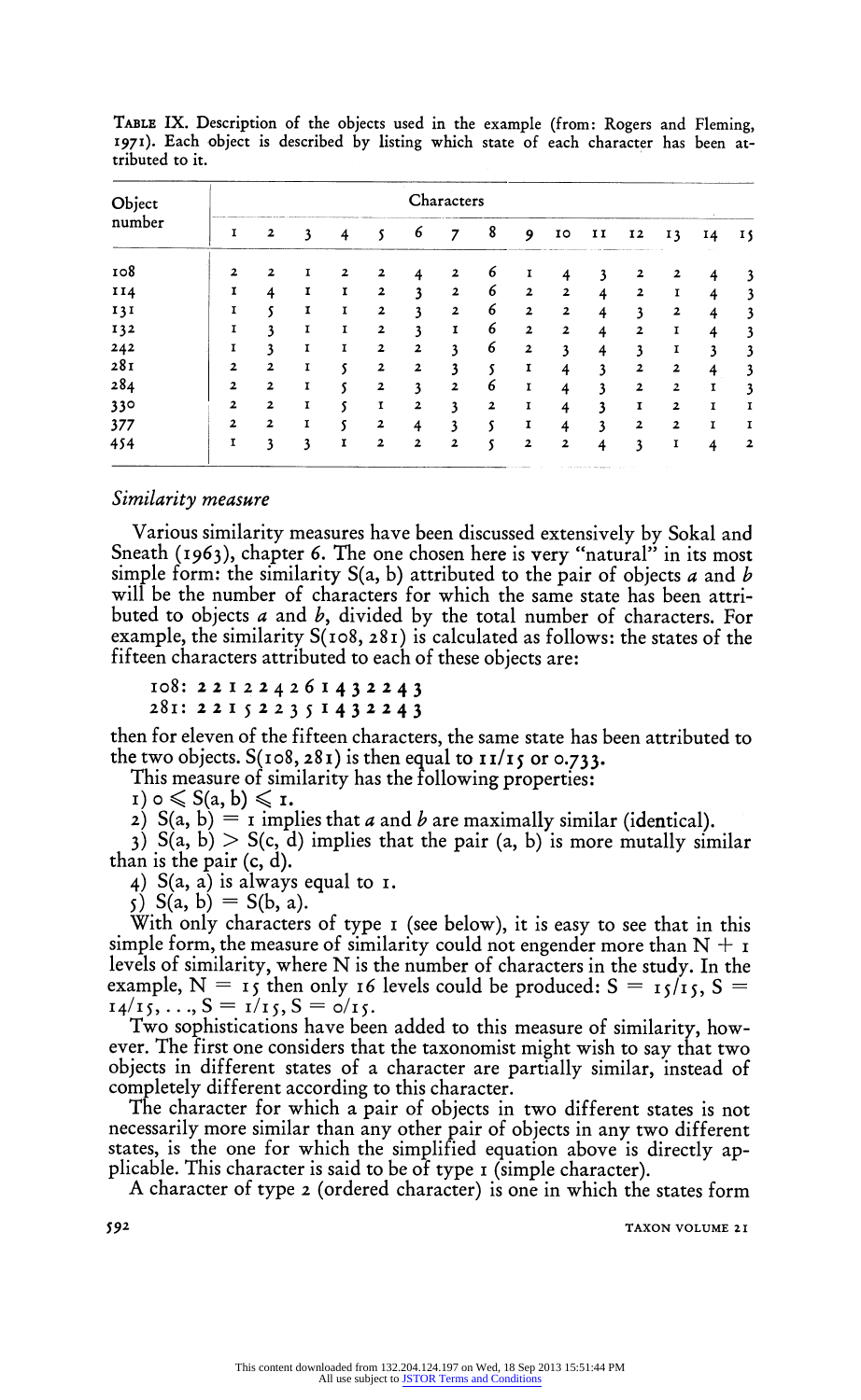#### **SYMBOLS USED IN THIS SECTION**

**a, b: names of two objects** 

**S(a, b): similarity attributed to the pair of objects a and b** 

- **K: name of a character**
- **K1, Kj: two of the states of character K**
- **i, j: designate two of the states of character K, and also, in the case of an ordered char**acter, the placement of  $K_i$  and  $K_j$  in the ordered sequence of character states
- **Ko: state of character K attributed to the objects on which the character was not observable, practically; Ko is never included in a partial similarity measure**
- **n(Ki, Ki): similarity value calculated, on character K only, for a pair of objects to which states i and j of character K have been attributed, respectively**
- **n(K(a), K(b)): similarity value attributed, for character K only, to the pair of objects a and b; K(a) and K(b) are the states of character K attributed to the objects a and b respectively**
- **f(d, k): function of d and k**
- d: 'distance' between state  $K_i$  and state  $K_j$ , in an ordered character, that is equal to  $|i - j|$
- **k: parameter set by the worker, when he uses the partial similarity formula, to indicate the largest 'distance' ii - j| between character states in the sequence, for which he wishes to make a non-o assignment of partial similarity**

**M: number of states of a character** 

**N(a, b) (K): a character K of which state Ko has been attributed to object a, or object b, or both** 

**a logically well ordered sequence, and the similarity for any pair of objects in different character states depends on how far apart in the sequence the two states in question occur. Such a character may also be treated as a type 3 character, as will be seen below. However, whenever the states of a character can be logically ordered in such a way that this ordering reflects a continuous or semi-continuous gradation from state to state along the sequence, an equation of partial similarity can be applied. The following empirical equation is included in the computer program:** 

$$
n(K_1, K_1) = f(d, k) = \frac{2 (k+r-d)}{2k+2+dk}
$$
 whenever  $d \le k$   
= 0 when  $d > k$ ,

**where n(Ki, Kj) is the similarity value calculated for a pair of objects to which states i and j of character K have been attributed respectively. The**  subscripts *i* and *j* indicate also the placement of  $K_i$  and  $K_j$  in the ordered **sequence of character states. This similarity value, between o and I, is a function f(d, k) of the "distance" d between state Ki and state Kj, expressed**  by the absolute value  $|i - j| = d$ , and of the parameter k, set by the tax**onomist for each character in one of the computer cards that indicate the largest "distance" Ii - jI between character states in the sequence, for which the worker wishes to make a non-o assignment. Whenever the taxonomist wishes to state that a given character is of type i (see above), he makes k equal to o. The properties of this formula are the following:** 

 $i$ ) When *d* is larger than *k*, the objects *a* and *b* in the pair of character states  $K_1$  and  $K_j$  are considered as not similar at all for this character, i.e.,  $n(K_i, K_j) = o$ , or in another formulation  $n(K(a), K(b)) = o$  where  $K(a)$  and  $K(b)$  are the states of character **K attributed to the objects a and b.**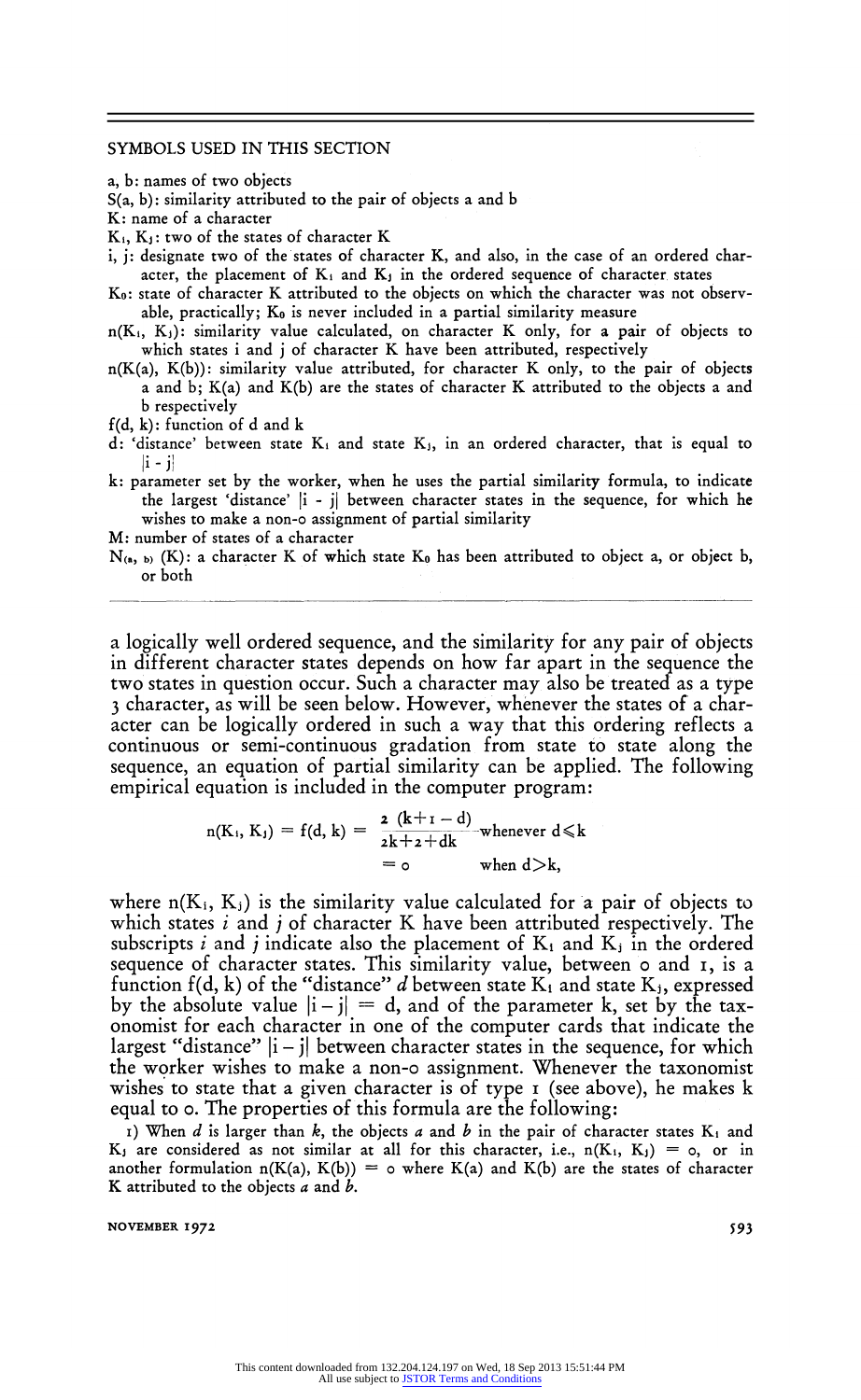**2)** When  $d = 0$ , the value  $n(K_1, K_1)$  is found and it is equal to  $\mathbf{r}$ , as expected.

- **3) f(d, k) decreases as d increases for fixed k.**
- **4) f(d, k) increases as k increases for fixed d.**

**Even if this formula is empirical, it reflects the judgments made by those workers who used this method, and it has been proven useful. The values of f(d, k) for the most commonly used values of k are given in Table X.** 

**TABLE X. The values of f(d, k) for the most commonly used values of k (see equation in the text).** 

| k                       |     |              |      | $d =$ |      |                                                                       | the contract of the property of the contract of the contract of the contract of the contract of the contract of |
|-------------------------|-----|--------------|------|-------|------|-----------------------------------------------------------------------|-----------------------------------------------------------------------------------------------------------------|
|                         |     | $\mathbf{2}$ |      | 4     |      | o<br>the same approximation in the control of the control of the con- | $(\text{etc.})$<br>the first design and concentrations of                                                       |
| 1                       | .40 | 0.00         | 0.00 | 0.00  | 0.00 | 0.00                                                                  | 0.00                                                                                                            |
| $\overline{\mathbf{z}}$ | .50 | .20          | 0.00 | 0.00  | 0.00 | 0.00                                                                  | 0.00                                                                                                            |
| 3                       | -55 | .28          | .12  | 0.00  | 0.00 | 0.00                                                                  | 0.00                                                                                                            |
| $\overline{4}$          | ۰57 | .33          | .18  | 08.   | 0.00 | 0.00                                                                  | 0.00                                                                                                            |
|                         | .59 | -36          | .22  | .13   | .os  | 0.00                                                                  | 0.00                                                                                                            |

**A few remarks can be made about this equation. First, if M is the number of states of a character that form an ordered sequence, it is advised not to**  make  $k$  larger than  $M - z$ : since the largest "distance"  $d$  is  $M - r$ , if  $k$  is **made equal to M - i, no pair of states will receive the assignment o and this character will not differentiate objects as adequately as it could. M is of**  course the number of real states of the character, at the exclusion of state K<sub>0</sub>, **which is never considered in a partial similarity measure.** 

**A discontinuous gradation can be shown in ordered or semi-ordered characters. An example of a semi-ordered character would be the dimension of the eggs produced by various fishes, in which k is made equal to I:** 

- $K_1 =$  up to .7 mm in diameter, incl.
- $K_2$  = larger than .7, up to **1.3** mm incl.
- $K_3$  = larger than 1.3 up to 1.5 mm incl.
- **K4 = larger than 1.5 mm**
- $K<sub>s</sub>$  = (void state)
- $K_6$  = not *logically* applicable because it is a male

**Ko = eggs not observable (young specimen or not in season).** 

Note the difference between  $K_6$  and  $K_0$ . The state  $\circ$  of a character, which **means "no information available", is never included in the computation of a** partial similarity, that is to say that  $n(K_i, K_j) = o$  if either i or j is o. Accordingly, an exception has to be made to rule 2 above: when  $d = o$  and  $i = 0$ , then  $n(K_i, K_j) = 0$ , instead of i. The introduction of a void state  $K_5$ **was necessary because K6 should not be made partially similar to K4. With**  a void state in  $K_5$  and  $k = r$ , the partial similarity measure will be calculated **only between states i and 2, 2 and 3, and 3 and 4. If k had been 2, two void states would have had to be created. The same trick can be used whatever the reason is to limit the partial similarity to certain states. Another method to obtain the same result would be to consider this character as one of type 3 below.**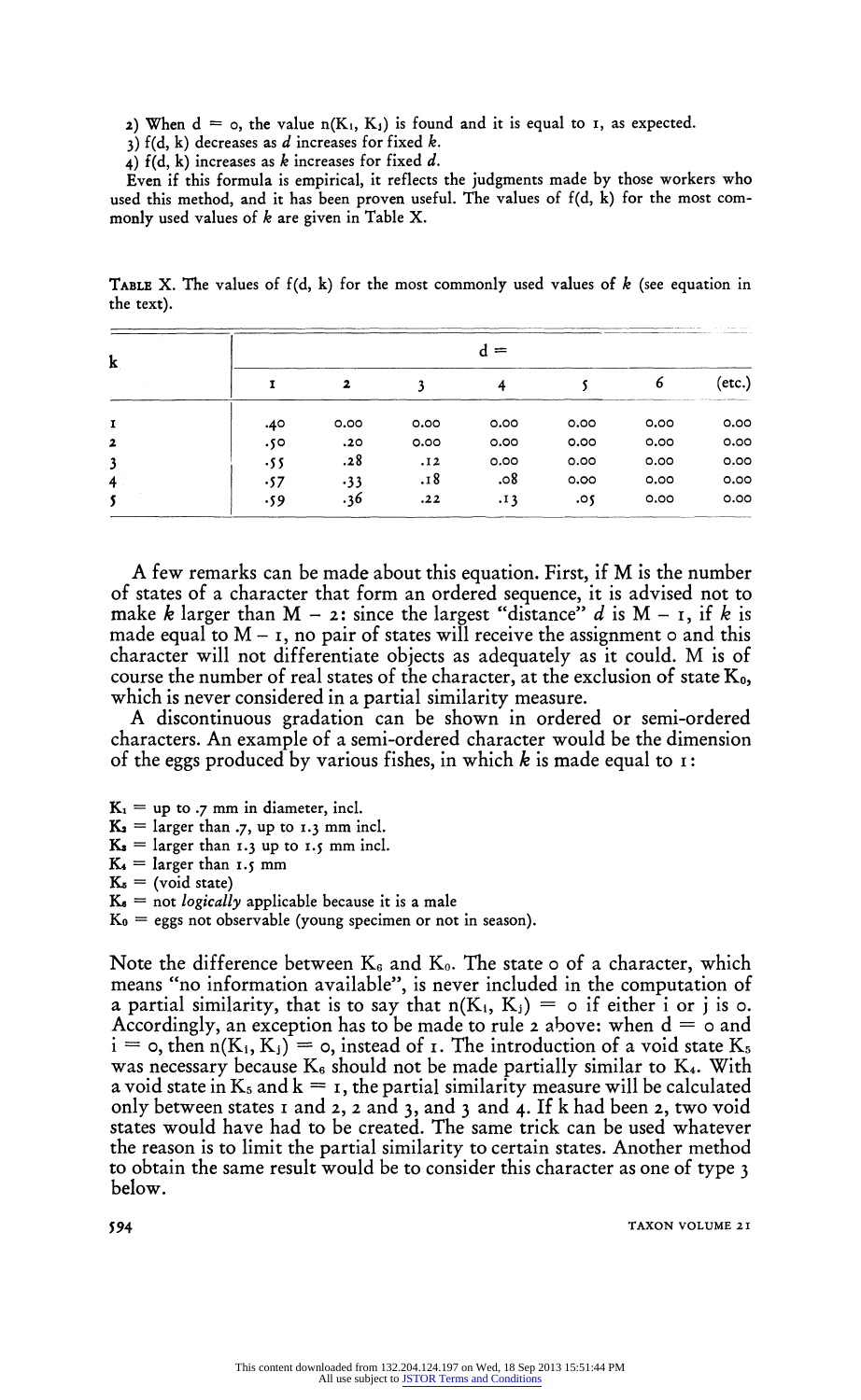**The general formula for the similarity measure between objects a and b now becomes** 

$$
S(a, b) = \frac{\sum_{all \text{ characters } K} n (K(a), K(b))}{\text{total number of characters}}
$$

where  $n(K(a), K(b))$  is the similarity value calculated between objects  $a$  and  $b$  for **character K.** 

**A** partial similarity was defined on character 6 of the example, with  $k = 1$ ;  $k = 0$ **for the other characters. The similarity S(284, 377) between objects 284 and 377 of the example would be calculated as follows:** 

| Characters                                   | Objects      |                         | n(K(284), K(377)) |
|----------------------------------------------|--------------|-------------------------|-------------------|
|                                              | 284          | 377                     |                   |
| $ik = o$                                     | $\mathbf{2}$ | 2                       | 1.00              |
| $2 k = o$                                    | 2            | 2                       | 1.00              |
| $\bf{k}$<br>$\overline{\mathbf{3}}$<br>$= 0$ |              |                         | 1.00              |
| 4 $k = 0$                                    |              |                         | 1.00              |
| $k = o$<br>¢                                 | 2            | $\overline{\mathbf{c}}$ | 1.00              |
| $6k = r$                                     |              | 4                       | 0.40              |
| $7k = o$                                     |              |                         | 0.00              |
| $8k = 0$                                     | 6            |                         | 0.00              |
| $g k = o$                                    |              |                         | 1.00              |
| $\mathbf{10} \mathbf{k} = \mathbf{0}$        |              | 4                       | 1.00              |
| $\mathbf{r} \cdot \mathbf{k} = \mathbf{0}$   |              |                         | 1.00              |
| $12 k = o$                                   | 2            | 2                       | 1.00              |
| $13 k = 0$                                   | 2            | 2                       | 1.00              |
| $14 k = o$                                   | 1            | 1                       | 1.00              |
| $15 k = o$                                   | 3            | 1                       | 0.00              |

**In a character of type 3 (matrix character) the states are not logically ordered, but some pairs of objects in non-identical states are judged by the worker to be more similar to each other, according to this character, than some other pairs of objects in another pair of states. In this instance, it is necessary for the worker to make a judgement and decide the value that n(Ki, Kj) takes for each pair of states Ki and Kj, except for the state Ko, "missing information", which has a similarity of o with all the other states.**  I) This value still has to be between  $\circ$  and  $\circ$  2) When  $i = j$ , this value has **to be I. 3) If Ki or Kj describes the logical inapplicability of character K,**  then the assignment should be  $\circ$ , except when  $i = j$ .

**Character 14 of the example is a type 3 character. It describes the petiole color as follows:**   $K_1 = red$ **K2 = greenish red**   $K_4 = \text{green}$  $K_3$  = reddish green

**The similarity assignment made by Rogers and Fleming (1971) for the various pairs of objects to which the various states of this character have been attributed is best represented by half of a matrix, the other half being symmetrical:**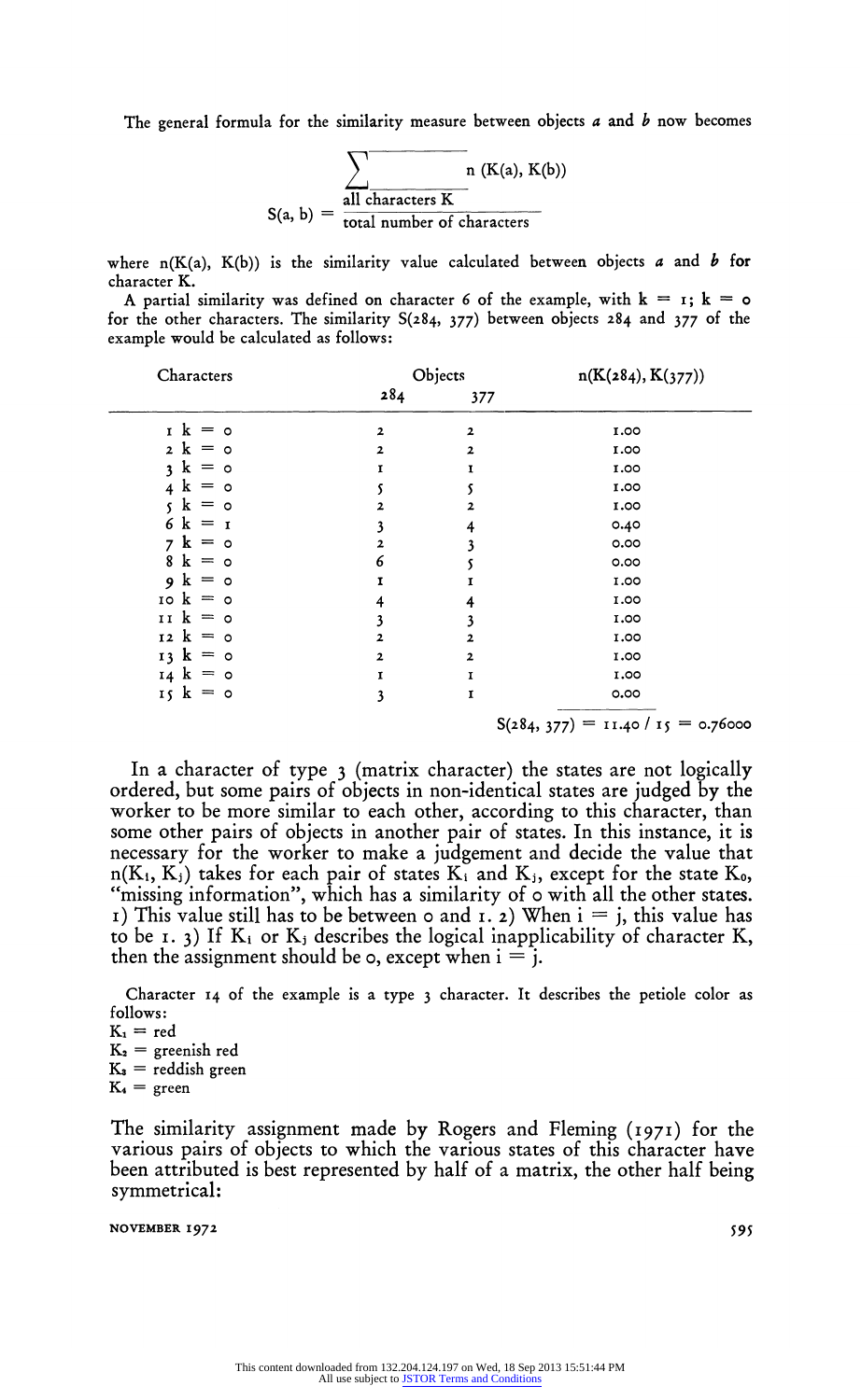|            | 771  | $\mathbf{L}_{2}$ | nз                                | 174         |  |
|------------|------|------------------|-----------------------------------|-------------|--|
| 171        | 1.00 |                  |                                   |             |  |
| <b>T73</b> | 7۶.  | 1.00             |                                   |             |  |
| Γ,         | 2۶.  | $\cdot$ /        | 1.00                              |             |  |
| 174        | 0.00 | $.2 \,$          | $\cdot$<br><b>College College</b> | <b>1.00</b> |  |

**The similarity S(I32, 242) between objects 132 and 242 of the example would be calculated as follows:** 

| Characters                         | Objects      |                | n(K(132), K(242)) |  |
|------------------------------------|--------------|----------------|-------------------|--|
|                                    | 132          | 242            |                   |  |
| $i \; k = o \; type \; i$          |              |                | 1.00              |  |
| 2 k=0 type 1                       |              |                | 1.00              |  |
| $3 k = 0$ type 1                   |              |                | 1.00              |  |
| 4 $k=0$ type $r = 1$               |              |                | 1.00              |  |
| $s \; k = \circ \; type \; i$      | $\mathbf{2}$ | 2              | 1.00              |  |
| 6 $k = 1$ type 2                   |              | 2              | 0.40              |  |
| $7 k = 0$ type I                   |              | 3              | 0.00              |  |
| $8 k = 0$ type 1                   | 6            | 6              | 1.00              |  |
| $9 k = 0$ type 1                   | 2            | $\overline{2}$ | 1.00              |  |
| 10 k=0 type 1                      | 2            |                | 0.00              |  |
| $i: k = o$ type $i$                | 4            |                | 1.00              |  |
| $12 k = o$ type $1$                | 2            |                | 0.00              |  |
| $13 k = 0$ type I                  |              |                | 1.00              |  |
| $14 \text{ k}=0 \text{ type } 3$   | 4            |                | 0.75              |  |
| $15 \text{ k} = 0 \text{ type } 1$ |              | 3              | 1.00              |  |

**The similarity assignments in a type 2 character can also be treated in the same way, if the worker considers the similarity assignments given by the formula, and shown in Table X, as not satisfactory. The similarity assignments in a type i character, on the other hand, can always be represented by a matrix in the form** 

| <b>COLLECTION</b> | -- | ne e<br>$\mathbf{r}$ |  |  |
|-------------------|----|----------------------|--|--|
| $\mathbf{K}$      |    |                      |  |  |
| K <sub>2</sub>    |    |                      |  |  |
| K,                |    |                      |  |  |
| $K_4$             |    |                      |  |  |
| K,                |    |                      |  |  |

It is easy to see that more than  $N + i$  levels of similarity can be engen**dered by a type 2 or a type 3 character, although the actual number of levels remains usually small.** 

**The second sophistication added to the formula giving the similarity value is one that causes the similarity value to be calculated only on the characters for which the information is available for the two objects compared. Indeed, the taxonomist often has to work with preserved specimens, some of which may lack information about one or a few characters. If the overall similarity between objects is computed without taking this into account, every missing piece of information about an object will unduly lower the similarity values of comparisons involving this object. This is the problem with many similarity measures. Instead, it is more practical to calculate the overall similarity of a pair of objects only on those characters for which**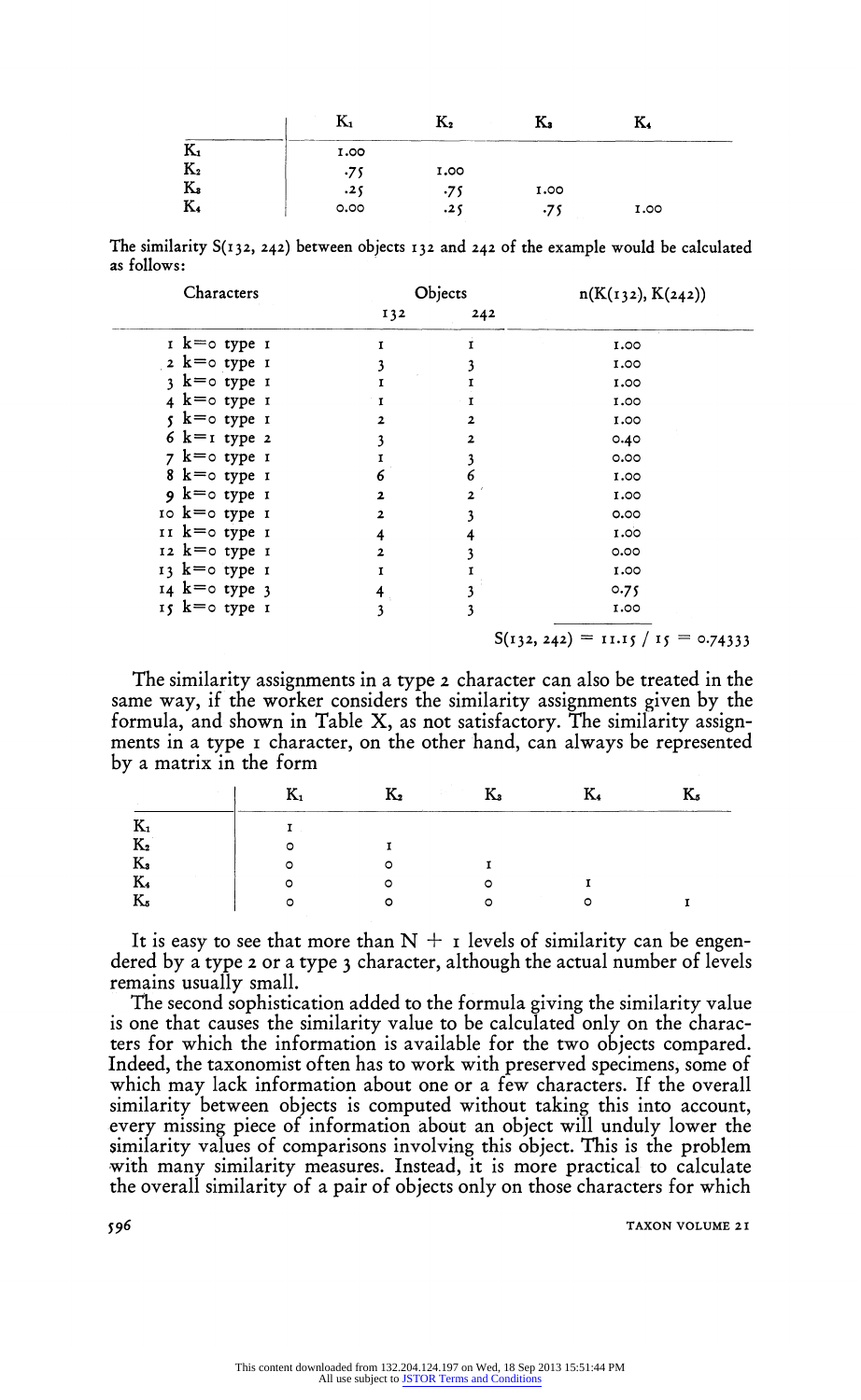**information is present, forgetting the characters for which one or the other object of the pair has been coded in state Ko, "no information available".** 

This can be done by establishing that  $N_{(a,b)}(K)$  is 1 if and only if  $K(a) = K(a)$  $K_0$ , or  $K(b) = K_0$ , or both, that is to say when the state "no information available" has been attributed to one of the objects  $a$  or  $b$ , and  $N_{(a,b)}$  (K) is **o in all the other cases. Then the modified formula describing the similarity between objects a and b can be written:** 

$$
S(a, b) = \frac{\sum_{\text{all characters } K} n (K(a), K(b))}{\text{(total number of characters)}} - \frac{\sum_{\text{all characters } K} N_{(a, b)}(K)}{\sum_{\text{all characters } K} N_{(a, b)}(K)}
$$

**This formula is the one used in the clustering program explained here.** 

**The similarity measures calculated between all the pairs of objects of Table IX can be represented by the half-matrix shown in Table XI. The**  other half of it is symmetrical, since  $S(a, b) = S(b, a)$ .

**TABLE XI. The similarity measures calculated between all pairs of objects of table IX (the other half of the table is symmetrical).** 

|     | 108      | II4             | 131                                                              | 132 | 242 | 28 I | 284 | 330 | 377 | 454 |
|-----|----------|-----------------|------------------------------------------------------------------|-----|-----|------|-----|-----|-----|-----|
| 108 | 1,00000  |                 |                                                                  |     |     |      |     |     |     |     |
| II4 |          | .49333 I.00000  |                                                                  |     |     |      |     |     |     |     |
| I3I | $-49333$ | .80000.1 00008. |                                                                  |     |     |      |     |     |     |     |
| 132 |          |                 | .42667 .86667 .73333 1.00000                                     |     |     |      |     |     |     |     |
| 242 |          |                 | .31667 .67667 .67667 .74333 .00000                               |     |     |      |     |     |     |     |
| 281 |          |                 | .73333 .36000 .36000 .36000 .38333 .00000                        |     |     |      |     |     |     |     |
| 284 |          |                 | .82667 .46667 .46667 .40000 .31000 .76000 .82667                 |     |     |      |     |     |     |     |
| 330 |          |                 | .46667 1.00000 66667. 16000 1333. 16667. 16667. 46667.           |     |     |      |     |     |     |     |
| 377 |          |                 | .600001 73333, 76000. 80000. 21667. 22667. 22667. 26667.         |     |     |      |     |     |     |     |
| 454 |          |                 | 000001 13331. 16667. 16000. 16667. 67000. 162667. 162667. 20000. |     |     |      |     |     |     |     |

**In the listing of similarity values corresponding to this table, which forms the first part of the printout, the similarity value is given for each pair of objects in the study, followed by the number of characters used in establishing this similarity value.** 

**Before proceeding to the clustering, the computer has one more intermediate step: ordering the similarity measures obtained before, in decreasing order of similarity. This is done for the example in Table XII. The format of this table is not the one followed by the computer: the presentation in a table is simply better adapted to this paper. If some pairs of objects are identical (S = I.ooooo) these pairs are presented at the beginning of the printout. The table does not present either the similarity between an object and itself, which is obviously i.ooooo.** 

### **Clustering procedure**

**A definition of the cluster concept will be given first, then it will be shown that this definition is in accordance with the three general principles of taxonomy developed in the introduction.**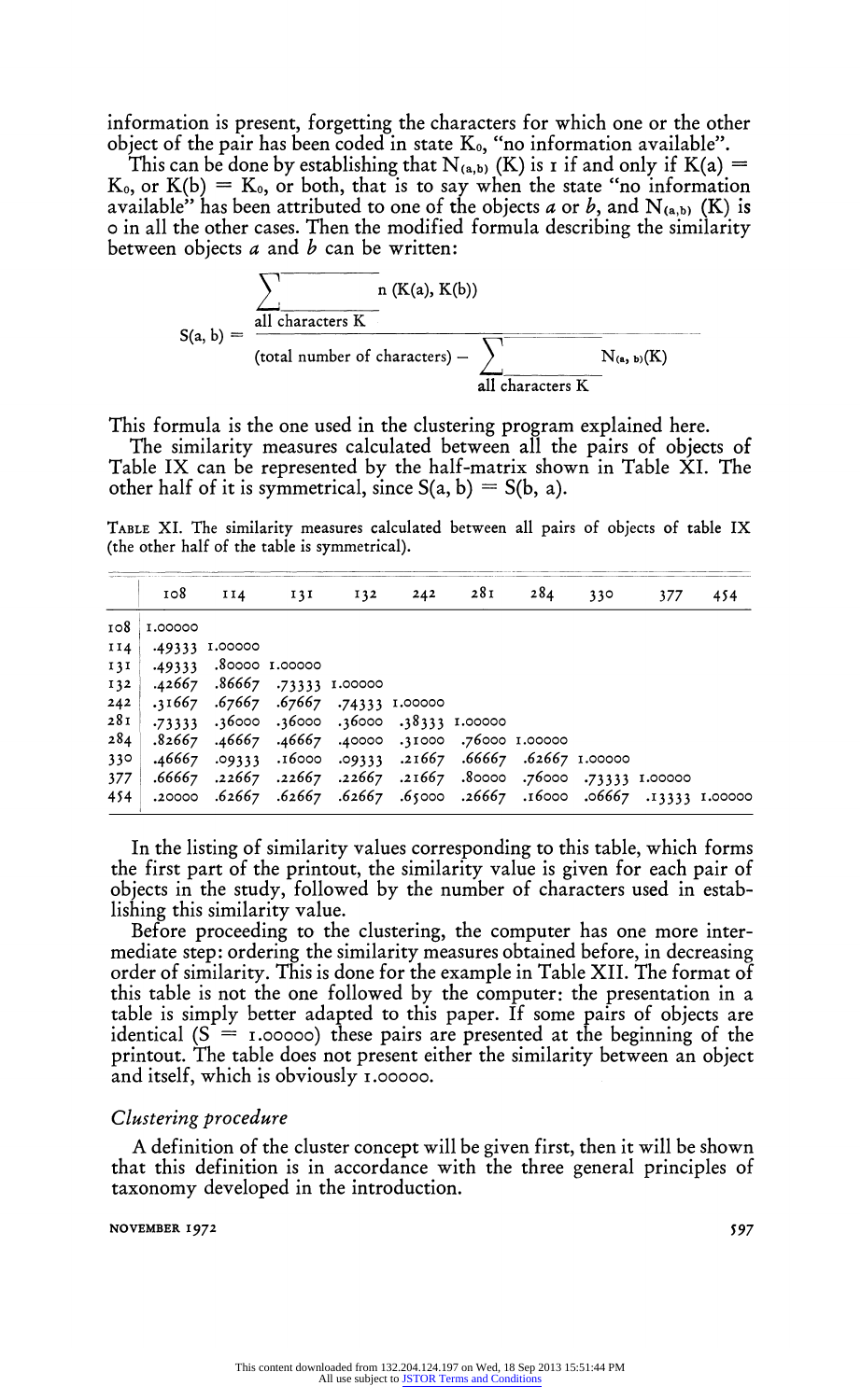**TABLE XII. Ordered similarity ratios. The data of table XI are re-arranged in decreasing order of similarity.** 

| Similarity<br>values | Pairs of objects similar at the given values        |
|----------------------|-----------------------------------------------------|
| .86667               | (132, 114)                                          |
| .82667               | (284, 108)                                          |
| .80000               | $(131, 114)$ $(377, 281)$                           |
| .76000               | $(284, 281)$ $(377, 284)$                           |
| .74333               | (242, 132)                                          |
| $-73333$             | $(132, 131)$ $(281, 108)$ $(377, 330)$              |
| .67667               | (242, 114) (242, 131)                               |
| .66667               | $(330, 281)$ $(377, 108)$                           |
| .65000               | (454, 242)                                          |
| .62667               | $(330, 284)$ $(454, 132)$ $(454, 114)$ $(454, 131)$ |
| -49333               | $(114, 108)$ $(131, 108)$                           |
| .46667               | (284, 114) (284, 131) (330, 108)                    |
| .42667               | (132, 108)                                          |
| .40000               | (284, 132)                                          |
| .38333               | (281, 242)                                          |
| .36000               | (281, 114) (281, 131) (281, 132)                    |
| .31667               | (242, 108)                                          |
| .31000               | (284, 242)                                          |
| .26667               | (454, 281)                                          |
| .22667               | $(377, 114)$ $(377, 132)$ $(377, 131)$              |
| .21667               | $(330, 242)$ $(377, 242)$                           |
| .20000               | (454, 108)                                          |
| .16000               | $(330, 131)$ $(454, 284)$                           |
| .13333               | (454, 377)                                          |
| .09333               | $(330, 114)$ $(330, 132)$                           |
| .06667               | (454, 330)                                          |
|                      |                                                     |

**598 TAXON VOLUME 21** 

-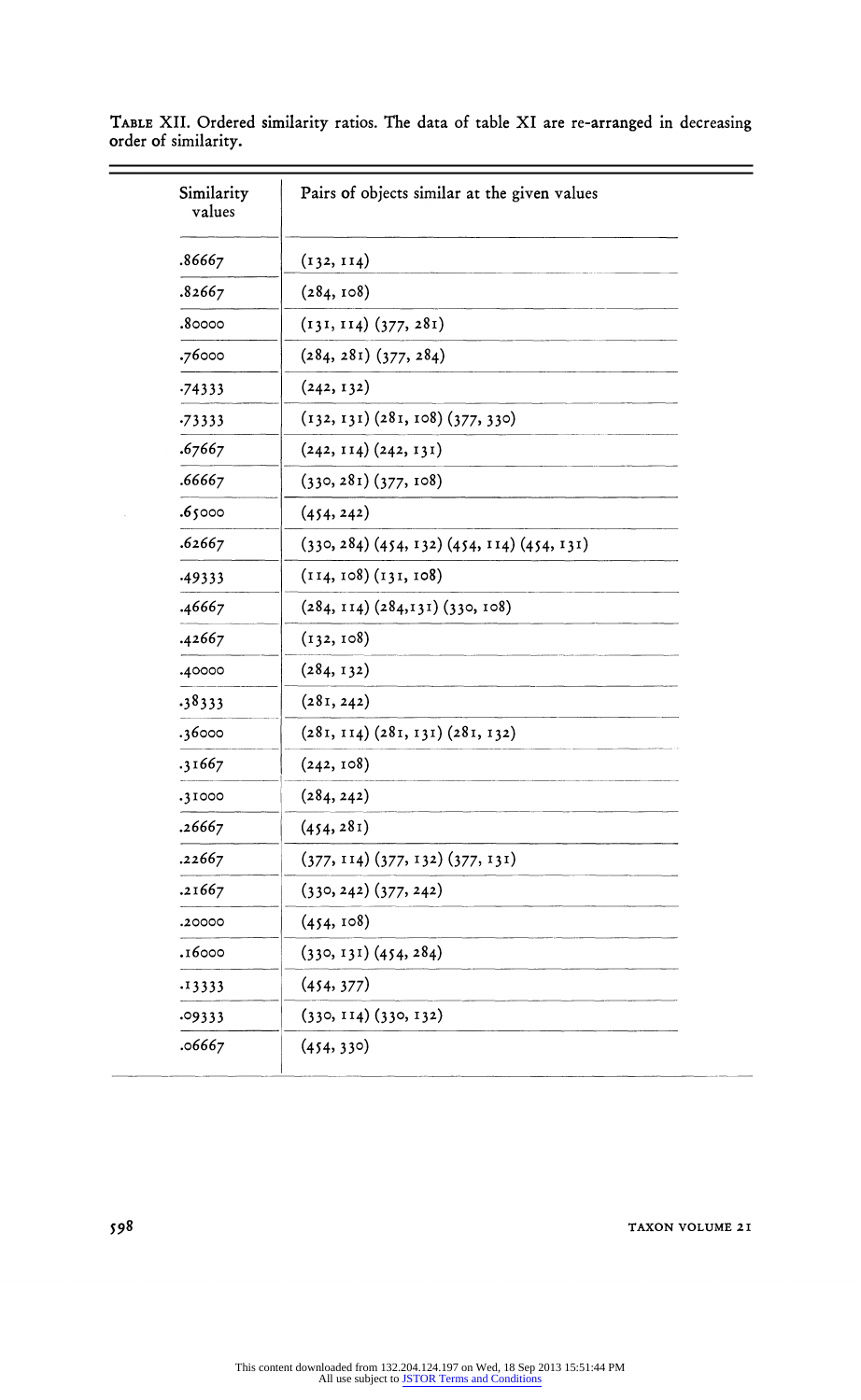**A cluster is a set of connections, and of objects which are interconnected at any given level of similarity, i.e., a group of objects for which there exists at least one continuous pathway of connections joining all the objects. There exists a connection between two objects, at a given similarity level, if these two objects are at least as similar to each other as the similarity level considered. The similarity values for the pairs of objects are determined by using the equation developed in the previous section.** 

**A cluster can be represented by placing the objects anywhere in a plane and drawing lines between the objects that are interconnected at this level, such as:** 



**According to this definition, each object does not have to be connected to each of the others to be member of the cluster. This fits many biological cases, like a species modified along a cline, in which the extremes are not very similar to each other, but they are connected through a pathway of high similarity values. This is similar to the "single linkage" concept of** 

A cluster can also be defined by the relation G<sub>c</sub>: for any pair of objects a **and b in the study,** 

 $a \ G_e b \leftrightarrow S(a, b) \geqslant c$ 

**this is to be read: "a is connected with b at level of similarity c if, and only if, the over all similarity value between a and b is larger than or equal to c". c is a value between o and i, as previously. The properties of symmetry**  and reflexivity of  $G_c$  are clear, since  $aG_c b \leftrightarrow bG_c a$ , and  $aG_c a$  always. This **is actually a reformulation of the second premise of the introduction (ref. to Section II, p. 591): every two objects to which a similarity value at least as large as c has been attributed, will be included in the same cluster. Furthermore, all the objects at least as similar to another one as c will be partitioned into clusters at level c. The other objects form single-member clusters at this**  level. A group of clusters such as defined above by the relation  $G<sub>c</sub>$  applied to **the set U of objects in the study is technically called an undirected graph (for more details, see a textbook of graph theory).** 

**The notion of a Go-chain can now be introduced. A Go-chain is said to**  exist from *a* to *b* if there is a series of points  $d_1, d_2, d_3, \ldots, d_i$  in U such that  $aG_{c}d_{1}$  and  $d_{1}G_{c}d_{2}$  and  $d_{2}G_{c}d_{3}$  and  $\ldots$  and  $d_{1}G_{c}b$ . The unique equivalence **relation**  $R_c$  can now be defined:  $aR_c$ b if and only if there exists a  $G_c$ -chain from *a* to *b*. This means that two objects *a* and *b* will be in relation with each **other at level c (will be in the same cluster) if there exists a connection between them, a connection that can be established through other intermediate objects. In other words,**  $\mathbf{R}_{\rm e}$  **is a transitive**  $\mathbf{G}_{\rm e}$ **.**  $\mathbf{R}_{\rm e}$  **is an equivalence relation since it has the following properties:** 

**i**) it is clearly reflexive:  $aR<sub>c</sub>a$  always since a  $G<sub>c</sub>a$  always;

2) since  $G<sub>c</sub>$  is symmetric, the  $G<sub>c</sub>$ -chains can be turned around, and then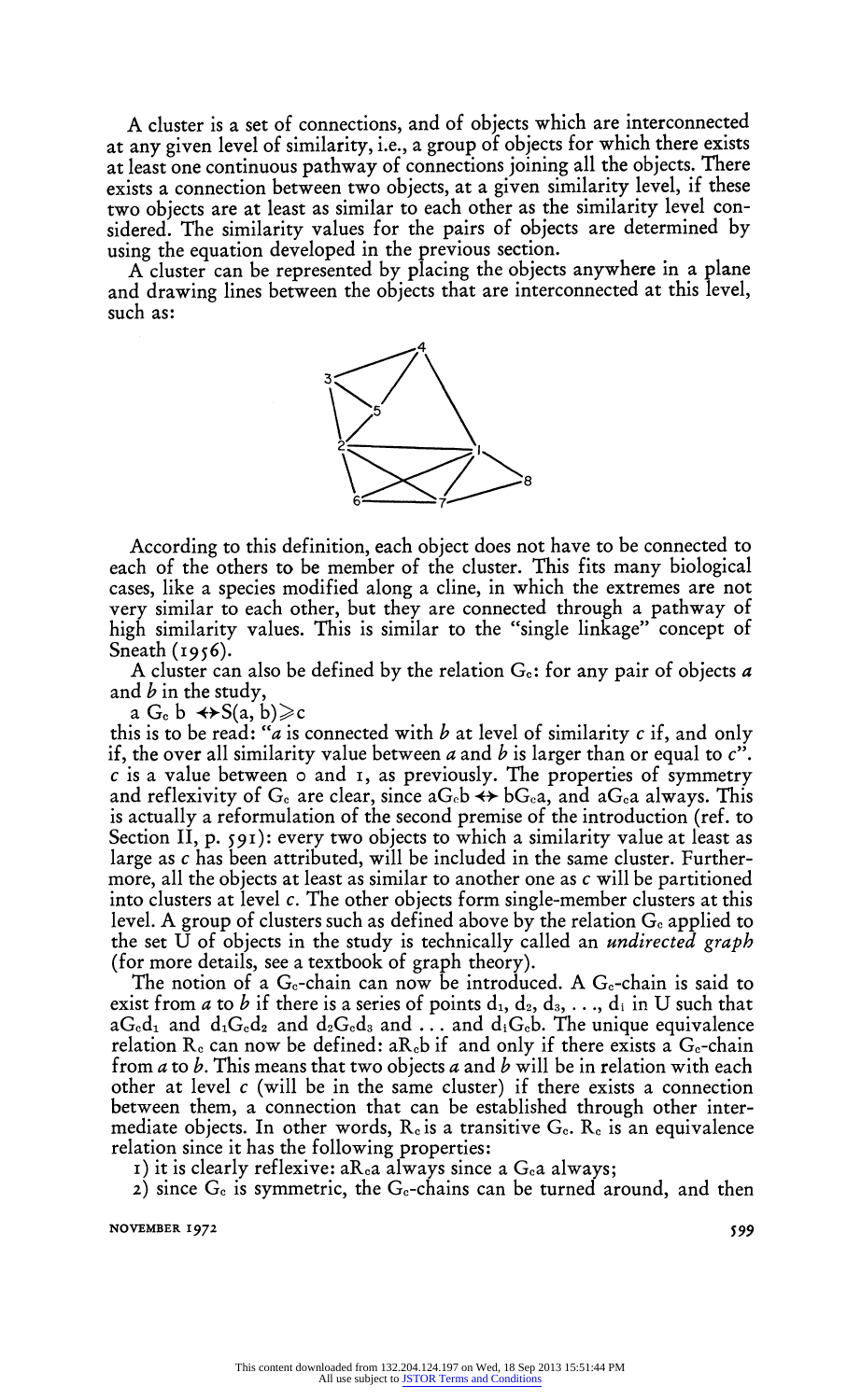**the existence of a chain from a to b implies the existence of a chain from b to a;** 

**3) if a Ge-chain exists from a to b and another exists from b to d, then these two chains can be combined; consequently aRab and bRed implies that aRed, or in other words the relation is transitive.** 

**The result of this process is to group the objects in various clusters at any given level of similarity. Consequently the relation Go defines a partition of the objects at each level of similarity, as was required by premise i. Furthermore, the partitioning process is hierarchical when considered along the axis of decreasing similarity, since the clusters will connect to each other as the similarity value drops. At high similarity values, there are many clusters, which become fewer and larger as the similarity value drops, finally attaining the point where there is only one cluster which includes all the objects in the study. Furthermore, pairs of points which are in the same cluster at high similarity value remain inseparable for all the lower similarity values.** 

If G<sub>c</sub> together with U is a graph, then each cluster is a connected subgraph. **A subgraph of (U, Go) is a subset of U, called V, together with the relation Go restricted to the objects included in V. A subgraph (V, Go) is connected if there exists a Ge-chain from a to b for all pairs of points a and b, which are elements of V.** 

**The C-values that will be used in the printout as principal markers are defined as those values of similarity at which at least one of the clusters is modified by addition of at least one new object. The C-values are the only levels of similarity which will be considered in the clustering printout, but internal connections arising between two C-levels will be recorded. A connection is called external when it results in the addition of a new object to the cluster, thus modifying the composition in objects of the cluster. An internal connection is one that occurs, at a given similarity level, between two objects that were both already members of the cluster. It modifies only the composition in connections, by increasing the tightness of the connections within the cluster. At every C-level, a measure of tightness of the connections of each cluster will be given by a statement about the number of connections actually formed in the cluster at this point, and about the maximum number of possible connections which can be formed between the objects of the cluster. If a cluster has M objects, the maximum number of possible connections is**  $(M - r) + (M - 2) + (M - 3) + ... + 2 + r$ **, which is equal to**  $M(M - r)/2$  as can be easily proved by induction over M. The measure of **connectedness at each C-level can then be easily calculated: it is the ratio of the number of connections actually formed at the given C-level, to the maximum possible number of connections between the objects present in the cluster.** 

**A more sophisticated mathematical discussion of the principles involved in the clustering process has been given by Estabrook (1966).** 

**Every time a cluster is modified by addition of new objects, a measure of isolation, called moat, is also given. It states how "long" on the axis of decreasing similarity the worker will have to wait before the cluster will be modified again by addition of new objects. The statement made on the printout is of the kind: "MOAT = .o6667' NEXT PAIRS TO JOIN (284,** 

**<sup>4</sup> The computing machine runs out 12 decimals, but it was arbitrarily chosen to use 5 of them.**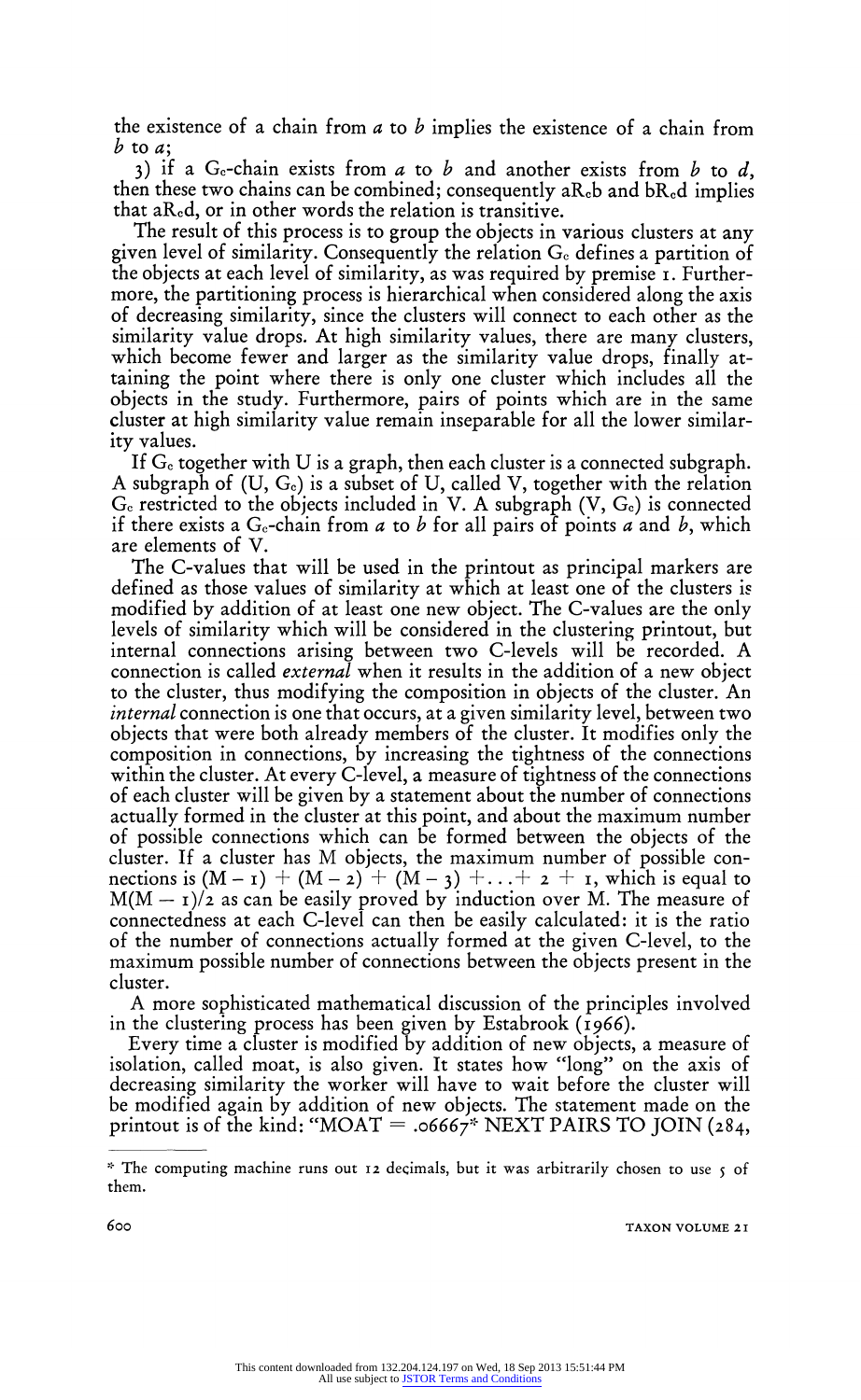**281) (377, 284)" (level 2 in figure 2) meaning that the cluster will be modified only after .06667 units of similarity, and then the modification will consist of the connection of objects 281 and 377 to object 284 that was already a member of the cluster.** 

**The moat can be thought of as a measure of stability as well as a measure of isolation of the clusters. It can also be seen as an indirect measure of isolation between the various clusters formed by each of the partitions of the hierarchical series, at each C-value, thus applying premise 3.** 

**The clustering process can now begin. The first C-level is .86667. Table XII says that the similarity value for the pair of objects ( 32, 14) is .8 6667. One cluster is formed at this level. The following data are given in the printout (figure 2).** 

**CLUSTER MEMBERSHIP: I 14, 132 C-VALUE: .86667 CONNECTEDNESS:** 

**I** connection formed /  $\frac{M(M-r)}{2} = \frac{2 \times r}{2} = r$  possible connection

The G<sub>1</sub>-chain defining the equivalence relation R<sub>1</sub> is formed by the pair (132, 114) **MOAT = .06667 NEXT PAIR TO JOIN (13I, 114)** 

**This last piece of information means that it will take .06667 units of**  similarity before this cluster gets modified. At  $.86667 - .06667 = .80000$ **units of similarity (level 3 in figure 2), object 131 will form a connection with object I14.** 

**At the end of each C-value, the printout shows how many objects in the study have not yet been included in a cluster. In the example, at the end of the first level, this line is read: SINGLE MEMBER CLUSTERS (8), which is followed by a list of these 8 objects.** 

**Let us consider now level 6 of the example (figure 2). Two clusters are present at this level. For the first one, the following information is given:** 

**CLUSTER MEMBERSHIP: io8, 281, 284, 330, 377 C-VALUE: .73333 CONNECTEDNESS:** 

**8** connections formed (before, at and after the level; see below) /  $\frac{M(M-r)}{2} = \frac{5 \times 4}{2}$ **Io possible connections** 

**The equivalence relation R6 is established by connecting the pair (377, 330) INTERNAL CONNECTIONS AT (.73333) : (281, o08)** 

**INTERNAL CONNECTIONS AFTER (.73333) : (330, 281) (377, io8) MOAT = .24000 NEXT PAIRS TO JOIN (114, io8) (I3I, io8)** 

The internal connections at the level, which is  $C_6 = .73333$  in this case, **are those connections happening exactly at the given similarity level, between pairs of objects that were already members of the cluster. The internal connections after the level are those also happening between pairs of objects that were already members of the cluster, and occurring after the**  given level of similarity  $(C_6 = .73333$  here) but before the next level of similarity  $(C_7 = .65000$  here). It is interesting to know about these con**nections, since they increase the tightness of the connectedness of the clusters and can help in deciding about systematic questions. However, since the**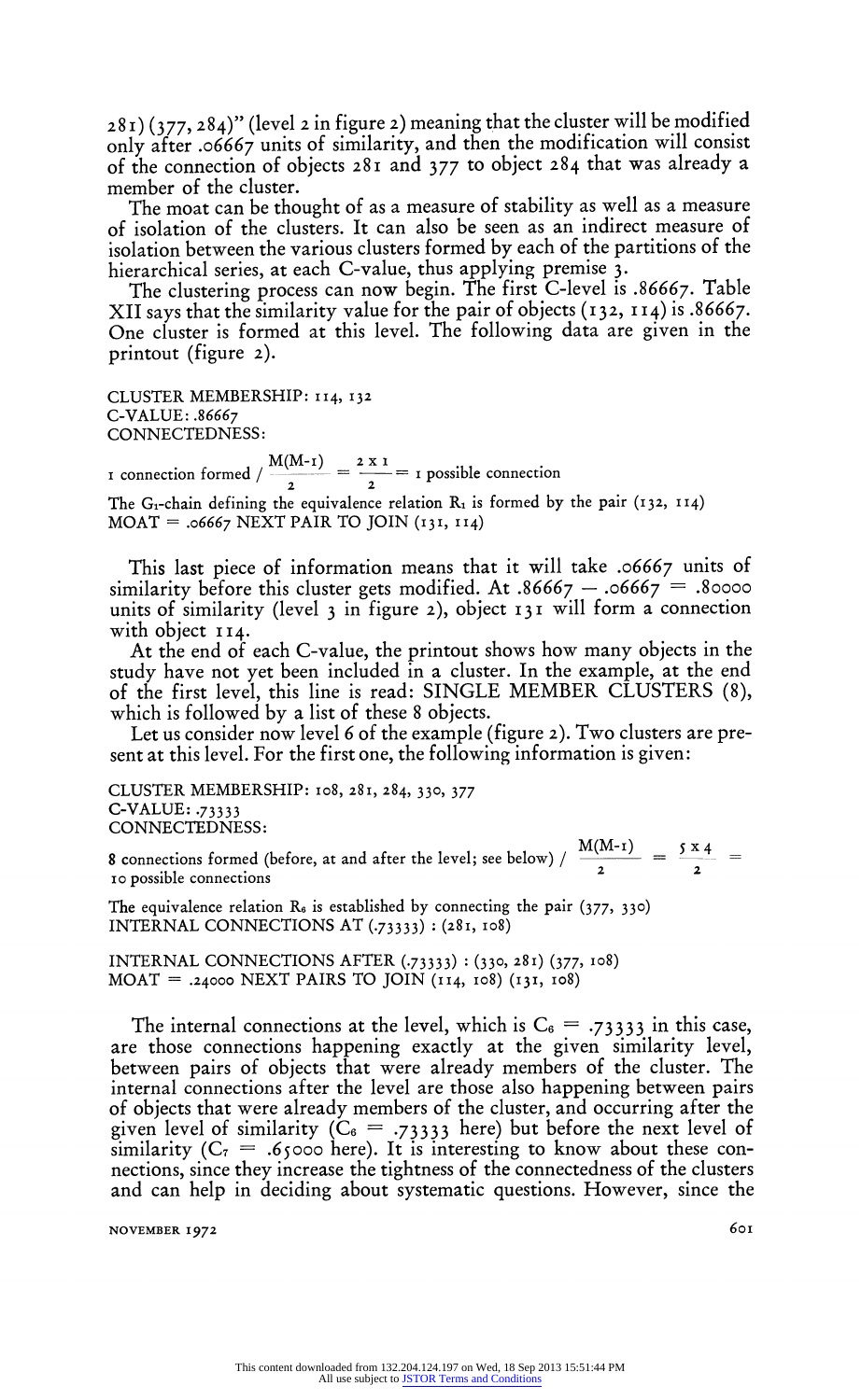Fig. 2: Facsimile printout corresponding to the eight C-levels of the example. For the meaning of the various expressions, see text. (In column 4, sixth line from bottom read 'internal' instead of 'international'.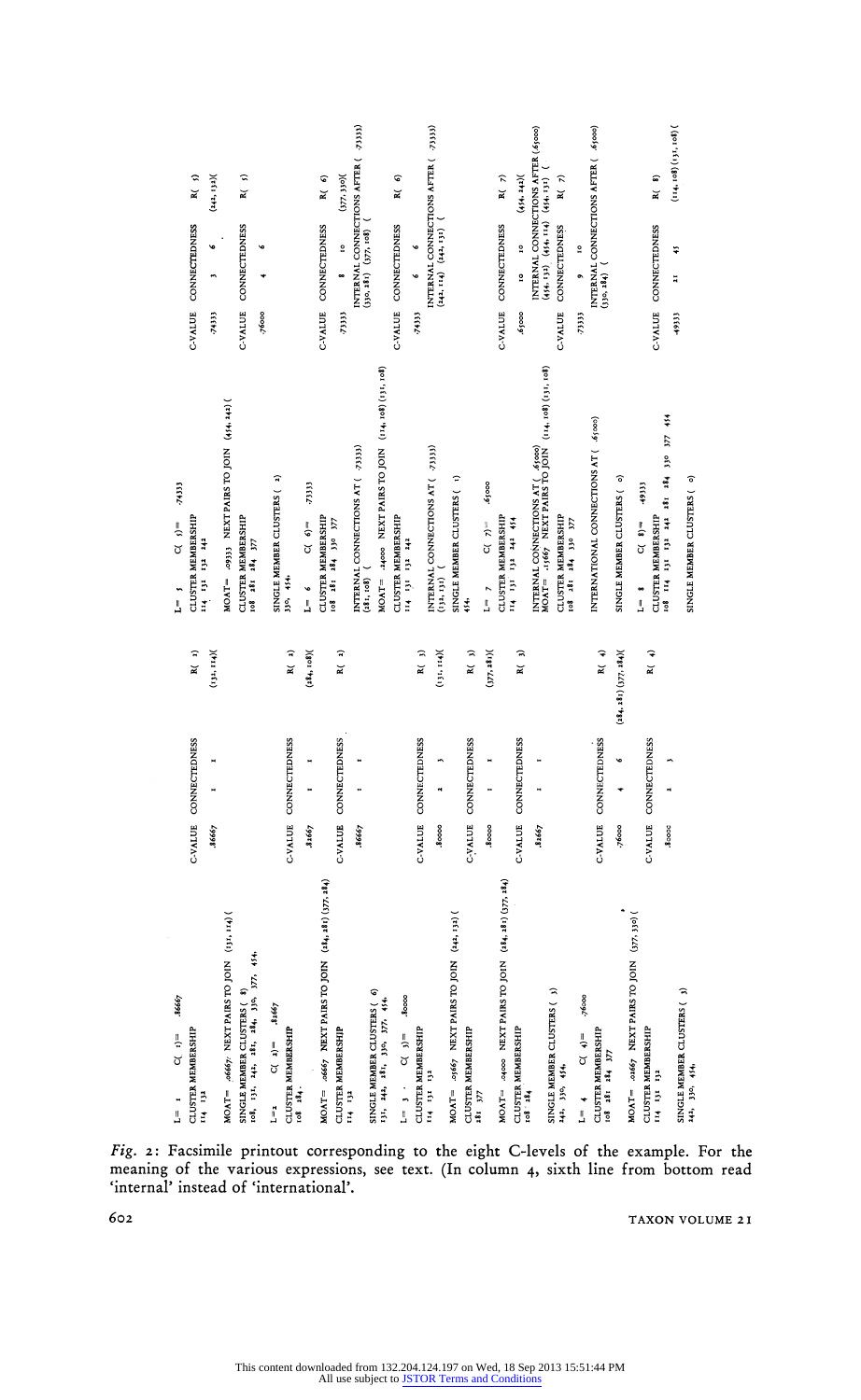**taxonomist is interested, at this stage of the game, in obtaining a clear picture of the partitions, then C-levels are recognized only when there is a change in the object membership of the cluster; internal connections occurring between two C-levels are listed with the activity of the superior C-level.** 

Internal connections occurring at or after the last C-level ( $C_8 = .49333$ ) **in the example) are not listed, because there are usually too many of them (24 of them, over a total of 45 connections, in the example: see Table XII), and because they are not taxonomically interesting. This is why the clustering process stops after all the objects in the study have been included in the same cluster.** 

**Data of figure 2 can be represented by drawing the corresponding subgraphs, such as in figure 3 which shows the evolution of the clustering**  procedure for the example. The two clusters of level 7, which join at C<sub>8</sub> = **.49333, correspond respectively to parts of groups I and 14 in Rogers and Fleming (1971).** 

**One could draw a separate subgraph for those internal connections formed between two consecutive C-levels. However, it has been found more useful to include these connections with either the subgraph of the superior C-level, or the one of the inferior C-level, designating them by a symbol different from the one used for the internal connections formed at the C-level, or not. The decision is left to the worker, according to his needs, as it is the case with all other matters of graphical representation.** 

**Various graphical symbols such as circles, boxes, etc. can be used to point out some aspects of the data (see, for instance, Prance et al., 1969).** 

**By entering the proper code on one of the parameter cards, the worker may obtain on the printout, after the actual clustering of the objects, and for each object in the study, a listing of the ten objects most similar to it, with the corresponding similarity values. Such a listing can be useful in the establishment of the final taxonomic structure. A "skyline" plot, which is also available, summarizes the results of the clustering process by showing the clusters that were formed and the value of similarity at which they occur. This plot also shows the objects' hierarchical relationship and the measure of isolation (moat) of each cluster. The ordinate is the similarity scale, and the objects are distributed on the abscissa.** 

### **Interpretation**

**The only generally valid statement that can be made in this section is that the results of the clustering analysis are an aid for the worker, helping him to discern the taxonomic structure of the objects he studies. But it is a powerful aid. How he will use these results is left to him. It depends mainly on the group of organisms with which he is working. This section is intended**  to give some hints — and not recipes — on how to use the printout to the best **advantage.** 

**Some groups of organisms will easily show their taxonomic structure, simply by drawing the subgraphs. No program exists yet to draw these subgraphs, for practical reasons like the size of the memory of the machines. But also it has been the experience of the Taximetrics Laboratory that I) the subgraphs can be drawn in very many ways, depending on the group of organisms under study, in order to carry the most information, and that 2) the worker learns very much about the classification of his organisms simply by drawing the subgraphs and thinking about the ways to make them carry as much information as possible.** 

**NOVEMBER 1972 603)**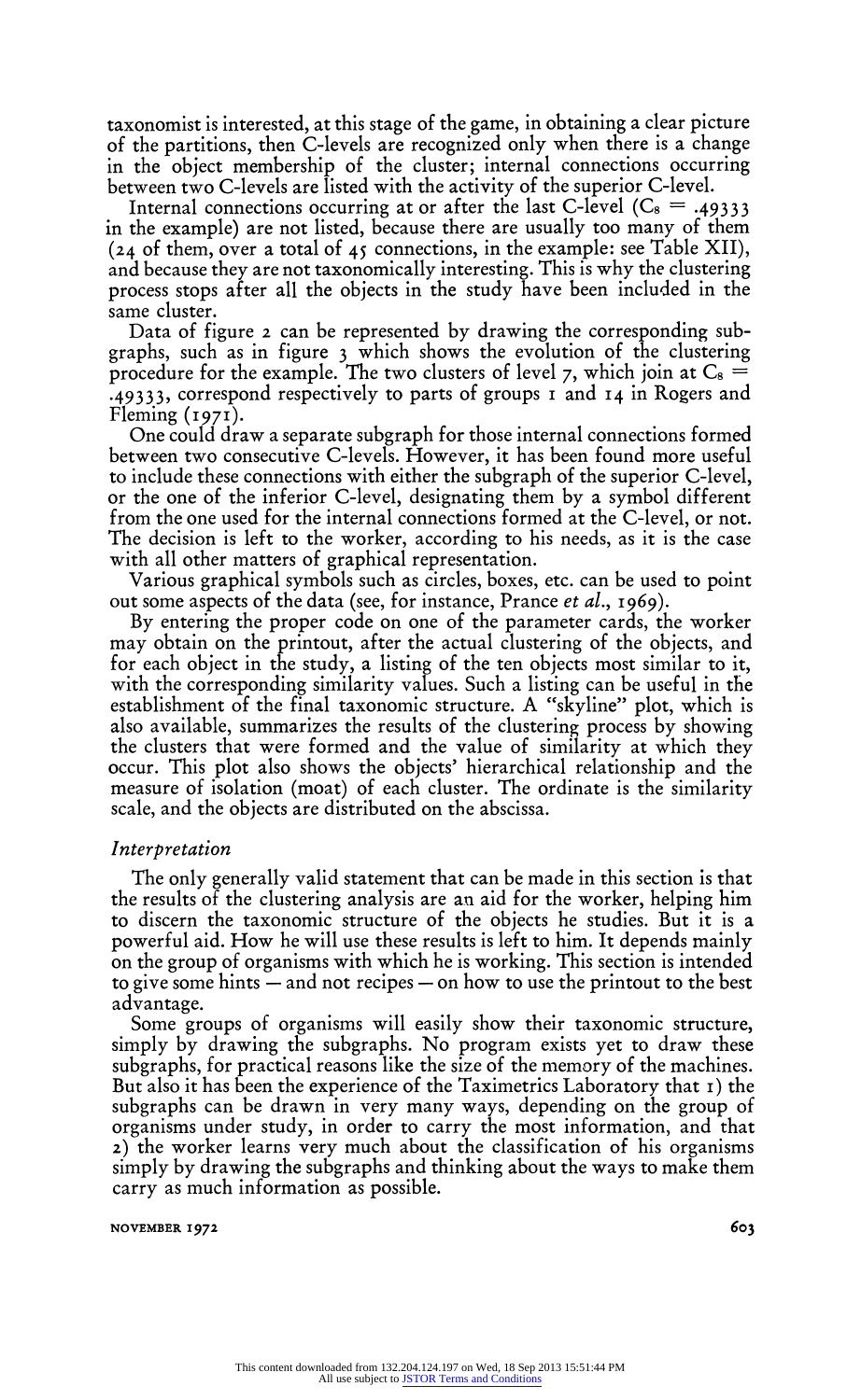

**Fig. 3: Subgraphs drawn from the data of figure 2. Li: the various levels of similarity considered. Ci: the various C-levels, followed by the value of similarity to which they correspond. Each cluster drawn is cumulative of the activity of the previous levels. The fraction shown on each arrow indicates the degree of connectedness of the cluster.**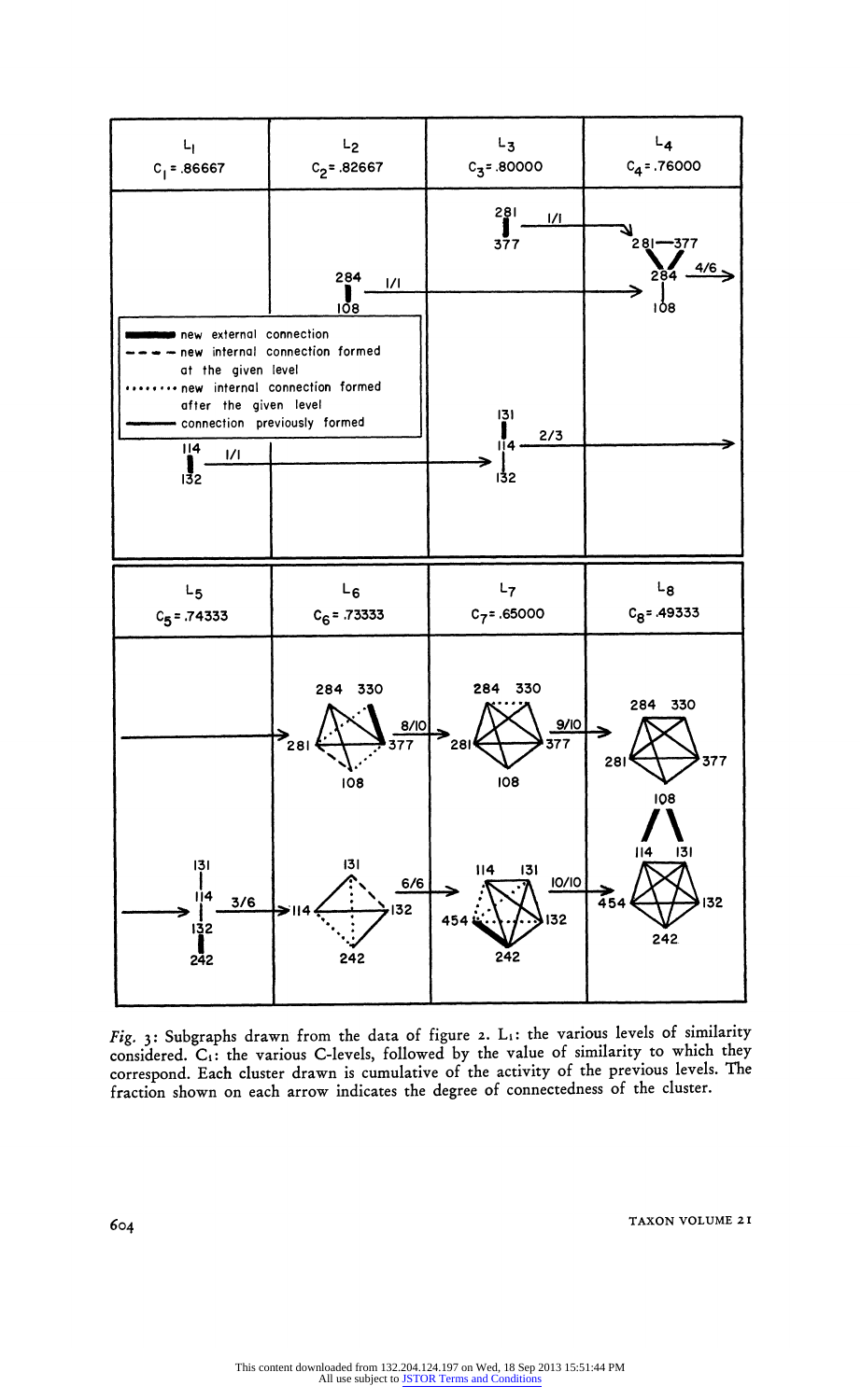**It was mentioned in Section I that, depending on the attitude of the worker, the group of organisms under study, and the knowledge the worker has about the organisms he studies, it is possible to start a study by a character analysis followed by a clustering analysis, or vice versa. It also happens that only one of these analyses gives enough information to allow the worker to make his classification, as it happens also that none of these analyses are necessary. Similarly, it can happen that a skyline plot will give enough information by itself, when in other cases it is not necessary at all. Some workers have best used this pictorial visualization at the beginning of the analysis of the cluster formation, others at the end, as a complement. In all cases, however, the moat values, given on the skyline plot as well as in the clustering analysis, have been seen as of major importance, since they measure the degree of isolation of the clusters.** 

**In another case, the analysis of the number of connections formed between populations of objects, at the various C-levels, has been found to be a valuable complement to the study of the subgraphs, allowing to give a "distance" measure between the various taxonomic categories and between the taxa involved in the study (Legendre, Schreck and Behnke, 1972).** 

**Another question of interest is: how different do species, or genera, have to be? There is no precise answer to this question. It has been the experience at**  the Taximetrics Laboratory that congeneric species are often  $50\%$  to  $60\%$ **similar to each other. The species level is often found around 750/0 of similarity, and subspecies around 850/0 similarity. Large departures from these values have also been found. It obviously depends on i) the group of objects considered and 2) how well the information about the objects is structured. If the characters are chosen and subdivided into character states in such a way as to be consistent with each other, the partitioning of the objects will be much easier, and the clusters will be more isolated from each other, thus causing the similarity value that corresponds to each taxonomic category to drop. The exaggerated use of partial similarities, with the equation (type 2 character) or with matrices (type 3 character) produces the opposite effect, making more similar to each other objects that belong to different taxa.** 

**After the clustering analysis, it is always important to bring the geographical, cytological and ecological data (when available) into the study, trying to correlate the preliminary taxonomic structure with these data. This is also the time to try to fit into the structure those objects for which a large amount of information is missing, or which are considered as hybrids and then were left out of the analysis in order to clarify the structure first. Those characters that were not considered in the study for various reasons, such as missing information for many of the objects, and also other classifications can be compared with the preliminary structure. This process has been discussed by Rogers and Appan (1969).** 

**One has to be a biologist to make a biological classification, or a sociologist**  in the correct way the various attributes of the objects under study. An **advantage of biology over, for instance, geology, is that one knows that there is a genetic basis for the similarities and dissimilarities observed, and thus there is hope to find a "natural" classification. But one does not have to be a mathematician to understand and use the methods explained here; by applying them, he will realize that they are intended to help him to work according to his own mental process as a taxonomist.**